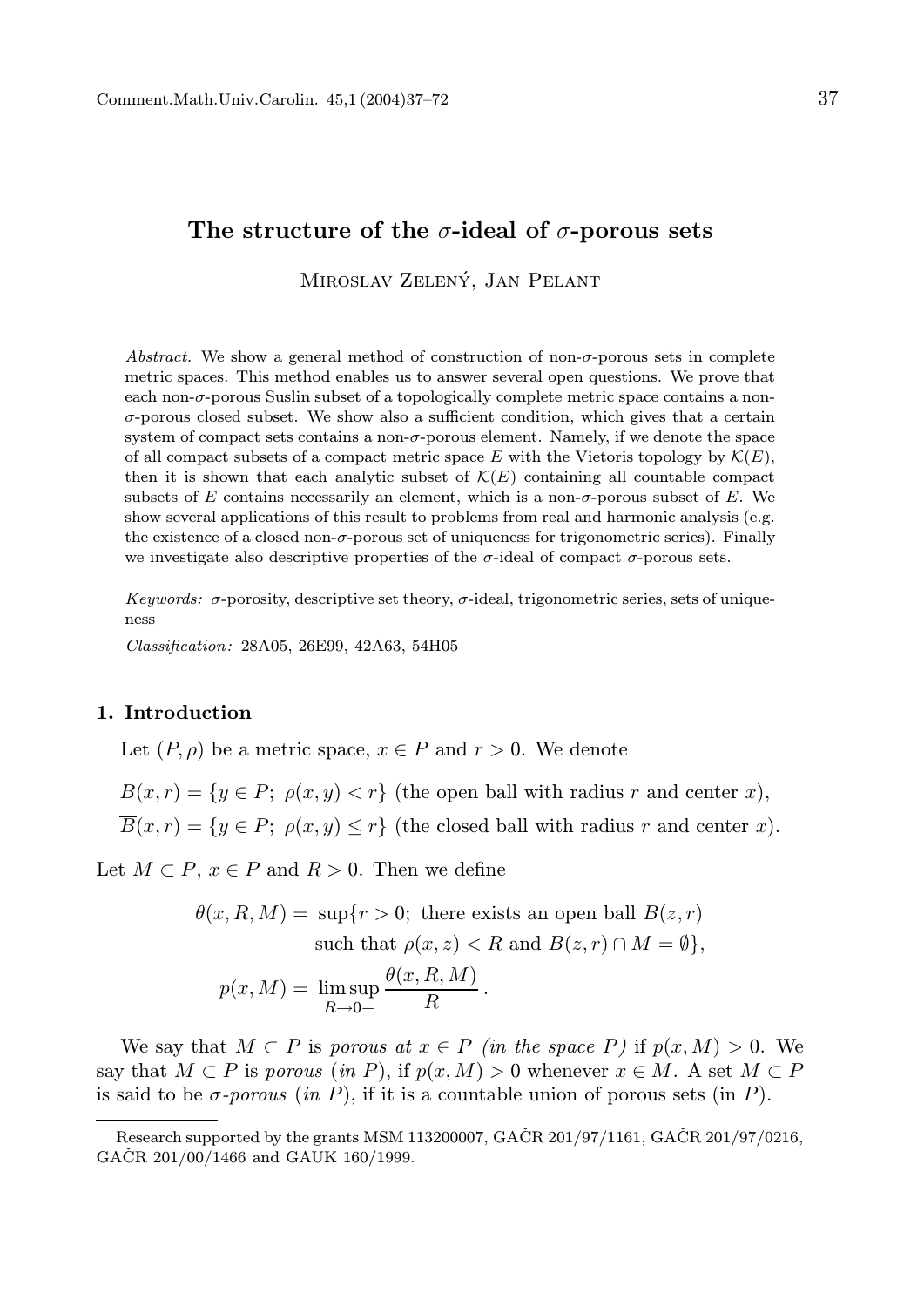The notion of  $\sigma$ -porosity was firstly defined by Dolzhenko in [Do] to describe certain sets of exceptional points in the theory of boundary behavior of functions. This notion appears naturally in many problems from cluster sets theory and differentiation theory. The reader can consult  $[Z_{22}]$  for more information. The notion of σ-porosity was used to obtain stronger versions of some results on exceptional sets replacing some kind of smallness (for example meagerness) by σ-porosity.

Let us explain how the paper is organized. In  $\S2$  we introduce auxiliary notions and notation. Then we prove a series of technical lemmas, which provide a basic tool for our constructions of non- $\sigma$ -porous sets. The most complicated result is contained in §3. We prove:

Each Suslin non- $\sigma$ -porous subset of a topologically complete metric space contains a closed non-σ-porous subset.

This result was firstly obtained by J. Pelant. M. Zelený proved independently the same result in compact metric spaces using a completely different method. The proof presented combines Pelant's original idea and techniques from §2 developed by Zelený. The other results of the paper are due to Zelený.

In §4 we prove theorems, which provide a general method of construction of small but non-σ-porous subsets of a compact metric space. We obtain in particular the following result:

Let  $E$  be a compact metric space. Suppose that  $A$  is an analytic subset of the space of all compact subsets of  $E$  (with the Vietoris topology) and contains all countable compact subsets of E. Then there exists  $L \in A$  such that the set L is not a  $\sigma$ -porous subset of E.

We show that several results from different fields can be obtained using this theorem. Section 5 is devoted to applications of the preceding results. We show the existence of closed non- $\sigma$ -porous sets of Hausdorff dimension zero. We answer negatively Laczkovich's question, whether each proper analytic subgroup of R is necessarily  $\sigma$ -porous. We answer also the question posed in [Za<sub>2</sub>] and [BKR] showing that there exists a closed non- $\sigma$ -porous set of uniqueness. Such a set of uniqueness is in some sense big.

The last section is devoted to an investigation of descriptive properties of the σ-ideal  $I_{\sigma-p}(E)$  of compact σ-porous subsets of a nonempty compact metric space E. It is shown that if E has no isolated point, then  $I_{\sigma\neg p}(E)$  has no Borel basis. In this case we reprove the unpublished result of Debs and Preiss that  $I_{\sigma-p}(E)$  is  $\Pi_1^1$ -complete and also the result of Reclaw ([Re]) that  $I_{\sigma-p}(E)$  is not thin.

## 2. Several lemmas

**Lemma 2.1.** Let P be a metric space. Let  $A \subset T \subset P$  and let T be porous at no point of A. Then  $C \subset A$  is  $\sigma$ -porous in T if and only if C is  $\sigma$ -porous in P.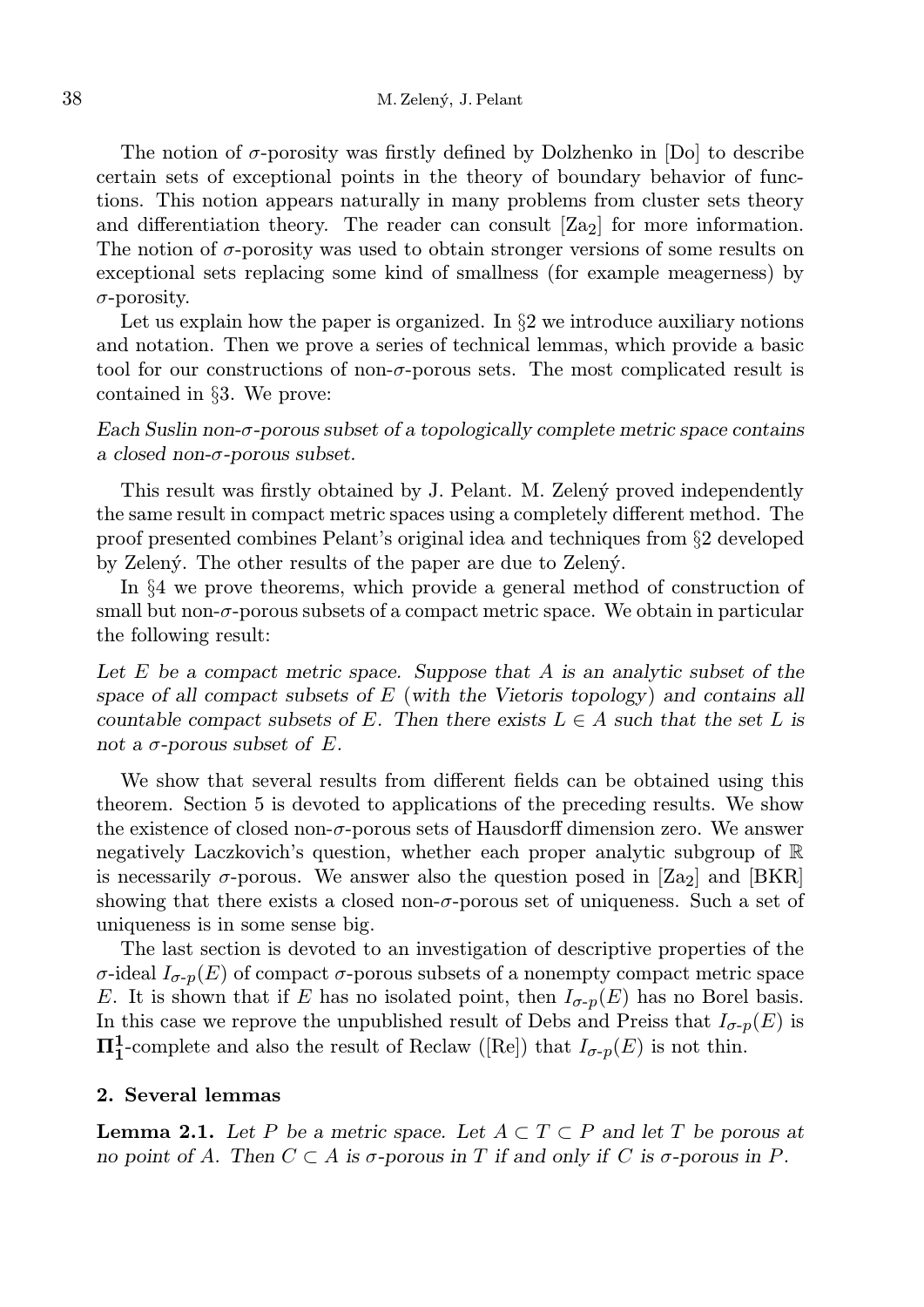PROOF: If C is  $\sigma$ -porous in T, then C is obviously  $\sigma$ -porous in P. Now assume that  $C \subset A$  is porous in P. Suppose that  $x \in C$ . There exist  $\eta > 0$  and a sequence of open balls  $(B(y_n, r_n))_{n=1}^{\infty}$  such that  $\lim_{n\to\infty} y_n = x, r_n/\rho(x, y_n) > \eta$ and  $B(y_n, r_n) \cap C = \emptyset$ . The set T is not porous at x. Thus there exists  $n_0 \in \mathbb{N}$ such that for every  $n \geq n_0$  we have  $B(y_n, r_n/2) \cap T \neq \emptyset$ . This means that for every  $n \in \mathbb{N}, n \geq n_0$ , there exists a ball  $B(w_n, r_n/2) \subset B(y_n, r_n)$  with  $w_n \in T$ . The sequence  ${B(w_n, r_n/2)}_{n=n_0}^{\infty}$  shows that C is porous at x in the space T. Thus C is porous in T. It gives that each set  $C \subset A$ , which is  $\sigma$ -porous in P, is  $\sigma$ -porous in T, too.

Setting 2.2. Throughout the rest of this section we will work in a nonempty complete metric space  $(P, \rho)$  without isolated points.

Thus each ball (open or closed) in P has a positive diameter. A ball (open or closed), considered as a set, does not uniquely determine its center and its radius, therefore a ball will be identified with a pair (center, radius). From this point of view, two distinct balls need not be geometrically different.

We will use the convention that  $dist(A, \emptyset) = +\infty$ , whenever  $A \subset P$ . The symbol  $\mathbb{N}$  ( $\mathbb{N}_0$ , respectively) stands for the set of positive (non-negative, respectively) integers.

Some ideas of this section can be found in  $\text{Ze}_2$ .

**Definition 2.3.** (i) Let  $H \subset P$ ,  $\eta > 0$ . We say that  $A \subset P$  is an  $\eta$ -net of H if for every  $h \in H$  there exists  $a \in A$  with  $\rho(a, h) < \eta$ .

- (ii) Let V be a system of closed balls. Then the symbol  $ap(V)$  stands for the set of all points  $x \in P$  such that for every  $\varepsilon > 0$  there exist infinitely many  $B \in \mathcal{V}$  with  $B \cap B(x, \varepsilon) \neq \emptyset$ .
- (iii) Let B be a ball. Then  $c(B)$  denotes the center of B.
- (iv) Let V be a system of closed balls. Then  $c(V)$  denotes the set of centers of balls from  $\mathcal V$ .
- (v) Let  $V$  be a nonempty system of closed balls satisfying
	- (a) V is point finite, i.e. each  $x \in P$  is contained at most in finitely many balls from  $\mathcal V$ ,
	- (b)  $ap(\mathcal{V}) \subset c(\mathcal{V})$ .

Then we say that  $V$  is a *B-system*.

**Lemma 2.4.** (i) Let V be a B-system and for every  $B \in V$  let  $V(B)$  be a Bsystem such that  $\bigcup \mathcal{V}(B) \subset B$  and  $c(B) \in c(\mathcal{V}(B))$ . Then  $\mathcal{U} = \bigcup \{\mathcal{V}(B); B \in \mathcal{V}\}\$ is a B-system.

- (ii) Let V be a B-system and for every  $B \in V$  let  $F(B)$  be a closed subset of B such that  $c(B) \in F(B)$ . Then the set  $F = \bigcup \{F(B); B \in V\}$  is closed.
- (iii) Let  $V$  be a B-system. Then  $\bigcup V$  is a closed set.
- (iv) A union of finitely many B-systems is a B-system.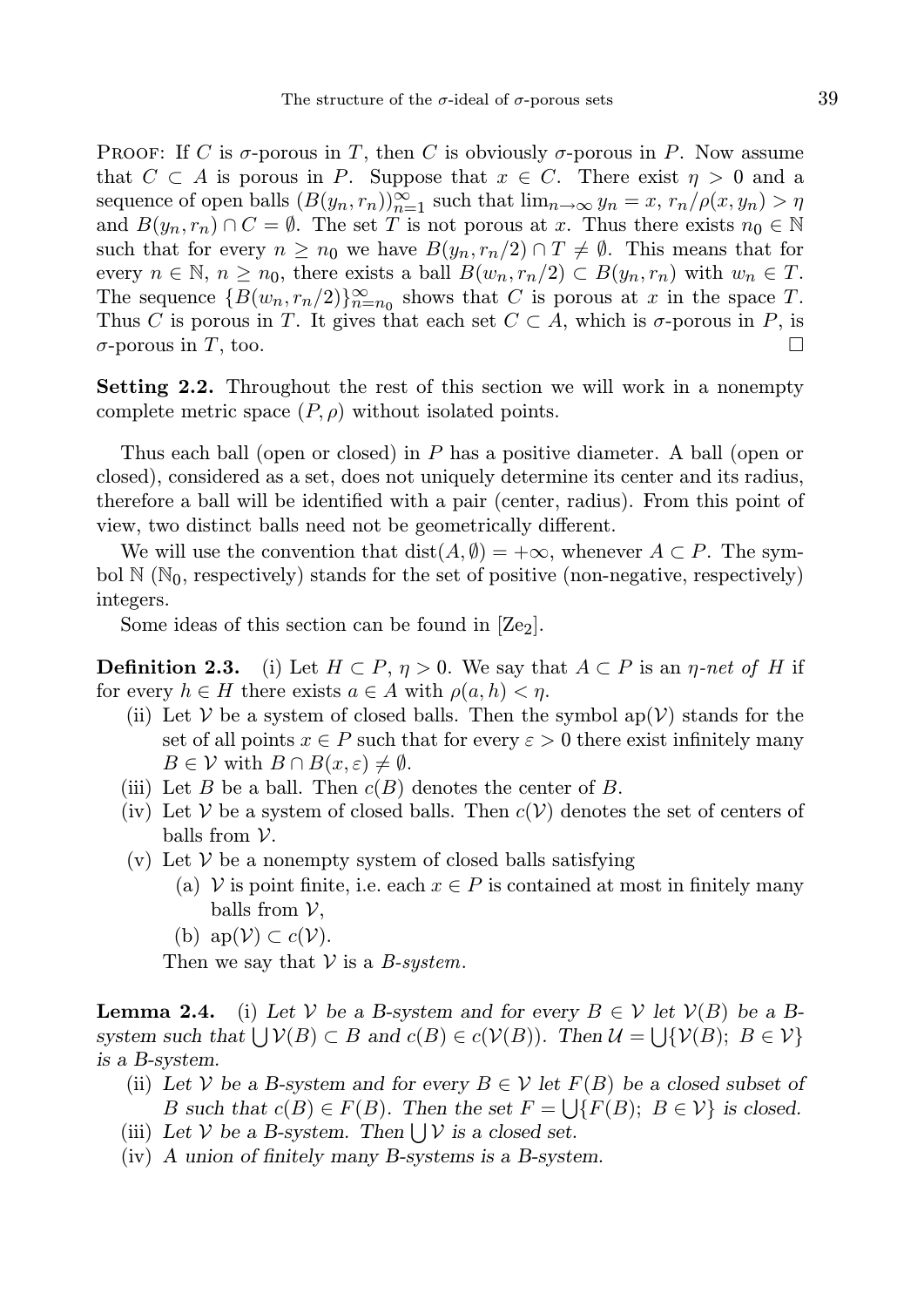**PROOF:** (i) The system  $U$  clearly contains only closed balls and is point finite. Let  $x \in \text{an}(\mathcal{U})$ . Then we distinguish the following two possibilities.

1) There exist a sequence  $(B_n)_{n=1}^{\infty}$  of pairwise distinct closed balls and  $D \in V$ such that  $B_n \in V(D)$  and  $B(x, 1/n) \cap B_n \neq \emptyset$ . Then we have  $x \in ap(V(D)) \subset$  $c(V(D)) \subset c(U)$ .

2) There exist sequences  $(B_n)_{n=1}^{\infty}$ ,  $(D_n)_{n=1}^{\infty}$  of closed balls such that  $B_n \in$  $V(D_n)$ ,  $D_n \in V$ , the  $D_n$ 's are pairwise distinct and  $B(x, 1/n) \cap B_n \neq \emptyset$ . We have  $x \in ap(V) \subset c(V)$ . Thus there exists a ball  $H \in V$  with  $c(H) = x$ . We obtain  $x \in c(V(H)) \subset c(U)$  and assertion (i) is proved.

The proofs of (ii) and (iv) are straightforward and will be omitted. Assertion (iii) follows immediately from (ii).  $\Box$ 

**Definition 2.5.** (i) Let  $M \subset P$ ,  $x \in P$  and  $B_1$ ,  $B_2$  be two closed balls with  $x \in B_2 \subset B_1$ . Then we denote

$$
\Gamma(x, B_1, B_2, M) = \sup\{r/\rho(x, z); \ z \in B_1 \setminus B_2, B(z, r) \subset B_1 \setminus M\}.
$$

(ii) Let  $M \subset P$ , B be a closed ball and  $x \in B$ . Then we denote

$$
\Gamma^{\star}(x, B, M) = \sup\{r/\rho(x, z); B(z, r) \subset B \setminus M, z \neq x\}.
$$

- (iii) Let  $S \subset P$ . The set of all accumulating points of S is denoted by S'.
- (iv) Let  $M \subset P$ ,  $x \in P$  and  $\mu > 0$ . We say that x is a point of  $\mu$ -porosity (non- $\mu$ -porosity, respectively) of M, if  $p(x, M) > \mu$   $(p(x, M) < \mu$ , respectively). We say that x is a point of non-porosity of M, if  $p(x, M) \leq 0$ .
- (v) Let S be a system of subsets of P and  $A \subset P$ . We say that S is *discrete* in  $P \setminus A$ , if for every  $x \in P \setminus A$  there is  $r > 0$  such that  $B(x, r)$  intersects at most one element of S.

Roughly speaking the quantity  $\Gamma(x, B_1, B_2, M)$  measures porosity of M at x with respect to  $B_1 \setminus B_2$  and  $\Gamma^*(x, B, M)$  does the same job with respect to B. Now we introduce inductively two notions, which will play a key role in the sequel.

**Definition 2.6.** Let B be a closed ball, S be a closed nonempty subset of B and  $n \in \mathbb{N}$ ,  $\delta, \kappa, \alpha \in (0, 1)$ . We say that S has the  $\mathcal{C}(0, \delta, \kappa, \alpha)$ -property in B if  $S = \{c(B)\}\.$  We say that S has the  $\mathcal{C}(n, \delta, \kappa, \alpha)$ -property in B if

- $(C1)<sub>n</sub> \forall x \in S: dist(x, B<sup>c</sup>) > \delta<sup>n</sup> diam B,$
- $(C2)_n \Gamma^*(y, B, S) \leq \kappa$  whenever  $y \in S'$ ,
- $(C3)<sub>n</sub>$  each point  $x \in S'$  is a point of non- $\alpha \kappa$ -porosity of the set S,
- $(C4)_n$  S' has the  $C(n-1,\delta,\kappa,\alpha)$ -property in B.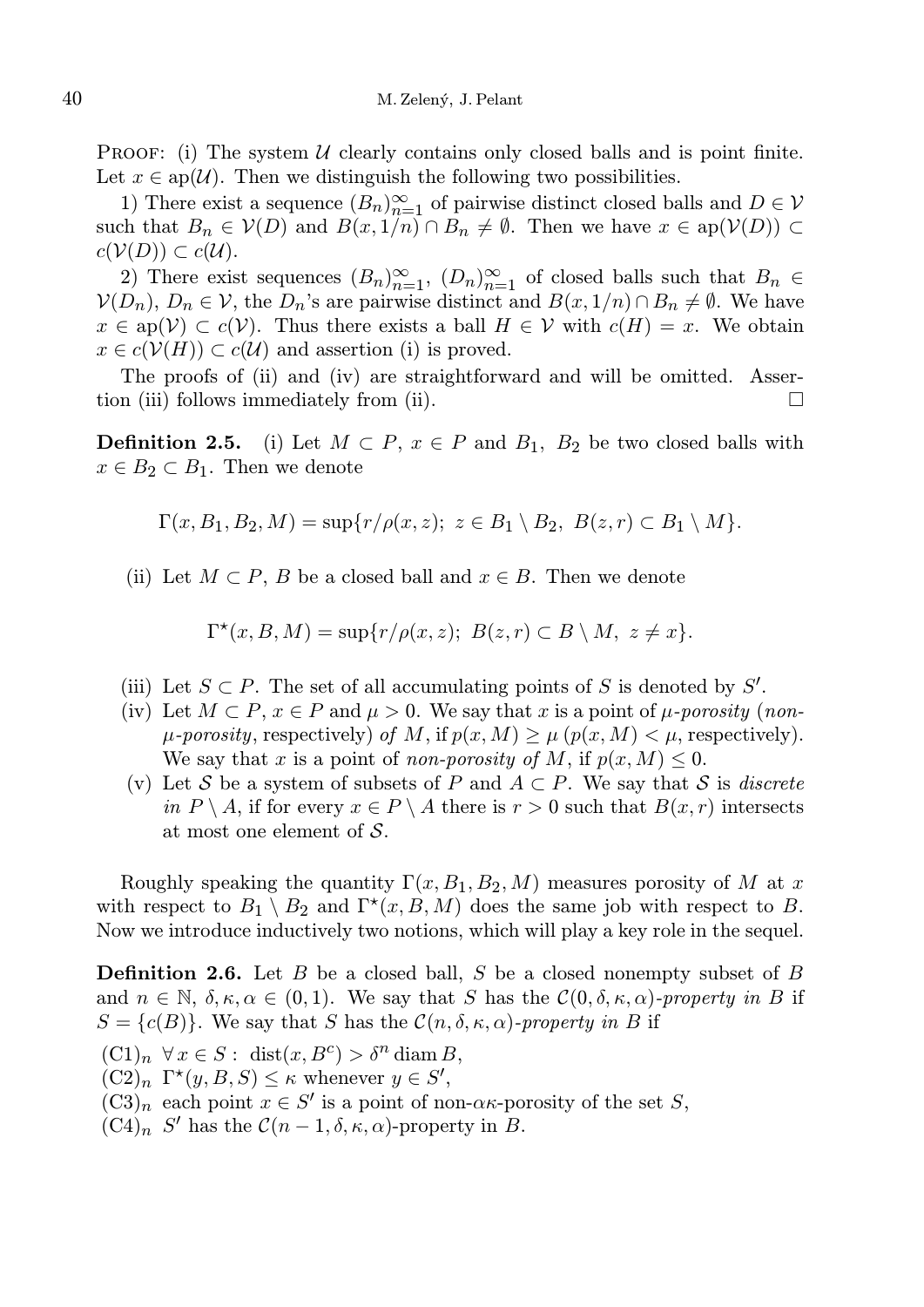**Definition 2.7.** Let B be a closed ball, V be a B-system,  $n \in \mathbb{N}$ ,  $\delta, \beta, \varepsilon \in (0, 1)$ . We say that V has the  $\mathcal{P}(0, \delta, \beta, \varepsilon)$ -property in B if  $\mathcal{V} = \{B_0\}$ ,  $c(B_0) = c(B)$  and  $B_0 \subset B$ . We say that V has the  $\mathcal{P}(n, \delta, \beta, \varepsilon)$ -property in B if

- $(P1)_n \forall V \in \mathcal{V} : \text{dist}(V, B^c) > \text{diam } V,$
- $(P2)_n \ \forall V \in \mathcal{V} : \operatorname{dist}(V, B^c) > \delta^n \operatorname{diam} B,$
- $(P3)_n \ \forall V \in \mathcal{V} : \ \text{diam } V \leq \frac{1}{2} \, \text{diam } B,$
- $(P4)_n$  there exists a B-system  $\mathcal{R} \subset \mathcal{V}$  with the  $\mathcal{P}(n-1,\delta,\beta,\varepsilon)$ -property in B such that, for an arbitrary set J intersecting each ball from  $\mathcal V$ , we have

 $\forall R \in \mathcal{R} \ \forall x \in R : \ \text{dist}(x, R^c) > \beta \, \text{diam}\, R \Rightarrow \Gamma(x, B, R, J) < \varepsilon.$ 

We will need the following two easy observations later.

**Observation 2.8.** If P is separable,  $B \subset P$  is a closed ball and  $S \subset P$  is a set with the  $\mathcal{C}(n, \delta, \kappa, \alpha)$ -property in B for some  $n \in \mathbb{N}$ ,  $\delta, \kappa, \alpha \in (0, 1)$ , then S is countable.

**Observation 2.9.** Let  $n \in \mathbb{N}$ ,  $\delta, \beta, \varepsilon \in (0, 1)$ . If  $\mathcal V$  has the  $\mathcal P(n, \delta, \beta, \varepsilon)$ -property in a closed ball B and  $k \in \mathbb{N}_0$ ,  $k < n$ , then there exists a B-system  $\mathcal{R} \subset \mathcal{V}$  with the  $\mathcal{P}(k, \delta, \beta, \varepsilon)$ -property in B such that, for an arbitrary set J intersecting each ball from  $V$ , we have

 $\forall R \in \mathcal{R} \ \forall x \in R : \ \text{dist}(x, R^c) > \beta \, \text{diam}\, R \Rightarrow \Gamma(x, B, R, J) < \varepsilon.$ 

We show how to construct B-systems with the  $\mathcal{P}(n, \delta, \beta, \varepsilon)$ -property (under some conditions on  $\delta, \beta, \varepsilon$ ) for an arbitrary  $n \in \mathbb{N}$ . The following picture indicates how these B-systems will look like for  $n = 0, 1, 2$  and some  $\delta, \beta, \varepsilon \in (0, 1)$ . The Bsystem  $V_0$  has the  $\mathcal{P}(0, \delta, \beta, \varepsilon)$ -property in B, the B-system  $V_1$  has the  $\mathcal{P}(1, \delta, \beta, \varepsilon)$ property in B and the B-system  $\mathcal{V}_2$  has the  $\mathcal{P}(2,\delta,\beta,\varepsilon)$ -property in B.

 $\mathcal{V}_0$   $\mathcal{V}_1$   $\mathcal{V}_2$ 

The next lemma will enable us to deal with simpler sets during our construction.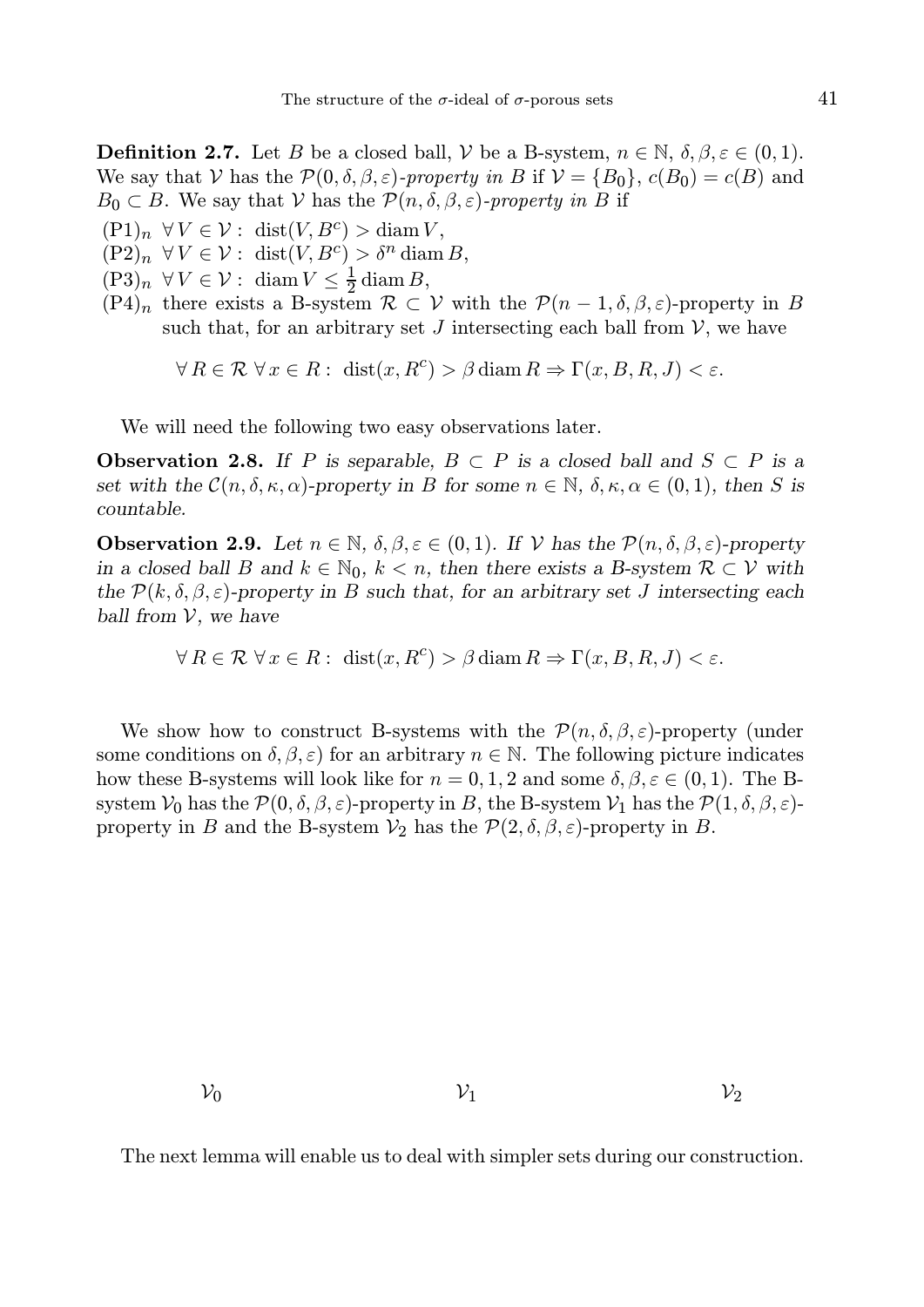**Lemma 2.10.** Let B be a closed ball,  $\xi > 0$ . Let A and T be nonempty subsets of B such that A is closed,  $A \subset T$  and  $\Gamma^*(y, B, T) < \xi$  whenever  $y \in A$ . Then there exists a closed set D such that  $D \subset T$ ,  $D' = A$  and  $\Gamma^*(y, B, D) < 5\xi$ whenever  $y \in A$ .

PROOF: Put

$$
F_k = \{ z \in T; \text{ dist}(z, A) \le (1 + \xi) \text{ diam } B/k \}, \qquad k \in \mathbb{N}.
$$

Let  $W_k \subset F_k$ ,  $k \in \mathbb{N}$ , be a discrete  $\xi$  diam  $B/k$ -net of  $F_k$ . Put  $D = A \cup \bigcup_{k=1}^{\infty} W_k$ . It is easy to see that D is closed,  $D \subset T$  and  $D' = A$ .

Take  $y \in A$  and a ball  $B(z, s) \subset B \setminus D$ . We distinguish two cases.

1) If  $s \geq \xi \rho(y, z)$ , then  $B(z, \xi \rho(y, z)) \subset B(z, s) \subset B \setminus D$ . Since  $\Gamma^*(y, B, T) < \xi$ , we have  $B(z, \xi \rho(y, z)) \cap T \neq \emptyset$  and we can find  $t \in T$  with  $\rho(t, z) < \xi \rho(y, z)$ . There exists  $k_0 \in \mathbb{N}$  such that  $\text{diam } B/(k_0 + 1) \leq \rho(y, z) \leq \text{diam } B/k_0$ . Then we have

$$
\rho(t, y) \le \rho(t, z) + \rho(z, y) < (\xi + 1)\rho(z, y) \le (1 + \xi) \operatorname{diam} B/k_0
$$

and therefore  $t \in F_{k_0}$ . Thus we can find  $w \in W_{k_0}$  with  $\rho(t, w) < \xi \text{ diam } B/k_0$ . We estimate

$$
s \le \rho(z, w) \le \rho(z, t) + \rho(t, w) < \xi \rho(y, z) + \xi \operatorname{diam} B/k_0
$$

and

$$
\frac{s}{\rho(y,z)} < \xi + \frac{\xi \operatorname{diam} B/k_0}{\operatorname{diam} B/(k_0+1)} = \xi + \xi \frac{k_0+1}{k_0} \le 3\xi < 5\xi.
$$

2) If  $s < \xi \rho(y, z)$ , then obviously  $s/\rho(y, z) < \xi < 5\xi$ .

The above considerations show that  $\Gamma^{\star}(y, B, D) \leq 3\xi < 5\xi$ .

**Lemma 2.11.** Let  $M \subset P$ ,  $x \in M$  and  $\xi > 0$ . If  $p(x, M) < \xi$ , then there exists a closed set D such that  $D \subset M$ ,  $D' = \{x\}$  and  $p(x, D) < 5\xi$ .

PROOF: Since  $p(x, M) < \xi$ , there exists  $r_0 > 0$  such that  $\Gamma^*(x, \overline{B}(x,r_0), M \cap$  $\overline{B}(x, r_0)) < \xi$ . Putting  $A := \{x\}, T := M \cap \overline{B}(x, r_0), B := \overline{B}(x, r_0)$  and applying Lemma 2.10 we obtain the desired set D.

The aim of Lemma 2.12 (Lemma 2.13, respectively) is to provide some conditions under which one can construct sets with the property  $\mathcal{C}(n, \delta, \kappa, \alpha)$  (systems with the property  $\mathcal{P}(m,\delta,\alpha,\varepsilon)$ , respectively).

**Lemma 2.12.** Let B be a closed ball,  $m \in \mathbb{N}_0$ ,  $\delta, \kappa, \alpha \in (0, 1)$ ,  $40\delta < \kappa$  and  $P_0 \subset$  $P_1 \subset \cdots \subset P_m$  be subsets of P such that  $c(B) \in P_0$  and  $\Gamma^*(y, B, P_{j+1}) < \alpha \kappa/10$ whenever  $j \in \{0, 1, \ldots, m-1\}, y \in P_j \cap B$ .

Then there exist sets  $S_0, \ldots, S_m$  such that

- (i)  $S_j \subset P_j, j = 0, \ldots, m$ ,
- (ii)  $S'_{j+1} = S_j, j = 0, \ldots, m-1,$
- (iii)  $S_j$  has the  $\mathcal{C}(j, \delta, \kappa, \alpha)$ -property in B,  $j = 0, \ldots, m$ .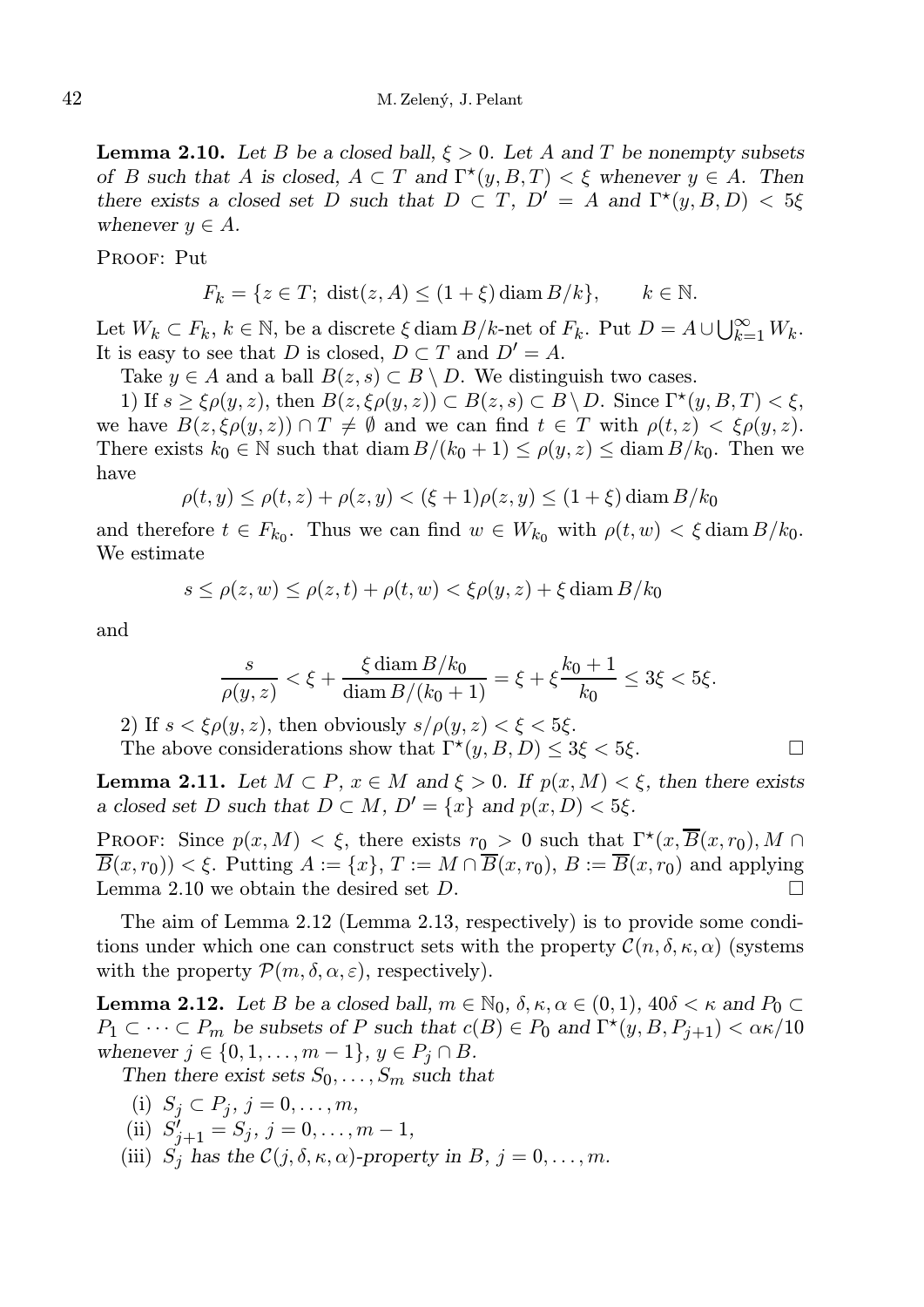PROOF: We will proceed by induction. If  $m = 0$ , then we put  $S_0 = \{c(B)\}\$ . The set  $S_0$  has clearly the  $\mathcal{C}(0, \delta, \kappa, \alpha)$ -property in B. Observe that  $2 \text{ dist}(c(B), B^c) \geq$ diam B and  $\delta < 1/40$ . Thus  $dist(c(B), B^c) > \delta \operatorname{diam} B$ .

Now assume that we have proved the case " $m = k$ ". We will deal with the case " $m = k + 1$ ". Suppose that sets  $P_0, \ldots, P_{k+1}$  are given. According to the induction hypothesis there exist sets  $S_0, \ldots, S_k$  satisfying (i)–(iii) for  $m = k$ .

Define

$$
\tilde{B} = \{x \in B; \text{ dist}(x, B^c) > \delta^{k+1} \text{diam}\, B\}, \qquad T = P_{k+1} \cap \tilde{B}.
$$

Choose  $y \in S_k$  and a ball  $B(z, s)$  with  $B(z, s) \subset B \setminus T$ . We have two possibilities: 1) If  $B(z,s) \subset \tilde{B}$ , then  $s/\rho(y,z) < \kappa/10$  since  $B(z,s) \subset B \setminus P_{k+1}$  and

 $\Gamma^\star(y, B, P_{k+1}) < \alpha \kappa / 10 < \kappa / 10.$ 

2) If  $B(z, s) \cap \tilde{B}^c \neq \emptyset$ , then  $s \leq \text{dist}(z, \tilde{B}^c) + \delta^{k+1} \text{diam } B$ . We have also  $dist(z, \tilde{B}^c) < \kappa \rho(y, z) / 10$  since  $B(z, dist(z, \tilde{B}^c)) \subset B \setminus P_{k+1}$  and  $\Gamma^{\star}(y, B, P_{k+1}) <$  $\kappa/10$ . We have

$$
\rho(y, z) \ge \text{dist}(y, B^c) - \text{dist}(z, B^c) \ge \delta^k \text{diam } B - (\text{dist}(z, \tilde{B}^c) + \delta^{k+1} \text{diam } B)
$$
  
\n
$$
\ge \delta^k (1 - \delta) \text{diam } B - \kappa \rho(y, z) / 10,
$$
  
\n
$$
\rho(y, z) \ge \frac{1}{1 + \kappa/10} \delta^k (1 - \delta) \text{diam } B > \frac{1}{2} \delta^k (1 - \delta) \text{diam } B.
$$

We estimate

$$
\frac{s}{\rho(y,z)} = \frac{\text{dist}(z, \tilde{B}^c)}{\rho(y,z)} + \frac{s - \text{dist}(z, \tilde{B}^c)}{\rho(y,z)} < \kappa/10 + \frac{\delta^{k+1} \text{diam } B}{\frac{1}{2}\delta^k (1-\delta) \text{diam } B}
$$
\n
$$
= \kappa/10 + \frac{2\delta}{1-\delta} < \kappa/10 + 4\delta < \kappa/10 + \kappa/10 = \kappa/5.
$$

The above discussion gives that  $\Gamma^{\star}(y, B, T) < \kappa/5$  whenever  $y \in S_k$ .

According to Lemma 2.10 there exists a closed set  $D \subset T$  such that  $D' = S_k$ and  $\Gamma^*(y, B, D) < \kappa$  whenever  $y \in S_k$ . We associate with each point  $x \in S_k \setminus S'_k$ a closed ball  $B_x$  centered at x in such a way that

- the system  $S := \{B_x; x \in S_k \setminus S'_k\}$  is discrete in  $P \setminus S'_k$ ,
- $\forall x \in S_k \setminus S'_k : \text{dist}(B_x, B^c) > \delta^k \text{diam } B.$

For every  $x \in S_k \setminus S'_k$  we have  $p(x, B_x \cap P_{k+1}) < \alpha \kappa/10$  since  $\Gamma^*(x, B, P_{k+1}) <$  $\alpha \kappa/10$ . Then there exists a closed set  $D_x$  (according to Lemma 2.11) such that

- $D_x \subset P_{k+1} \cap B_x$ ,
- $D'_x = \{x\},\,$
- $\bullet$   $p(x, D_x) < \alpha \kappa$ .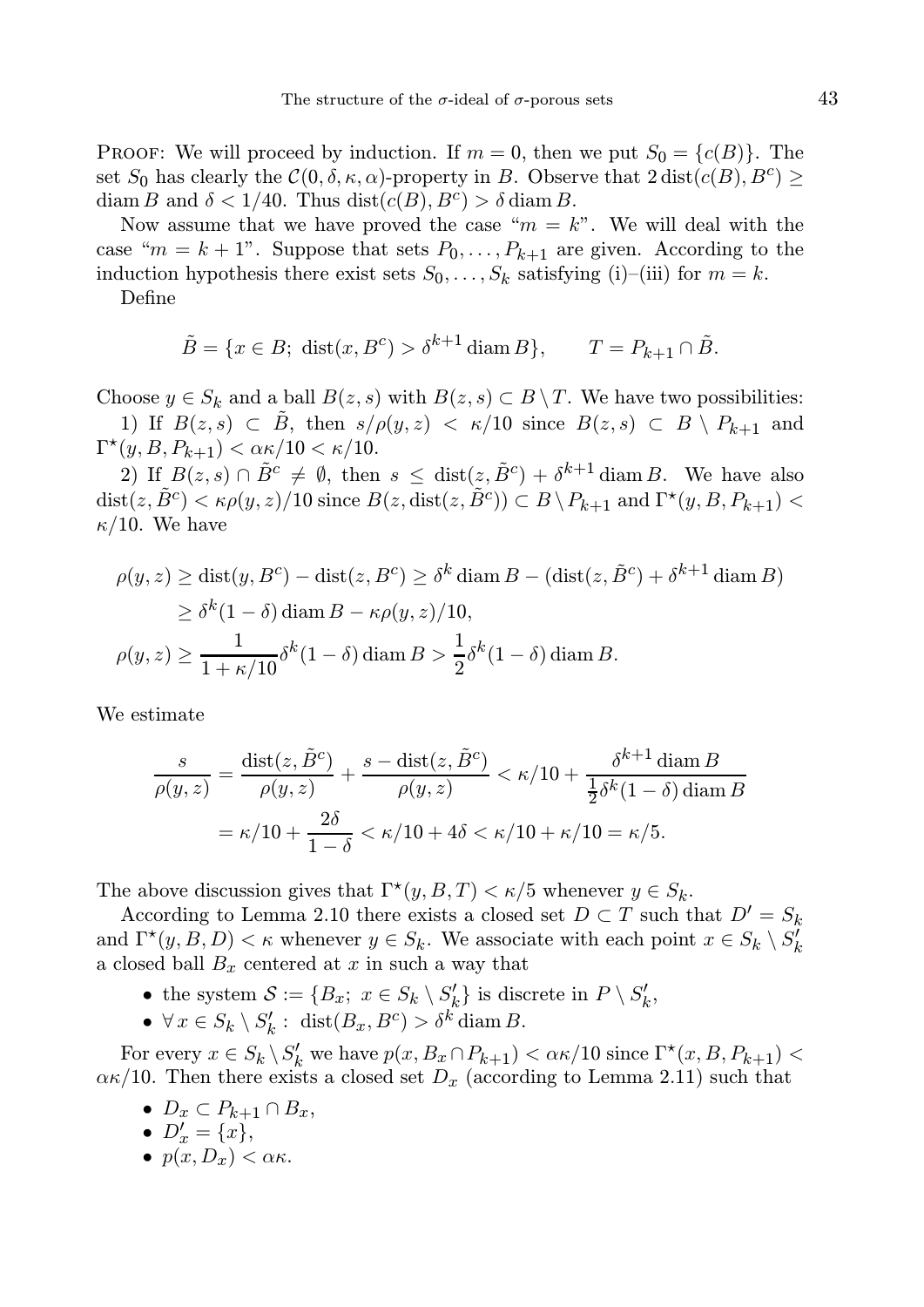We put  $S_{k+1} = D \cup \bigcup \{D_x; x \in S_k \setminus S'_k\}$ . We show that  $S_0, \ldots, S_{k+1}$  have the desired properties.

(i) This condition is obviously satisfied.

(ii) We have  $S'_{j+1} = S_j$  for  $j = 0, \ldots, k-1$  by the induction hypothesis. Since S is discrete in  $P \setminus S'_k$  we have that  $S_{k+1}$  is closed. Since  $D' = S_k$  and S is discrete in  $P \setminus S'_k$  we have  $S'_{k+1} = S_k$ .

(iii) The induction hypothesis gives that  $S_j$ ,  $j = 0, \ldots, k$ , has the  $\mathcal{C}(j, \delta, \kappa, \alpha)$ property in B. It remains to show that  $S_{k+1}$  has the  $\mathcal{C}(k+1,\delta,\kappa,\alpha)$ -property in  $B$ :

- $(C1)_{k+1}$  This property follows from the definition of T and from the fact that  $dist(B_x, B^c) > \delta^k \operatorname{diam} B$  for every  $x \in S_k \setminus S'_k$ .
- $(C2)_{k+1}$  We have  $\Gamma^*(y, B, D) < \kappa$  for every  $y \in S_k$ . Since  $S'_{k+1} = S_k$  and  $D \subset S_{k+1}$  we conclude that  $\Gamma^*(y, B, S_{k+1}) < \kappa$  for every  $y \in S'_{k+1}$ .
- $(C3)_{k+1}$  Let  $x \in S'_{k+1} = S_k$ . If  $x \in S'_k$ , then  $p(x, S_k) < \alpha \kappa$  by the induction hypothesis. Thus we also have  $p(x, S_{k+1}) < \alpha \kappa$ . If  $x \in S_k \setminus S'_k$ , then x is a point of non- $\alpha$ κ-porosity of  $D_x$  and therefore x is also a point of non- $\alpha$ κ-porosity of  $S_{k+1}$ .
- $(C4)_{k+1}$  The set  $S'_{k+1}$  has the  $\mathcal{C}(k, \delta, \kappa, \alpha)$ -property in B by the induction hypothesis.  $\Box$

**Lemma 2.13.** Let B be a closed ball,  $m \in \mathbb{N}$ ,  $\delta$ ,  $\kappa$ ,  $\alpha$ ,  $\varepsilon \in (0,1)$ ,  $10\kappa < \varepsilon$ ,  $S_m \subset B$ be a set with the  $\mathcal{C}(m, \delta, \kappa, \alpha)$ -property in B. Then there exists a function s:  $S_m \to (0, +\infty)$  such that, for every function  $r : S_m \to (0, +\infty)$  with  $r \leq s$ , we have that  $\mathcal{V}_m = \{\overline{B}(x, r(x)); x \in S_m\}$  forms a B-system with the  $\mathcal{P}(m, \delta, \alpha, \varepsilon)$ property in B.

PROOF: We put  $S_{m-1} := S'_m$ ,  $S_{m-2} := S'_{m-1}$ , ...,  $S_0 := S'_1$  and  $S_{-1} := \emptyset$ . We know that  $S_j$ ,  $j \in \{0, \ldots, m\}$ , has the  $\mathcal{C}(j, \delta, \kappa, \alpha)$ -property in B.

Fix  $k \in \{0, \ldots, m\}$  and  $x \in S_k \setminus S_{k-1}$ . Observe that

- if  $k \geq 1$ , then  $dist(x, B^c) > \delta^k$  diam B; if  $k = 0$ , then  $dist(x, B^c) >$  $\delta$  diam B,
- dist $(x, S_{k-1}) > 0$  since  $S_{k-1}$  is closed and  $x \notin S_{k-1}$ ,
- dist $(x, S_k \setminus \{x\}) > 0$  since  $S_k \setminus \{x\}$  is closed,
- if  $k < m$ , then  $p(x, S_{k+1}) < \alpha \kappa$ .

Using these observations we choose  $s(x) > 0$  so that  $s(x)$  satisfies the following conditions:

- (1)  $s(x) < \frac{1}{3} \text{dist}(x, B^c),$
- (2) if  $k \geq 1$ , then  $s(x) < \text{dist}(x, B^c) \delta^k \text{diam } B$ ; if  $k = 0$ , then  $s(x) <$  $dist(x, B^c) - \delta \operatorname{diam} B,$
- (3)  $s(x) < \frac{1}{4} \operatorname{diam} B$ ,
- (4)  $s(x) < \frac{1}{4}\alpha\kappa \text{ dist}(x, S_{k-1}),$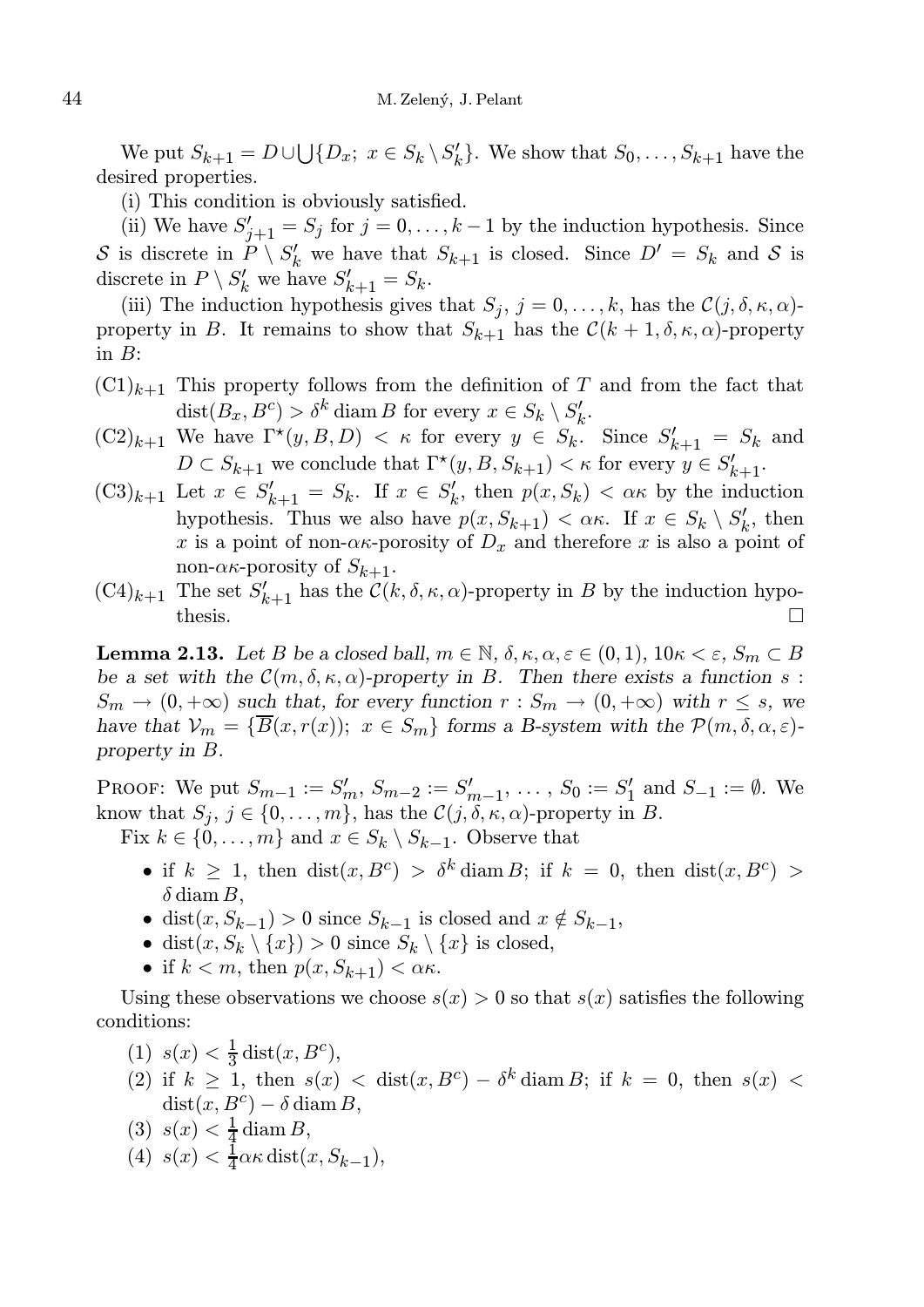(5)  $s(x) < \frac{1}{4} \text{dist}(x, S_k \setminus \{x\}),$ 

(6) if  $k < m$ , then  $\theta(x, R, S_{k+1}) < \alpha \kappa R$  whenever  $R \in (0, 4s(x)).$ 

This finishes the construction of the function s.

Let  $r : S_m \to (0, +\infty)$  be a function with  $r \leq s$ . We define

$$
\mathcal{A}_j = \{ \overline{B}(x, r(x)); \ x \in S_j \setminus S_{j-1} \},
$$
  

$$
\mathcal{V}_j = \{ \overline{B}(x, r(x)); \ x \in S_j \}, \qquad j \in \{0, \dots, m\}.
$$

*Claim.* The system  $\mathcal{A}_j$  is discrete in  $P \setminus S_{j-1}, j \in \{0, \ldots, m\}.$ 

PROOF OF CLAIM: Let  $z \in P \setminus S_{j-1}$ . Then we have that  $S_j \setminus \{z\}$  is a closed set. Let  $d \in (0, \frac{1}{4} \text{dist}(z, S_j \setminus \{z\}))$ . Suppose that there are  $x_1, x_2 \in S_j \setminus S_{j-1}, x_1 \neq x_2$ , with  $\overline{B}(x_i, r(x_i)) \cap B(z, d) \neq \emptyset$ ,  $i = 1, 2$ . This implies  $s(x_i) \geq r(x_i) > \frac{3}{4}\rho(x_i, z)$ . According to (5) we have  $s(x_i) < \frac{1}{4}\rho(x_1, x_2)$ . Then we have

$$
\frac{3}{4}\rho(x_1,x_2) \le \frac{3}{4}(\rho(x_1,z) + \rho(z,x_2)) < s(x_1) + s(x_2) < \frac{1}{2}\rho(x_1,x_2),
$$

a contradiction. This shows that  $\mathcal{A}_j$  is discrete in  $P \setminus S_{j-1}$ .

The system  $V_0$  is clearly a B-system with the  $\mathcal{P}(0, \delta, \alpha, \varepsilon)$ -property in B. Assume that we have proved that  $\mathcal{V}_j$ ,  $0 \leq j < m$ , is a B-system with the  $\mathcal{P}(j, \delta, \alpha, \varepsilon)$ property in B. We shall deal with  $V_{j+1}$ . According to (5) we have that  $\mathcal{A}_{j+1}$  is a disjoint system. The system  $V_j$  is point finite by the induction hypothesis and therefore  $V_{j+1}$  is also point finite.

Since  $\mathcal{A}_{j+1}$  is discrete in  $P \setminus S_j$  by Claim, we have  $ap(\mathcal{A}_{j+1}) \subset S_j$ . Then we have

$$
\mathrm{ap}(\mathcal{V}_{j+1}) = \mathrm{ap}(\mathcal{V}_j) \cup \mathrm{ap}(\mathcal{A}_{j+1}) \subset c(\mathcal{V}_j) \cup S_j = S_j \subset S_{j+1} = c(\mathcal{V}_{j+1}).
$$

Thus  $V_{i+1}$  is a B-system. It remains to verify properties  $(P1)_{i+1}-(P4)_{i+1}$ .

 $(P1)_{j+1}$ : Take  $x \in S_{j+1}$ . Using (1) we have

$$
dist(\overline{B}(x,r(x)),B^c) \geq dist(x,B^c) - r(x) > 3s(x) - s(x) = 2s(x).
$$

Thus we have

$$
dist(\overline{B}(x,r(x)),B^c) > 2s(x) \geq diam(\overline{B}(x,r(x))).
$$

 $(P2)_{j+1}$ : Take  $x \in S_{j+1}$ . According to (2) we have

 $dist(\overline{B}(x,r(x)),B^c) \geq dist(x,B^c)-r(x) > s(x)+\delta^{j+1} \operatorname{diam} B-s(x) = \delta^{j+1} \operatorname{diam} B.$ 

$$
\Box
$$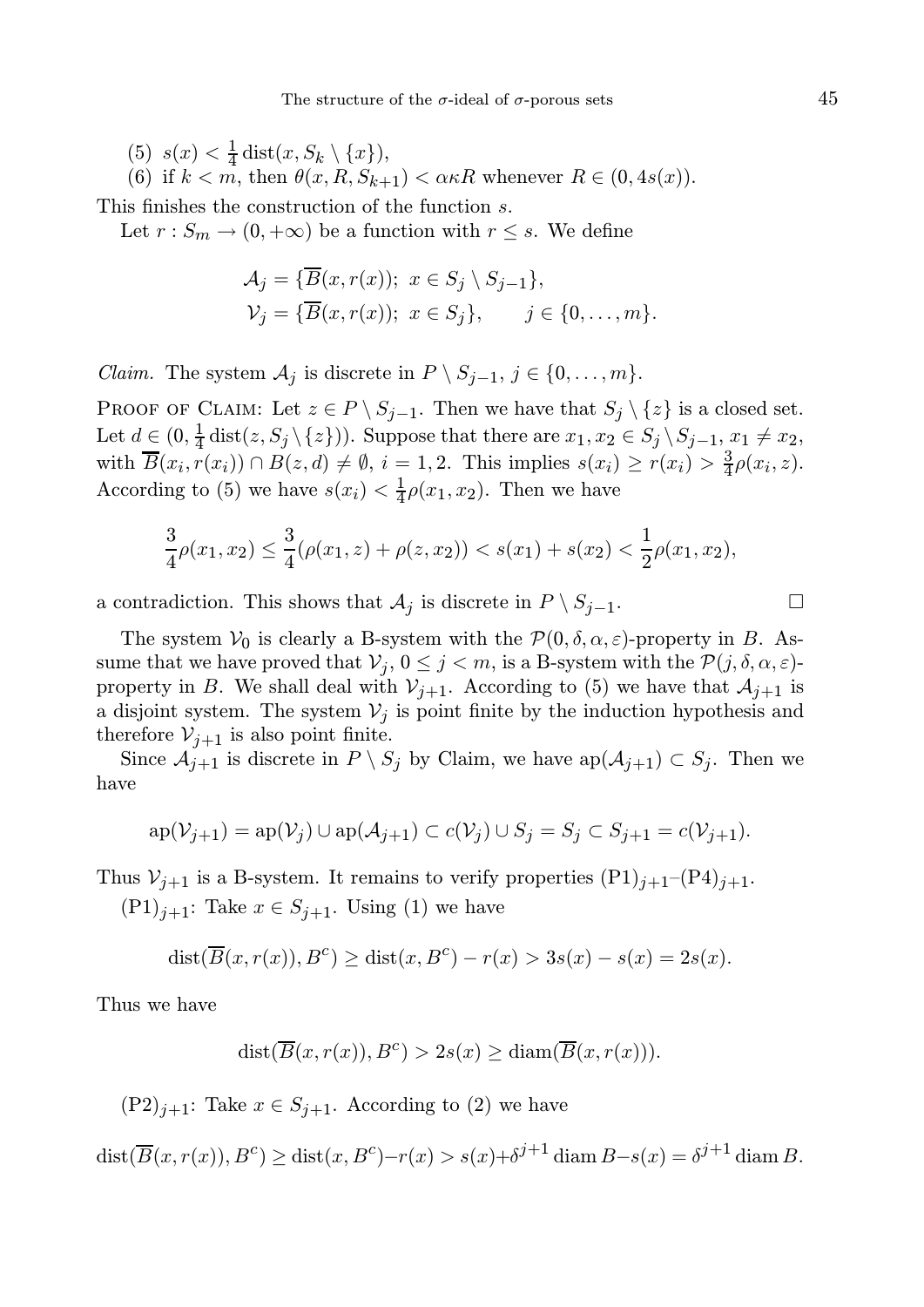$(P3)_{i+1}$ : This property follows immediately from (3).

 $(P4)_{j+1}$ : Since  $V_j$  has the  $\mathcal{P}(j, \delta, \alpha, \varepsilon)$ -property in B, it is sufficient to prove that, for an arbitrary set J intersecting each element of  $\mathcal{V}_{j+1}$ , we have

$$
\forall V \in \mathcal{V}_j \,\forall \, x \in V: \, \, \text{dist}(x, V^c) > \alpha \, \text{diam}\, V \Rightarrow \Gamma(x, B, V, J) < \varepsilon.
$$

Let J be a set intersecting each element of  $\mathcal{V}_{j+1}$ . Fix  $y \in S_j$  and denote  $V =$  $\overline{B}(y,r(y))$ . Take  $x \in V$  with  $dist(x, V^c) > \alpha \, diam V$ . Consider a ball  $B(z,d) \subset$  $B \setminus J$  with  $z \notin V$ . Denote  $d_1 = \text{dist}(z, S_{j+1})$ . Since  $S'_{j+1} = S_j$  we can find  $w \in S_{j+1} \setminus S_j$  with

(2.1) 
$$
\rho(w, z) < d_1 + \frac{1}{5}d \, .
$$

Denote  $W = \overline{B}(w, r(w))$ . Since J intersects W we have

$$
d \le \rho(z, w) + \operatorname{diam} W < d_1 + \frac{1}{5}d + \operatorname{diam} W.
$$

This gives

(2.2) 
$$
d \le \frac{5}{4}(d_1 + \operatorname{diam} W) < 2d_1 + 2 \operatorname{diam} W.
$$

Using (4) we obtain

(2.3) diam 
$$
W \leq 2r(w) \leq 2s(w) < \frac{1}{2}\alpha\kappa \text{ dist}(w, S_j) \leq \frac{1}{2}\alpha\kappa \rho(w, y).
$$

Inequalities  $(2.2)$  and  $(2.3)$  imply

$$
(2.4) \t\t d < 2d_1 + \alpha \kappa \rho(w, y).
$$

Now we distinguish two cases.

1) First suppose that  $\rho(z, y) < 2 \text{ diam } V$ . Then  $\rho(z, y) < 4s(y)$  and according to (6) we have  $d_1 \leq \alpha \kappa \rho(z, y)$ . Using this, (2.1) and (2.4) we obtain

$$
d < 2\alpha\kappa\rho(z, y) + \alpha\kappa\rho(w, y) \le 2\alpha\kappa\rho(z, y) + \alpha\kappa(\rho(w, z) + \rho(z, y))
$$
  

$$
< 3\alpha\kappa\rho(z, y) + \alpha\kappa(d_1 + \frac{1}{5}d) \le 3\alpha\kappa\rho(z, y) + \alpha^2\kappa^2\rho(z, y) + \frac{1}{5}\alpha\kappa d
$$
  

$$
< 4\alpha\kappa\rho(z, y) + \frac{1}{5}d.
$$

This implies  $d < 5\alpha\kappa\rho(z, y)$ . We estimate

$$
\frac{d}{\rho(x,z)} = \frac{d}{\rho(z,y)} \cdot \frac{\rho(z,y)}{\rho(x,z)} \le 5\alpha\kappa \cdot \frac{2\operatorname{diam} V}{\alpha \operatorname{diam} V} = 10\kappa.
$$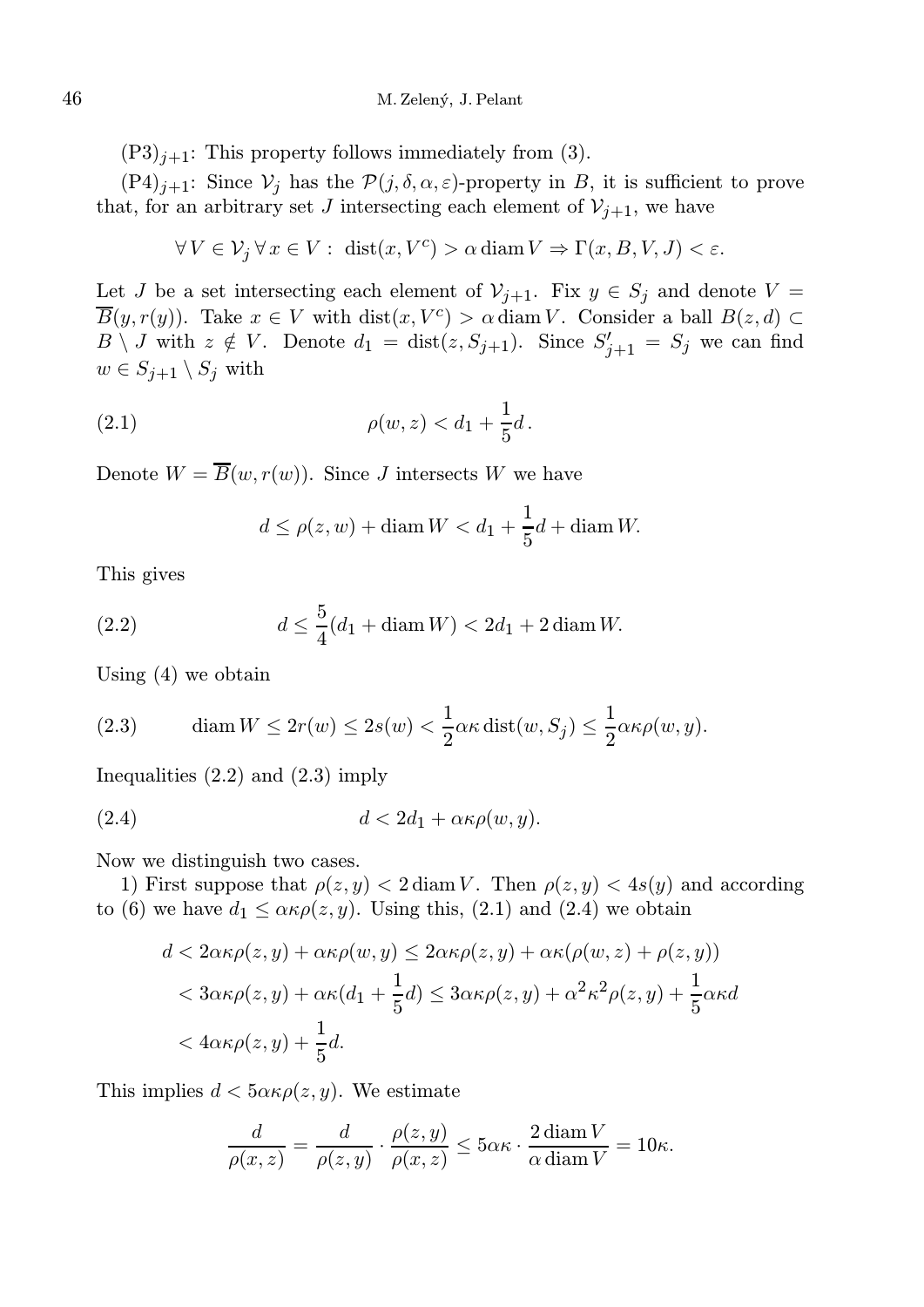2) Suppose now that  $\rho(z, y) \geq 2 \text{ diam } V$ . Moreover suppose that  $B(z, d_1) \subset B$ . Then  $d_1 \leq \kappa \rho(z, y)$  since  $\Gamma^*(y, B, S_{j+1}) < \kappa$ . Using this, (2.1) and (2.4) we obtain

$$
d < 2d_1 + \alpha\kappa\rho(w, y) \le 2\kappa\rho(z, y) + \kappa\rho(w, y) \le 2\kappa\rho(z, y) + \kappa(\rho(w, z) + \rho(z, y))
$$
  

$$
< 3\kappa\rho(z, y) + \kappa(d_1 + \frac{1}{5}d) \le 3\kappa\rho(z, y) + \kappa^2\rho(z, y) + \kappa\frac{1}{5}d < 4\kappa\rho(z, y) + \frac{1}{5}d.
$$

This implies  $d < 5\kappa \rho(z, y)$ .

If  $B(z, d_1) \cap B^c \neq \emptyset$ , then  $d_1 > d$  and  $B(z, d) \cap S_{j+1} = \emptyset$ . Using  $\Gamma^*(y, B, S_{j+1})$  $<\kappa$  we obtain  $d \leq \kappa \rho(z, y) < 5\kappa \rho(z, y)$ .

In both cases we have  $d < 5\kappa \rho(z, y)$ . We have also

$$
\rho(x, z) \ge \rho(z, y) - \rho(x, y) \ge 2 \operatorname{diam} V - \operatorname{diam} V = \operatorname{diam} V.
$$

We estimate

$$
\frac{d}{\rho(x,z)} = \frac{d}{\rho(z,y)} \cdot \frac{\rho(z,y)}{\rho(x,z)} < 5\kappa \cdot \frac{\rho(y,x) + \rho(x,z)}{\rho(x,z)} \le 5\kappa \left(\frac{\text{diam } V}{\text{diam } V} + 1\right) = 10\kappa.
$$

This shows that  $\Gamma(x, B, V, J) \leq 10\kappa < \varepsilon$ .

The next lemma follows easily from the previous one.

**Lemma 2.14.** Let B be a closed ball,  $m \in \mathbb{N}$ ,  $\delta$ ,  $\kappa$ ,  $\alpha$ ,  $\varepsilon \in (0,1)$ ,  $10\kappa < \varepsilon$ ,  $S_m \subset B$ be a set with the  $\mathcal{C}(m, \delta, \kappa, \alpha)$ -property in B, let  $r : S_m \to (0, +\infty)$  be a function. Then there exists a B-system  $\mathcal{V}_m$  such that

- $V_m$  has the  $\mathcal{P}(m, \delta, \alpha, \varepsilon)$ -property in B,
- $c(\mathcal{V}_m) = S_m$ ,
- for every  $V \in V_m$  we have  $V \subset B(c(V), r(c(V))).$

Lemma 2.15 establishes a relationship between the quantity Γ (defined in Definition 2.5) and the index of porosity  $p$ .

**Lemma 2.15.** Let  $\varepsilon \in (0,1)$ ,  $M \subset P$ ,  $x \in M$  and  $(B_n)_{n=1}^{\infty}$  be a sequence of closed balls such that for every  $n \in \mathbb{N}$  we have

(i) 
$$
x \in B_n
$$
,  
\n(ii)  $dist(B_{n+1}, B_n^c) \geq diam B_{n+1}$ ,  
\n(iii)  $\Gamma(x, B_n, B_{n+1}, M) < \varepsilon$ ,

(iv) diam  $B_{n+1} \leq \frac{1}{2} \operatorname{diam} B_n$ .

Then  $p(x, M) < 4\varepsilon$ .

PROOF: Denote  $\psi_n = \Gamma(x, B_n, B_{n+1}, M)$ . Suppose that  $B(z, s)$  is an open ball with  $B(z, s) \subset B_2 \setminus M$ . Since  $z \neq x$  and condition (iv) holds, there exists  $n \in \mathbb{N}$ ,  $n \geq 2$ , such that  $z \in B_n \setminus B_{n+1}$ . Suppose that  $B(z, s) \cap B_{n-1}^c \neq \emptyset$ . Then we have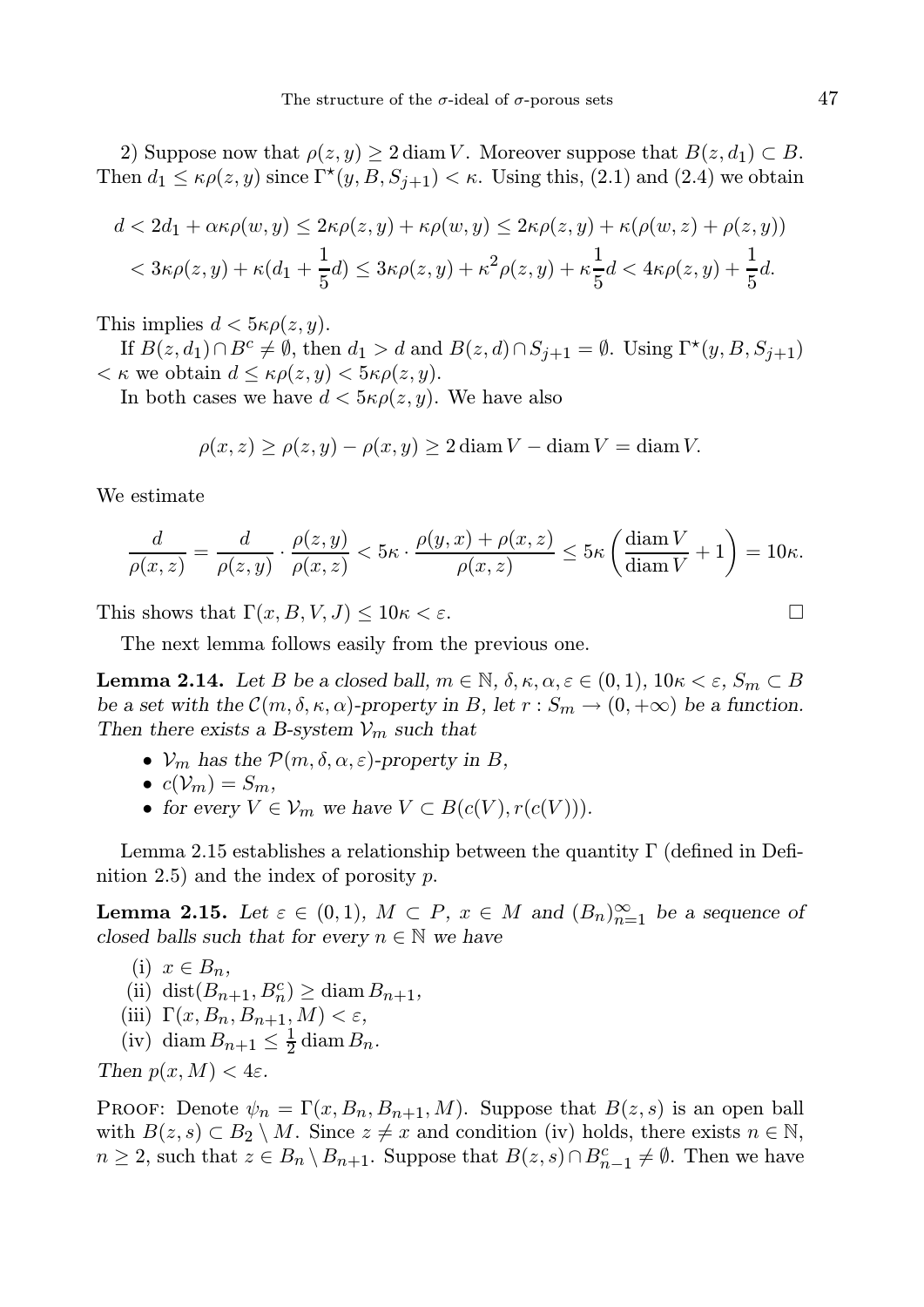$dist(B_n, B_{n-1}^c) < s$ . Since  $x \in B_n \setminus B(z, s)$  we have  $s \le \rho(x, z) \le \text{diam } B_n$ . Thus  $dist(B_n, B_{n-1}^c) < diam B_n$ , a contradiction with (ii). Thus  $B(z, s) \subset B_{n-1}$ . Suppose that  $B(z, s) \subset B_n$ ; then

$$
\frac{s}{\rho(x,z)} \le \psi_n < \varepsilon.
$$

Now suppose that  $B(z, s) \cap (B_{n-1} \setminus B_n) \neq \emptyset$ . Then we have

(2.5) 
$$
\frac{\operatorname{dist}(z, B_n^c)}{\rho(x, z)} \leq \psi_n.
$$

There exists  $w \in B_{n-1} \setminus B_n$  such that

$$
(2.6) \qquad \rho(z, w) < \text{dist}(z, B_n^c) + s/5
$$

and  $\rho(z, w) < s$ . Put  $d = \rho(z, w)$  and  $r = s - d$ . We have  $B(w, r) \subset B(z, s)$  $B_{n-1}$  and so

$$
\frac{r}{\rho(w,x)} \le \psi_{n-1}.
$$

Using  $(2.5)$  and  $(2.6)$  we have

(2.8) 
$$
d < \text{dist}(z, B_n^c) + s/5 \le \psi_n \rho(x, z) + s/5.
$$

We have also  $\rho(z, w) < s \leq \rho(x, z)$ . Using this, (2.7) and (2.8) we obtain

$$
\frac{s}{\rho(x,z)} = \frac{r+d}{\rho(x,z)} \le \psi_{n-1} \frac{\rho(w,x)}{\rho(x,z)} + \psi_n + \frac{s/5}{\rho(x,z)}
$$
  

$$
\le \psi_{n-1} \frac{\rho(x,z) + \rho(z,w)}{\rho(x,z)} + \psi_n + \frac{s/5}{\rho(x,z)}
$$
  

$$
\le \psi_{n-1} \cdot 2 + \psi_n + \frac{s/5}{\rho(x,z)}.
$$

This implies

$$
\frac{s}{\rho(x,z)} \le \frac{5}{4} (2\psi_{n-1} + \psi_n) < \frac{15}{4} \varepsilon.
$$

Thus we have proved that each open ball  $B(z, s)$  with  $B(z, s) \subset B_2 \backslash M$  satisfies  $s/\rho(x, z) < 15\varepsilon/4$ . We have also  $x \in \text{Int } B_2$  according to condition (ii). We conclude that  $p(x, M) < 4\varepsilon$ .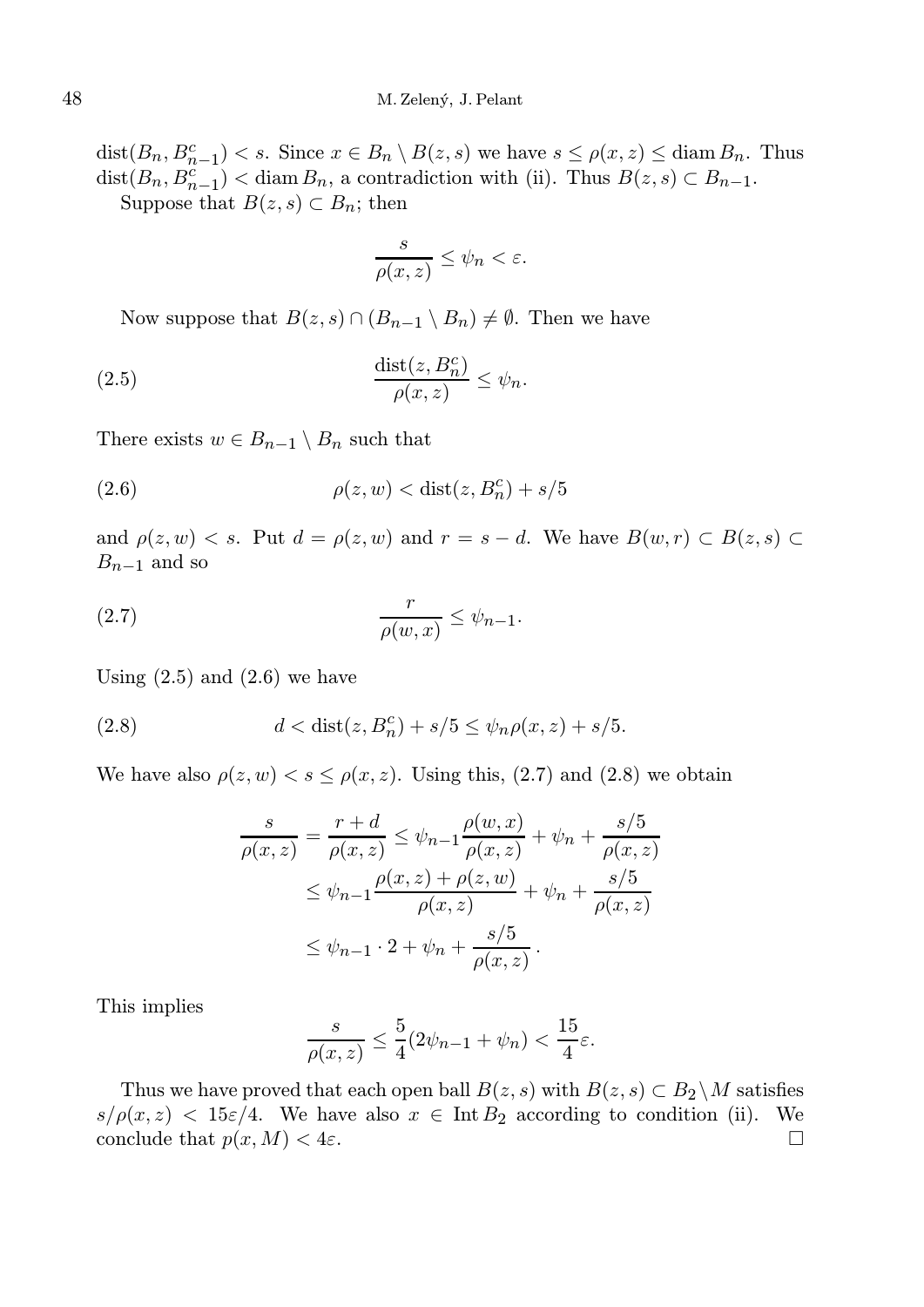**Lemma 2.16.** Let  $B_1$  be a closed ball,  $\varepsilon \in (0,1)$ ,  $\alpha_n, \delta_n \in (0,1)$  for every  $n \in \mathbb{N}$ and let  $(\mathcal{V}_n)_{n=0}^{\infty}$  be a sequence of B-systems satisfying

 $(V1)$   $V_0 = {B_1},$ (V2)  $\mathcal{V}_{n+1} = \bigcup \{ \mathcal{V}_{n+1}(C); C \in \mathcal{V}_n \}$ , where  $\mathcal{V}_{n+1}(C)$  has the  $\mathcal{P}(n+1,\delta_{n+1},\alpha_{n+1},\varepsilon)$ -property in  $C, n \in \mathbb{N}_0$ ,

(V3) for every  $n \in \mathbb{N}$  we have  $\alpha_n < (\delta_{n+1})^{n+1}$ .

Let  $B_2$  be an open set intersecting  $\bigcap_{n=0}^{\infty} \bigcup \mathcal{V}_n$ . Then there exist  $m \in \mathbb{N}$ ,  $B_3 \in \mathcal{V}_m$ with  $B_3 \subset B_2$  and a sequence  $(\mathcal{R}_l)_{l=0}^{\infty}$  of B-systems such that for every  $l \in \mathbb{N}_0$  we have

- $(R1)$   $\mathcal{R}_0 = \{B_3\},\$
- $(R2)_l \ \mathcal{R}_{l+1} = \bigcup \{ \mathcal{R}_{l+1}(C); \ C \in \mathcal{R}_l \}, \text{ where } \mathcal{R}_{l+1}(C) \text{ has the }$  $\mathcal{P}(l+1,\delta_{m+l+1},\alpha_{m+l+1},\varepsilon)$ -property in C,
- $(R3)_l \ \mathcal{R}_l \subset \mathcal{V}_{m+l},$
- (R4) each point of  $\bigcap_{q=0}^{\infty} \bigcup \mathcal{R}_q$  is a point of non-4 $\varepsilon$ -porosity of the set  $\bigcap_{n=0}^{\infty} \bigcup \mathcal{V}_n$ .

PROOF: Choose  $x_0 \in B_2 \cap \bigcap_{n=0}^{\infty} \bigcup \mathcal{V}_n$ . According to conditions  $(P3)_1$ – $(P3)_n$  and (V2) we have sup{diam  $V$ ;  $V \in V_n$ }  $\leq 2^{-n}$  diam  $B_1$  for every  $n \in \mathbb{N}_0$ . Thus there exist  $m \in \mathbb{N}$  and  $B_3 \in V_m$  such that  $x_0 \in B_3 \subset B_2$ . Put  $\mathcal{R}_0 = \{B_3\}$ .

Now suppose that we have defined B-systems  $\mathcal{R}_0, \mathcal{R}_1, \ldots, \mathcal{R}_l$  satisfying  $(\mathrm{R2})_j$ for  $j \in \{0, \ldots, l-1\}$ ,  $(R3)_j$  for  $j \in \{0, \ldots, l\}$ , and, for every  $j \in \{0, \ldots, l-1\}$ and for each set J intersecting each element of  $\mathcal{V}_{m+j+1}$ , we have

$$
\forall C \in \mathcal{R}_j \ \forall R \in \mathcal{R}_{j+1}(C) \ \forall x \in R : \\
\text{dist}(x, R^c) > \alpha_{m+j+1} \text{diam}\, R \Rightarrow \Gamma(x, C, R, J) < \varepsilon.
$$

We will define  $\mathcal{R}_{l+1}$ . Take  $C \in \mathcal{R}_l$ . Since the B-system  $\mathcal{V}_{m+l+1}(C)$  has the  $\mathcal{P}(m+l+1,\delta_{m+l+1},\alpha_{m+l+1},\varepsilon)$ -property in C, there exists a B-system  $\mathcal{R}_{l+1}(C)$ such that (Observation 2.9)

- $\mathcal{R}_{l+1}(C) \subset \mathcal{V}_{m+l+1}(C),$
- $\mathcal{R}_{l+1}(C)$  has the  $\mathcal{P}(l+1, \delta_{m+l+1}, \alpha_{m+l+1}, \varepsilon)$ -property in C,
- for each set J intersecting each element of  $\mathcal{V}_{m+l+1}(C)$  we have

 $\forall R \in \mathcal{R}_{l+1}(C) \ \forall x \in R: \ \text{dist}(x, R^c) > \alpha_{m+l+1} \text{diam } R \Rightarrow \Gamma(x, C, R, J) < \varepsilon.$ 

Put  $\mathcal{R}_{l+1} = \bigcup \{ \mathcal{R}_{l+1}(C); \ C \in \mathcal{R}_l \}.$  Thus we have defined a sequence  $(\mathcal{R}_l)_{l=0}^{\infty}$ . These B-systems satisfy  $(R2)_l$  and  $(R3)_l$  for every  $l \in \mathbb{N}_0$ . We show that the  $\mathcal{R}_l$ 's satisfy also condition (R4).

Observe that the set  $\bigcap_{n=0}^{\infty} \bigcup \mathcal{V}_n$  intersects each element of  $\mathcal{V}_p$ ,  $p \in \mathbb{N}_0$ . This follows from (V2), from condition  $(P3)_n$  of  $\mathcal{V}_n(C)$ , where  $n \in \mathbb{N}$ ,  $C \in \mathcal{V}_{n-1}$ , and from the completeness of the considered metric space P.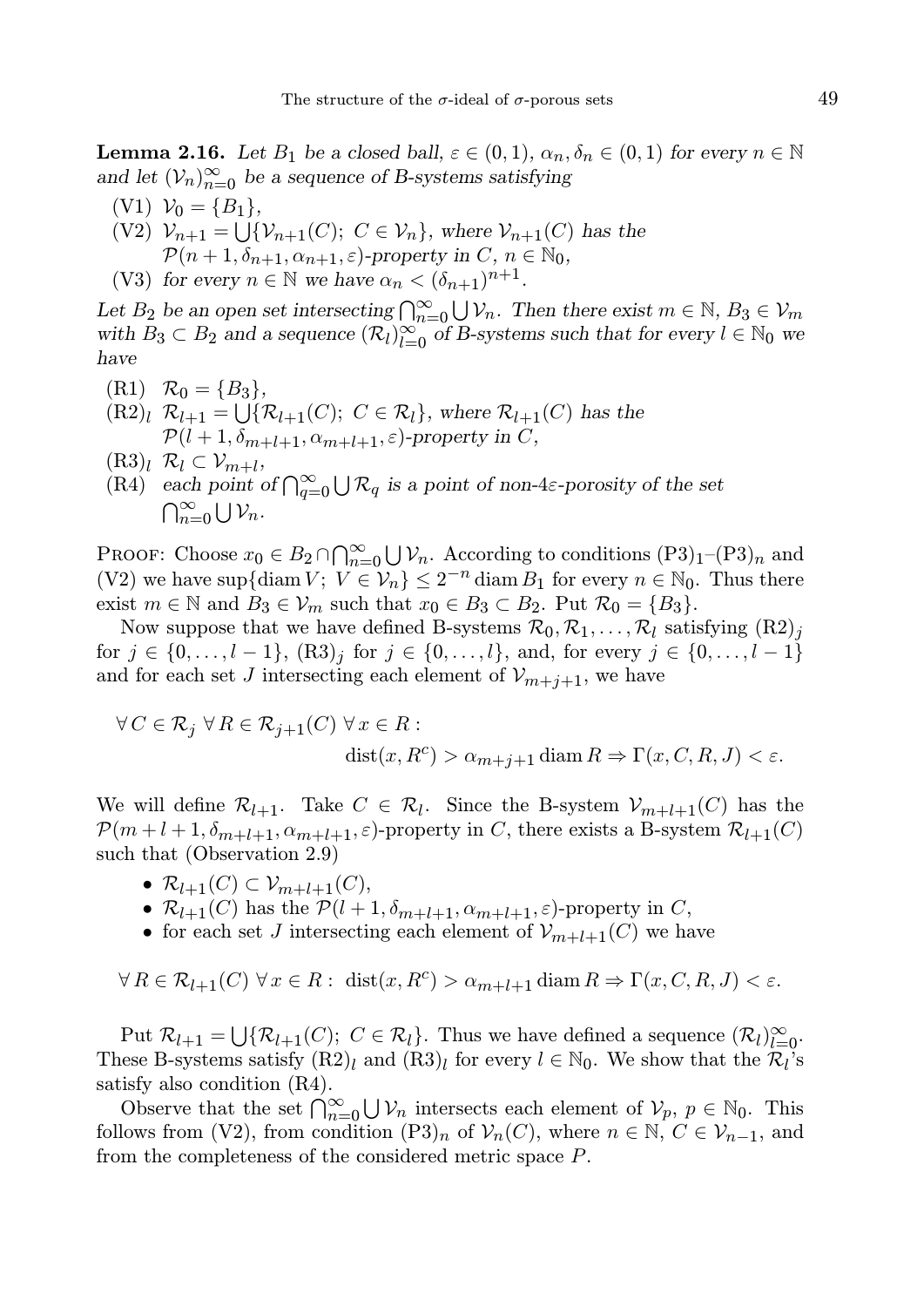Let  $x \in \bigcap_{q=0}^{\infty} \bigcup \mathcal{R}_q$ . Denote  $C_0 = B_3$  and define a tree of sequences of closed balls

$$
\mathcal{T} = \{\emptyset\} \cup \{(C_1, C_2, \dots, C_q); \ C_i \in \mathcal{R}_i(C_{i-1}), \ x \in C_i, \ i = 1, \dots, q, \ q \in \mathbb{N}\}.
$$

The tree  $T$  is finite splitting since  $\mathcal{R}_l$  is point finite for every  $l \in \mathbb{N}$ . The tree  $T$  is infinite. Thus by König's Lemma (cf.  $[Ke, Exercise 4.12]$ ) there exists a sequence  $(C_l)_{l=1}^{\infty}$  of closed balls such that  $x \in C_l \in \mathcal{R}_l(C_{l-1})$ . For every  $l \in \mathbb{N}$  we have:

- dist $(C_{l+1}, C_l^c) > \text{diam } C_{l+1},$
- $\Gamma(x, C_l, C_{l+1}, \bigcap_{n=0}^{\infty} \bigcup \mathcal{V}_n) < \varepsilon$  (since the set  $\bigcap_{n=0}^{\infty} \bigcup \mathcal{V}_n$  intersects each element of  $\mathcal{V}_{m+l+1}$  and

$$
dist(x, C_{l+1}^c) \geq dist(C_{l+2}, C_{l+1}^c) > (\delta_{m+l+2})^{l+2} diam C_{l+1}
$$
  
>  $(\delta_{m+l+2})^{m+l+2} diam C_{l+1} > \alpha_{m+l+1} diam C_{l+1}),$ 

• diam  $C_{l+1} \leq \frac{1}{2} \operatorname{diam} C_l$ .

Now Lemma 2.15 gives  $(R4)$ .

The next definition introduces a version of Foran system. It will be a crucial tool when proving non- $\sigma$ -porosity of a set in Lemma 2.22.

**Definition 2.17.** Let  $(X, \tau)$  be a metric space and  $\varepsilon > 0$ . We say that a nonempty system F of nonempty closed subsets of X is an  $\varepsilon$ -Foran system, if for every  $F \in \mathcal{F}$  and for every open set B intersecting F there exists  $F^* \in \mathcal{F}$  such that  $F^{\star} \subset B \cap F$  and each point of  $F^{\star}$  is a point of non- $\varepsilon$ -porosity of F.

**Lemma 2.18.** Let  $(X, \tau)$  be a complete metric space,  $\varepsilon \in (0, 1/2)$  and F be an ε-Foran system. Then each F ∈ F is not σ-porous.

We need the following definition and theorem to prove Lemma 2.18.

**Definition 2.19.** Let  $(X, \tau)$  be a metric space,  $M \subset X$  and  $\varepsilon > 0$ . We say that M is  $\varepsilon$ -porous if  $p(x, M) \geq \varepsilon$  for every  $x \in M$ .

**Theorem 2.20** (Zajíček [Za<sub>1</sub>]). Let  $(X, \tau)$  be a metric space,  $\varepsilon \in (0, 1/2)$  and  $A \subset X$ . The set A is  $\sigma$ -porous if and only if A can be covered by countably many ε-porous sets.

Remark 2.21. Because of purely technical reasons our definition of  $\varepsilon$ -porosity is different from Zajíček's one in [Za<sub>1</sub>]. If a set is  $\varepsilon$ -porous in Zajíček's sense, then it is  $\varepsilon$ -porous also in our sense. Thus we can state his theorem as above.

PROOF OF LEMMA 2.18: It is easy to see that the notion of  $\varepsilon$ -porosity at a point is a special case of the abstract notion of  $V$ -porosity (see [Za<sub>2</sub>, Definition 4.1]). Lemma 4.3 from [Za<sub>2</sub>] gives that the system  $\mathcal F$  contains only elements, which cannot be covered by countably many  $\varepsilon$ -porous sets. Now Lemma 2.18 follows from Theorem 2.20.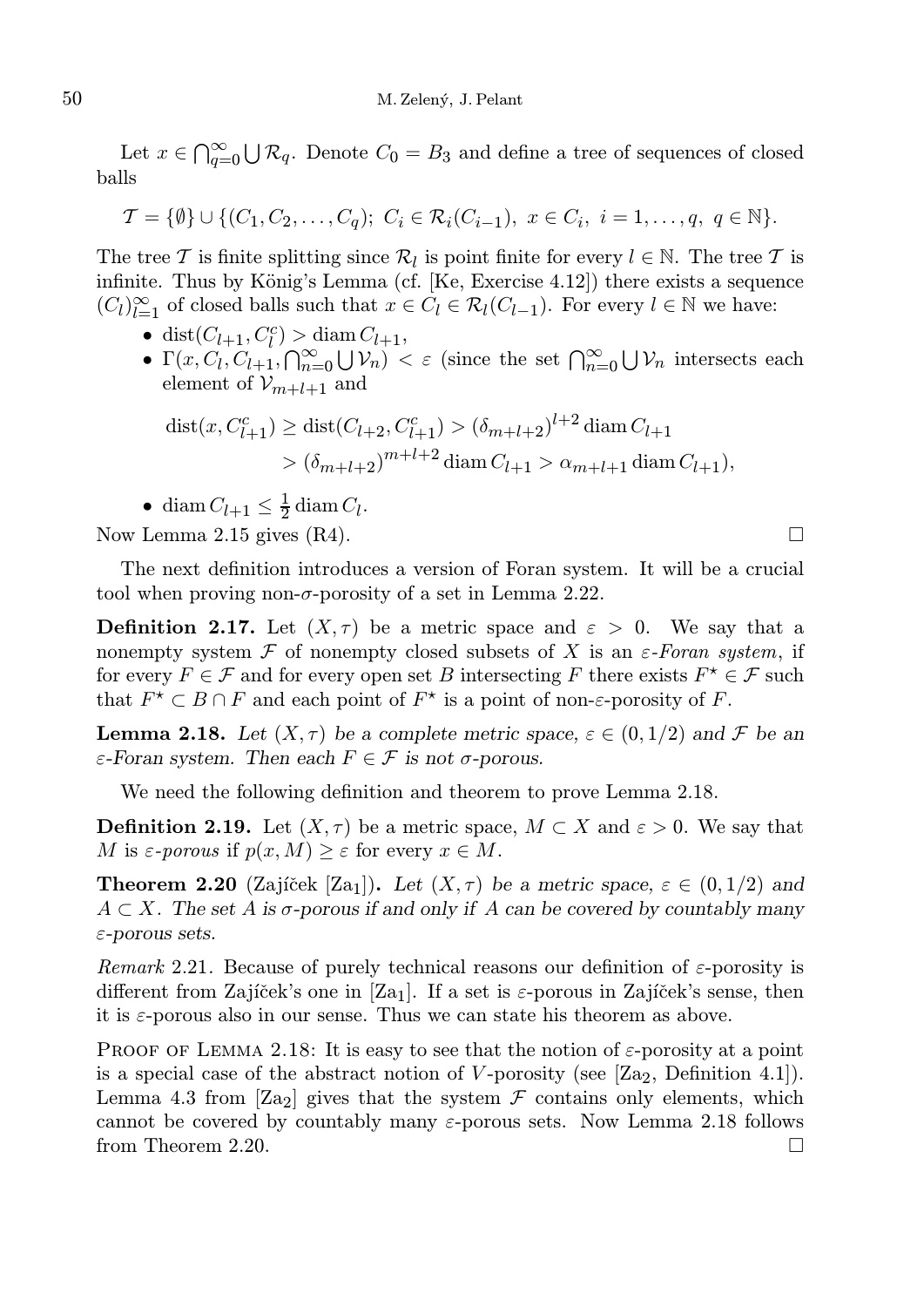**Lemma 2.22.** Let  $\varepsilon \in (0,1/8), \alpha_n, \delta_n \in (0,1)$  for every  $n \in \mathbb{N}$ , B be a closed ball and let  $(U_n)_{n=0}^{\infty}$  be a sequence of B-systems such that

- (i)  $U_0 = \{B\},\,$
- (ii)  $\mathcal{U}_{n+1} = \bigcup \{ \mathcal{U}_{n+1}(C); C \in \mathcal{U}_n \}$ , where  $\mathcal{U}_{n+1}(C)$  has the  $\mathcal{P}(n+1,\delta_{n+1},\alpha_{n+1},\varepsilon)$ -property in  $C, n \in \mathbb{N}_0$ ,
- (iii) for every  $n \in \mathbb{N}$  we have  $\alpha_n < (\delta_{n+1})^{n+1}$ .

Then the set  $\bigcap_{n=0}^{\infty} \bigcup \mathcal{U}_n$  is a closed non- $\sigma$ -porous set.

PROOF: We will define a 4 $\varepsilon$ -Foran system  $\mathcal F$ . A set F is in F if and only if there exist  $p \in \mathbb{N}_0$ , a closed ball  $B_1 \in \mathcal{U}_p$  and a sequence  $(\mathcal{V}_k)_{k=0}^{\infty}$  of B-systems such that

•  $F = \bigcap_{k=0}^{\infty} \bigcup \mathcal{V}_k$ , •  $V_0 = \{B_1\},\,$ •  $\mathcal{V}_{k+1} = \bigcup \{ \mathcal{V}_{k+1}(C); C \in \mathcal{V}_k \}$ , where  $\mathcal{V}_{k+1}(C)$  has the  $\mathcal{P}(k+1,\delta_{p+k+1},\alpha_{p+k+1},\varepsilon)$ -property in  $C, k \in \mathbb{N}_0$ , •  $\mathcal{V}_k \subset \mathcal{U}_{p+k}$  for every  $k \in \mathbb{N}_0$ .

Observe that such an F is a closed set by Lemma 2.4(iii) and is nonempty because of the completeness of P and property  $(P3)_{k+1}$  of each B-system  $\mathcal{V}_{k+1}(C)$  $(C \in \mathcal{V}_k, k \in \mathbb{N}_0).$ 

Now take  $F \in \mathcal{F}$  and an open set  $B_2$  intersecting F. There exist  $p \in \mathbb{N}_0$ , a closed ball  $B_1$  and a sequence  $(\mathcal{V}_k)_{k=0}^{\infty}$  of B-systems witnessing  $F \in \mathcal{F}$ . Observe that  $\alpha_{p+k} < (\delta_{p+k+1})^{p+k+1} < (\delta_{p+k+1})^{k+1}$  for every  $k \in \mathbb{N}$ . Using Lemma 2.16 we obtain  $m \in \mathbb{N}$ ,  $B_3 \in V_m$  with  $B_3 \subset B_2$  and a sequence  $(\mathcal{R}_l)_{l=0}^{\infty}$  of B-systems such that

- (a)  $\mathcal{R}_0 = \{B_3\},\,$
- (b)  $\mathcal{R}_{l+1} = \bigcup \{ \mathcal{R}_{l+1}(C); C \in \mathcal{R}_l \}$ , where  $\mathcal{R}_{l+1}(C)$  has the
- $\mathcal{P}(l+1,\delta_{m+p+l+1},\alpha_{m+p+l+1},\varepsilon)$ -property in  $C, l \in \mathbb{N}_0$ ,
- (c)  $\mathcal{R}_l \subset \mathcal{V}_{m+l}, l \in \mathbb{N}_0$ ,

(d) each point of  $\bigcap_{l=0}^{\infty} \bigcup \mathcal{R}_l$  is a point of non-4 $\varepsilon$ -porosity of the set  $\bigcap_{k=0}^{\infty} \bigcup \mathcal{V}_k$ .

We put

$$
F^* = \bigcap_{l=0}^{\infty} \bigcup \mathcal{R}_l.
$$

Conditions (a)–(c) give that  $F^* \in \mathcal{F}$  and  $F^* \subset B_2 \cap F$ . Condition (d) implies that each point  $x \in F^*$  is a point of non-4 $\varepsilon$ -porosity of the set F. This shows that  $\mathcal F$  is a 4 $\varepsilon$ -Foran system. Thus each element of  $\mathcal F$  is not  $\sigma$ -porous by Lemma 2.18. Thus the set  $\bigcap_{n=0}^{\infty} \bigcup \mathcal{U}_n$  is not  $\sigma$ -porous and we are done.

#### 3. Inscribing closed non- $\sigma$ -porous sets into Suslin non- $\sigma$ -porous sets

The main aim of this section is to prove the following theorem.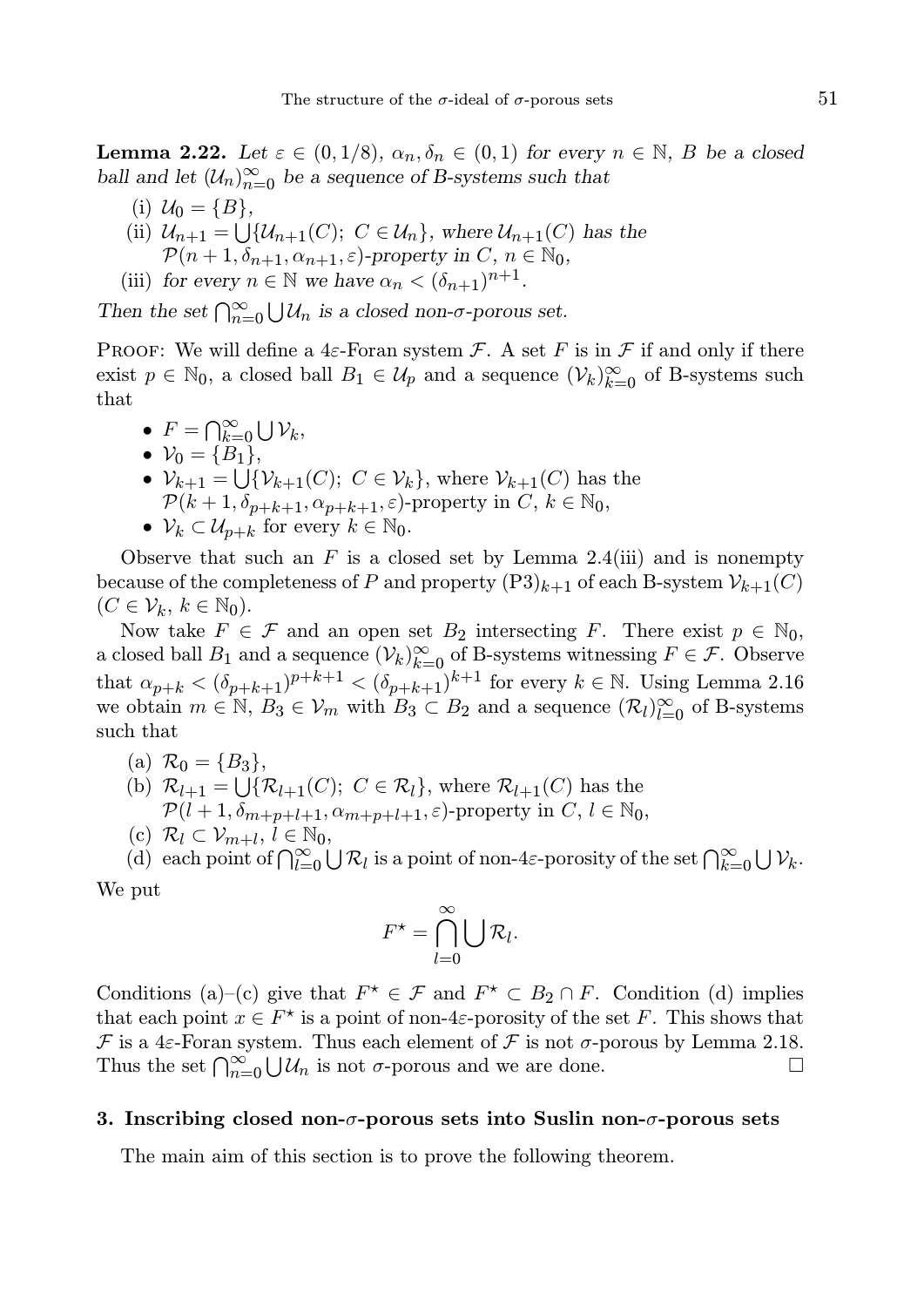**Theorem 3.1.** Let P be a topologically complete metric space and  $S \subset P$  be a non- $\sigma$ -porous Suslin set. Then there exists a closed non- $\sigma$ -porous subset F of S.

Our theorem answers positively Zajíček's question  $([Za<sub>2</sub>, Q<sub>u</sub>, Q<sub>u</sub>, Q<sub>u</sub>])$ .

Let Seq N be the set of all finite sequences from N and let  $\mathcal N$  be the set of all infinite sequences from N, i.e.  $\mathcal{N} = \mathbb{N}^{\mathbb{N}}$ . We denote the concatenation of  $s \in \text{Seq N}$ and  $t \in \text{Seq } \mathbb{N} \cup \mathcal{N}$  by  $s^{\wedge}t$ . If  $\nu \in \mathcal{N}$ ,  $n \in \mathbb{N}$ , then  $\nu_n$  stands for the *n*-th element of  $\nu$  and the symbol  $\nu|n$  means the finite sequence  $(\nu_1, \nu_2, \ldots, \nu_n)$ . The symbol  $\nu|0$ denotes the empty sequence. If  $s \in \text{Seq N}$  and  $n \in \mathbb{N}$ , then we write  $s^{\hat{\wedge}}n$  instead of  $s^{\wedge}(n)$ . If  $t \in \text{Seq N}$ , then the symbol  $|t|$  denotes the length of t.

Now we introduce auxiliary set-valued mappings.

**Definition 3.2.** Let Y be a metric space,  $\omega > 1$ ,  $r > 0$  and  $A \subset Y$ . Then we define

 $\ker(A) = A \setminus \bigcup \{G; G \text{ is an open subset of } Y \text{ such that } G \cap A \text{ is } \sigma\text{-porous}\};$  $D_{\omega,r}(A) = A \setminus \bigcup \{B(x,\omega s); B(x,s) \cap A = \emptyset \text{ and } s \leq r\};$  $N_{\omega,r}(A) = \ker(D_{\omega,r}(A)).$ 

We will use the notation  $(N_{\omega,r})^n = N_{\omega,r} \circ \cdots \circ N_{\omega,r}$ .

 $\overbrace{n$-times}$ 

The proof of the following lemma can be found in  $[Z_{a4}]$ .

**Lemma 3.3** (Zajíček [Za<sub>4</sub>, Lemma 3]). Let M be a subset of a metric space Y and let for each  $y \in M$  there exists  $r > 0$  such that  $B(y, r) \cap M$  is  $\sigma$ -porous. Then M is  $\sigma$ -porous.

**Lemma 3.4.** Let Y be a metric space,  $\omega > 1$ ,  $r > 0$  and  $A \subset Y$ .

- (i) The sets ker(A),  $D_{\omega,r}(A)$  and  $N_{\omega,r}(A)$  are closed in A.
- (ii) If A is a closed (Suslin, respectively) subset of Y, then ker(A),  $D_{\omega,r}(A)$ and  $N_{\omega,r}(A)$  are closed (Suslin, respectively) subsets of Y.
- (iii) If  $n \in \mathbb{N}$ , then  $(N_{\omega,r})^n(A)$  is closed in A.
- (iv) The set  $A \setminus \text{ker}(A)$  is  $\sigma$ -porous and  $G \cap \text{ker}(A)$  is non- $\sigma$ -porous for every open set G intersecting  $ker(A)$ , i.e.  $ker(ker(A)) = ker(A)$ .
- (v) If  $n \in \mathbb{N}$  and A is non- $\sigma$ -porous, then there exists  $r^* > 0$  such that  $(N_{\omega,r^{\star}})^n(A)$  is non- $\sigma$ -porous.

PROOF: (i) The assertion follows immediately from the definition of ker,  $D_{\omega,r}$ and  $N_{\omega}$  r.

(ii), (iii) These assertions follow from (i).

(iv) The set  $A \setminus \text{ker}(A)$  is  $\sigma$ -porous by Lemma 3.3. Let  $G \subset Y$  be an open set with  $G \cap \text{ker}(A) \neq \emptyset$ . If  $G \cap A$  is  $\sigma$ -porous, then  $G \cap \text{ker}(A) = \emptyset$ , a contradiction. So  $G \cap A$  is non- $\sigma$ -porous and so  $G \cap \text{ker}(A)$  is also non- $\sigma$ -porous.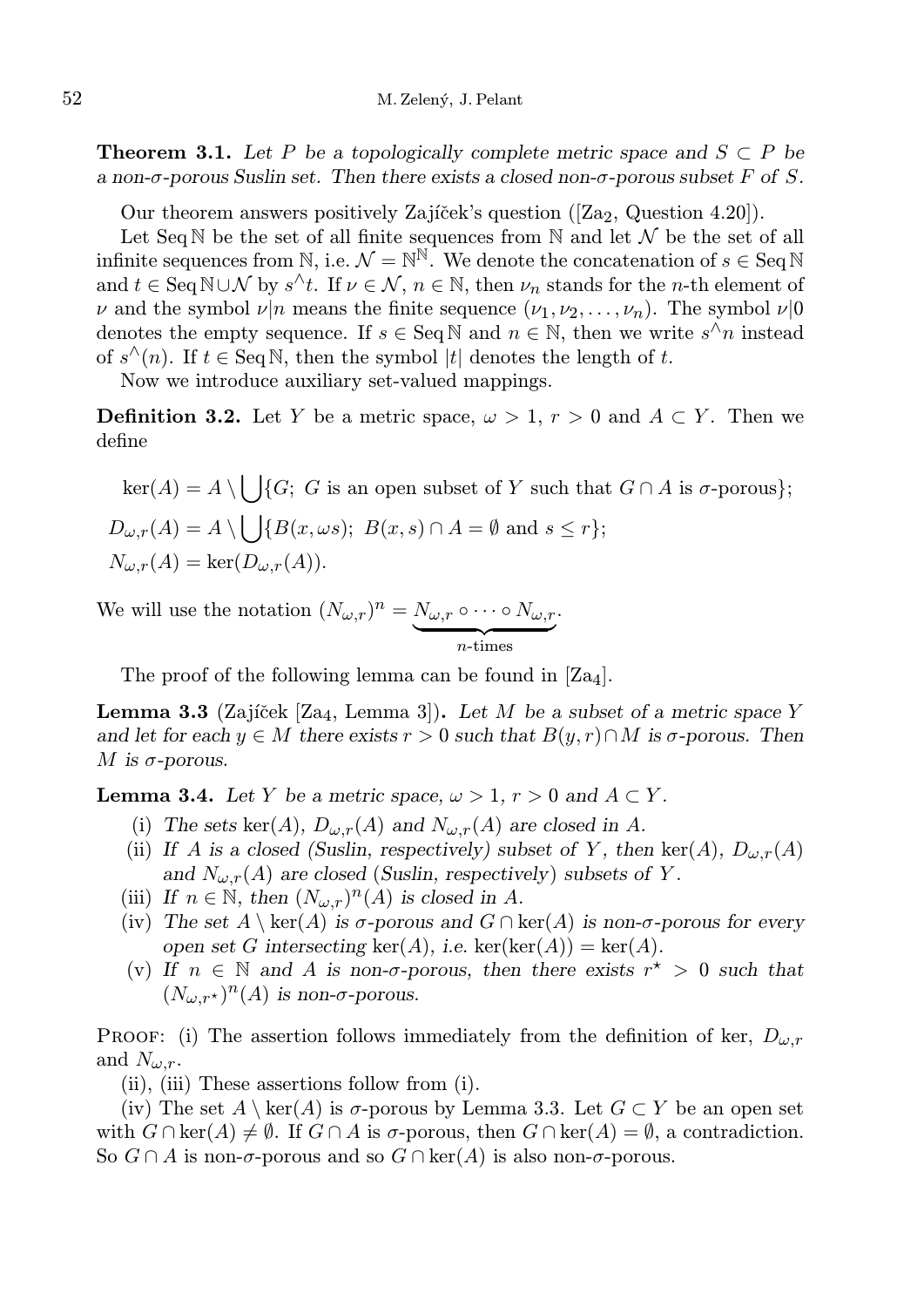(v) First we show that there exists  $r' > 0$  such that  $D_{\omega, r'}(A)$  is non- $\sigma$ -porous. The set  $A \setminus \bigcup_{n=1}^{\infty} D_{\omega,1/n}(A)$  is  $\sigma$ -porous since it contains only points of porosity of A. Thus there exists  $n_0 \in \mathbb{N}$  such that  $D_{\omega,1/n_0}(A)$  is non- $\sigma$ -porous. Then  $N_{\omega,1/n_0}(A)$  is also non- $\sigma$ -porous by (iv). Thus  $r'=1/n_0$  works.

Now it is easy to find a sequence  $r_1, r_2, \ldots, r_n$  of positive real numbers such that the set

$$
C = N_{\omega, r_n} \circ N_{\omega, r_{n-1}} \circ \cdots \circ N_{\omega, r_1}(A)
$$

is non- $\sigma$ -porous. Put  $r^* = \min\{r_i; i = 1, ..., n\}$ . We have  $C \subset (N_{\omega,r^*})^n(A)$ (since  $N_{\omega,a}(A) \subset N_{\omega,b}(A)$  whenever  $0 < b < a$ ) and we are done.

**Lemma 3.5.** Let  $P$  be a nonempty complete metric space without isolated points. Let  $A \subset P$ ,  $m \in \mathbb{N}_0$ ,  $\omega > 1$ ,  $r > 0$ ,  $\delta$ ,  $\kappa$ ,  $\alpha \in (0, 1)$ ,  $40\delta < \kappa$ ,  $1/\omega < \alpha \kappa/10$ . Let  $D \subset P$  be a set such that  $D \cap (N_{\omega,r})^j(A)$  is dense in  $(N_{\omega,r})^j(A)$  for every  $j \in \{1, \ldots, m\}$ . Let  $x \in D \cap (N_{\omega,r})^m(A)$  and  $\overline{B}(x, s) \subset \overline{B}(x, r)$ . Then there exists  $W \subset D$  with the  $\mathcal{C}(m, \delta, \kappa, \alpha)$ -property in  $\overline{B}(x, s)$ .

PROOF: Put

$$
P_j = D \cap (N_{\omega,r})^{m-j}(A), \qquad j = 0, ..., m.
$$

It is sufficient to check that the  $P_j$ 's and  $B(x, s)$  satisfy the assumption of Lemma 2.12. Clearly  $x \in P_0$  and  $P_0 \subset P_1 \subset \cdots \subset P_m$ . If  $y \in P_j \cap \overline{B}(x, s)$ ,  $j \in \{0, \ldots, m-1\}$ , and  $B(z, d) \subset \overline{B}(x, s) \setminus P_{j+1}$ , then  $B(z, d) \subset \overline{B}(x, r) \setminus P_{j+1}$ and  $B(z, d) \cap (N_{\omega,r})^{m-j-1}(A) = \emptyset$ . Since  $x \notin B(z, d)$  we have  $d \leq r$ . We obtain  $y \notin B(z, \omega d)$ . We estimate

$$
\frac{d}{\rho(y,z)} \le \frac{d}{\omega d} = \frac{1}{\omega} < \alpha \kappa / 10.
$$

This gives  $\Gamma^*(y, \overline{B}(x, s), P_{j+1}) < \alpha \kappa/10$ .

Using Lemma 2.12 we see that  $W := S_m$  works.

**Definition 3.6** (cf. [Ke, Definition 25.4]). Let  $S = {P(s)}$ ;  $s \in \text{Seq N}$  be a *Suslin* scheme on a set  $X$ , i.e. a family of subsets of  $X$  indexed by Seq N. The Suslin operation A applied to such a scheme produces the set

$$
\mathcal{A}_s P(s) = \bigcup_{\nu \in \mathcal{N}} \bigcap_{n=0}^{\infty} P(\nu | n).
$$

We say that a Suslin scheme S is regular if for every  $s \in \text{Seq N}$  and  $n \in \mathbb{N}$  we have  $P(s^{\wedge} n) \subset P(s)$ .

**Setting 3.7.** For the rest of this section we fix real numbers  $\varepsilon, \kappa, \alpha_n, \delta \in (0,1)$ ,  $\omega_n > 1$  ( $n \in \mathbb{N}$ ) such that  $10\kappa < \varepsilon < 1/8$ ,  $40\delta < \kappa$  and for every  $n \in \mathbb{N}$  we have  $\alpha_n < \delta^{n+1}, 1/\omega_n < \alpha_n \kappa/10.$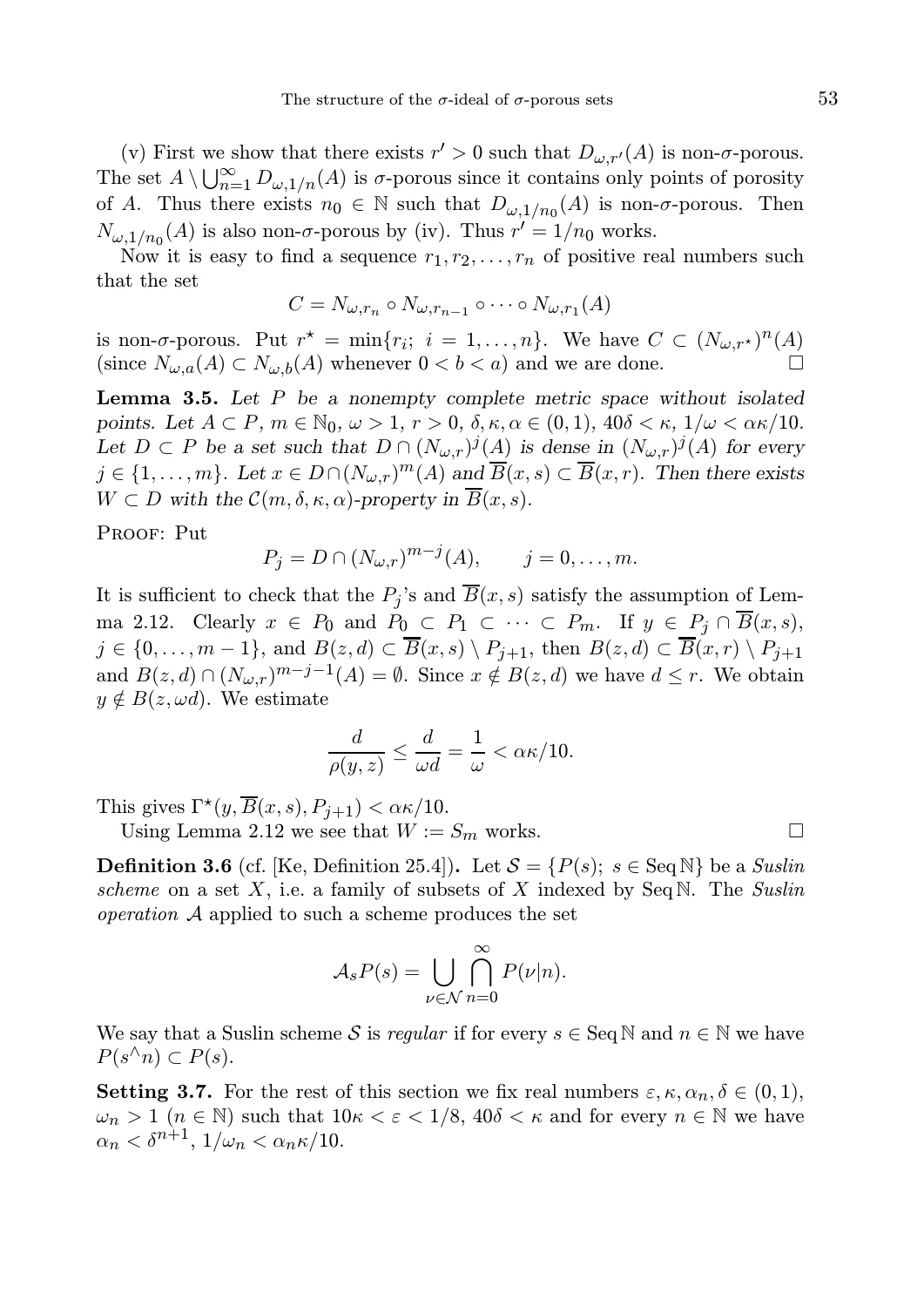**Definition 3.8.** Let  $\mathcal{S} = \{F(s); s \in \mathcal{N}\}\$ be a Suslin scheme of subsets of a metric space Y. For every  $t \in \text{Seq N}$  we put  $S(t) = A_s F(t^{\wedge} s)$  and define a set  $T(S, t)$  by

 $x \in T(\mathcal{S}, t) \stackrel{\text{def}}{\iff}$  there exist a sequence of positive real numbers  $(r_k)_{k=1}^{\infty}$  and  $\nu \in \mathcal{N}$  such that  $x \in (N_{\omega_{|t|+k},r_k})^{|t|+k} (S(t^{\wedge} \nu |k))$  for every  $k \in \mathbb{N}$ .

**Setting 3.9.** Let P and S be as in Theorem 3.1. For the rest of this section we fix a regular Suslin scheme  $S = \{F(s); s \in \text{Seq N}\}\$  of closed subsets of P such that  $A_sF(s) = S$ . We denote  $S(t) = A_sF(t^{\wedge}s)$  and we will write  $T(t)$  instead of  $T(\mathcal{S}, t)$ .

We need the following lemmas.

**Lemma 3.10.** If  $t \in \text{Seq } \mathbb{N}$  and  $x \in T(t)$ , then there exists  $\mu \in \mathcal{N}$  and  $r > 0$ such that  $\mu||t| = t$ ,  $x \in (N_{\omega_{|t|+1},r})^{|t|+1}(S(\mu|(|t|+1)))$  and  $x \in T(\mu|(|t|+1)).$ 

PROOF: Let  $(r_k)_{k=1}^{\infty}$  and  $\nu \in \mathcal{N}$  witness that  $x \in T(t)$ . Then  $r := r_1$  and  $\mu := t^{\wedge} \nu$ work.  $\Box$ 

**Lemma 3.11.** Let  $t \in \text{Seq} \mathbb{N}$  and  $A \subset S(t)$  be a set closed in  $S(t)$  with  $A =$ ker(A). Then  $T(t) \cap A$  is dense in A.

**PROOF:** If  $A = \emptyset$ , then there is nothing to prove. Assume that  $A \neq \emptyset$ . First we prove that  $T(t) \cap A \neq \emptyset$ . Let  $\tau$  be an equivalent complete metric on P. Put  $P_0 = A$  and assume that we have defined sets  $P_0, P_1, \ldots, P_k$ , positive real numbers  $r_1, \ldots, r_k$  and natural numbers  $j_1, \ldots, j_k$  such that

(i)<sub>k</sub>  $P_l \subset (N_{\omega_{|t|+l},r_l})^{|t|+l}(P_{l-1} \cap S(t^{\wedge}(j_1,\ldots,j_l))), l = 1,\ldots,k,$  $(ii)_k$  diam<sub> $\tau$ </sub>  $P_l$  < 1/l, l = 1, ..., k,

 $(iii)_k \ker(P_l) = P_l \neq \emptyset, l = 0, \ldots, k.$ 

Since

$$
S(t^{\wedge}(j_1,\ldots,j_k))=\bigcup_{j=1}^{\infty}S(t^{\wedge}(j_1,\ldots,j_k,j)),
$$

we have that

$$
P_k \subset \bigcup_{j=1}^{\infty} S(t^{\wedge}(j_1,\ldots,j_k,j)).
$$

Thus there exists  $j_{k+1} \in \mathbb{N}$  such that the set  $P_k \cap S(t^{\wedge}(j_1,\ldots,j_k,j_{k+1}))$  is nonσ-porous. According to Lemma 3.4(v) there exists  $r_{k+1} > 0$  such that the set

$$
Q := (N_{\omega_{|t|+k+1}, r_{k+1}})^{|t|+k+1} (P_k \cap S(t^{\wedge}(j_1, \ldots, j_k, j_{k+1})))
$$

is non- $\sigma$ -porous. Choose an open ball B such that the set  $Q \cap B$  is non- $\sigma$ -porous and diam<sub> $\tau$ </sub> B < 1/(k + 1). Put  $P_{k+1} := Q \cap B$ . The set  $P_{k+1}$  clearly satisfies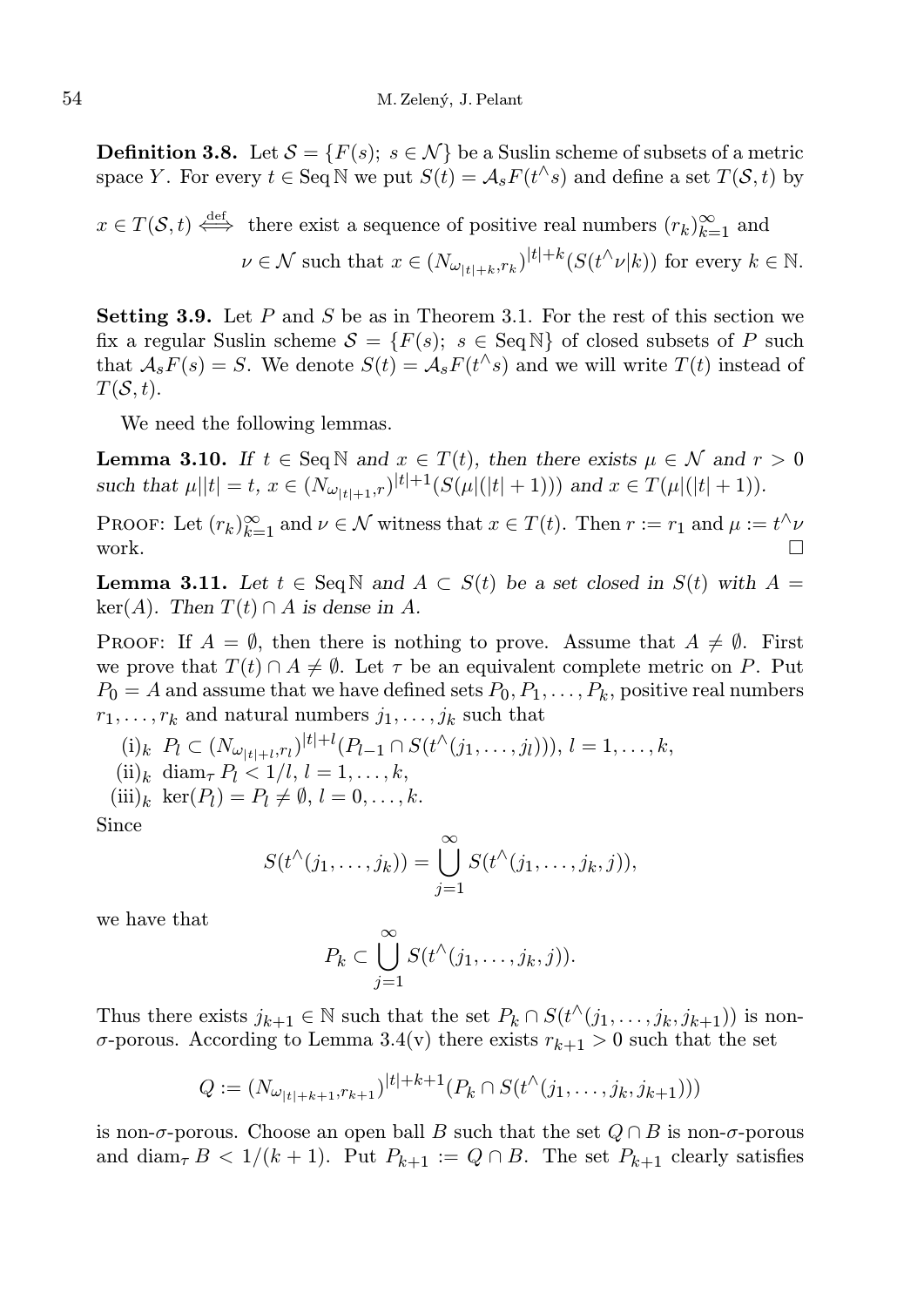$(i)_{k+1}$  and  $(ii)_{k+1}$ . Property  $(iii)_{k+1}$  is implied by Lemma 3.4(iv). Thus we have defined sequences  $(P_k)_{k=0}^{\infty}$ ,  $(r_k)_{k=1}^{\infty}$  and  $(j_k)_{k=1}^{\infty}$  such that  $(i)_k$ –(iii)<sub>k</sub> are satisfied for every  $k \in \mathbb{N}_0$ . Put  $\nu = (j_1, j_2, \dots) \in \mathcal{N}$ .

We have

$$
P_{k+1} \subset P_k \subset S(t^{\wedge}\nu|k) \subset \overline{S(t^{\wedge}\nu|k)} \subset F(t^{\wedge}\nu|k)
$$
 and also  $\lim_{k \to \infty} \text{diam}_{\tau} P_k = 0$ .

Thus there exists  $x \in \bigcap_{k=0}^{\infty} \overline{P_k}$ . We have  $x \in \bigcap_{k=0}^{\infty} F(t^{\wedge} \nu | k) \subset S(t^{\wedge} \nu | l)$  for every  $l \in \mathbb{N}_0$ . Using  $(i)_k$  and Lemma 3.4(iii) we obtain

$$
\overline{P_k} \cap S(t^{\wedge} \nu | k) \subset (N_{\omega_{|t|+k}, r_k})^{|t|+k} (S(t^{\wedge} \nu | k))
$$

and so  $x \in (N_{\omega_{|t|+k},r_k})^{|t|+k} (S(t^{\wedge}\nu|k))$  for every  $k \in \mathbb{N}$ . This means that  $x \in T(t)$ . Since  $x \in \overline{P_0} \cap S(t) = A$  we conclude  $T(t) \cap A \neq \emptyset$ .

Now assume that G is an open set intersecting A. We find an open set H such that  $H \cap A \neq \emptyset$  and  $\overline{H} \subset G$ . Put  $\overline{A} = \text{ker}(A \cap \overline{H})$ . We have that  $\overline{A}$  is closed in  $S(t)$  and ker( $\tilde{A}$ ) =  $\tilde{A} \neq \emptyset$ . According to the previous considerations we have  $T(t) \cap A \neq \emptyset$ . Thus  $T(t) \cap A \cap G \neq \emptyset$  and we are done.

**PROOF OF THEOREM 3.1: First we suppose that P is moreover a complete metric** space without isolated points.

We will work with finite sequences of closed balls in  $P$  and we will employ the following notation. Let H be a finite sequence of closed balls with  $n$  elements. If  $k \in \mathbb{N}, k \leq n$ , then  $H_k$  stands for the k-th element of H and  $H|k = (H_1, \ldots, H_k)$ . If B is a closed ball in P, then the concatenation of H and the sequence  $(B)$  is denoted by  $H^{\wedge}B$ .

We will define systems  $\mathcal{U}_n^{\star}$ ,  $n \in \mathbb{N}_0$ , of closed balls in P, sets  $\mathcal{H}_n$ ,  $n \in \mathbb{N}$ , of finite sequences of closed balls in P and mappings  $\varphi: \bigcup_{n=1}^{\infty} \mathcal{H}_n \to \mathcal{N}, r : \bigcup_{n=1}^{\infty} \mathcal{H}_n \to$  $(0, +\infty)$  such that

- (i)  $\mathcal{U}_0^* = {\{\overline{B}(z,d)\}, \mathcal{H}_1 = {\{\overline{B}(z,d)\}\}\,$ , where  $z \in P$  and  $d > 0$ ,
- (ii)  $\mathcal{U}_n^* = \bigcup \{ \mathcal{U}_n^*(H); H \in \mathcal{H}_n \}, \text{ where } \mathcal{U}_n^*(H) \text{ is a B-system with the }$  $\mathcal{P}(n, \delta, \alpha_n, \varepsilon)$ -property in  $H_n$ ,  $\mathcal{H}_{n+1} = \{H \wedge B; H \in \mathcal{H}_n, B \in \mathcal{U}_n^{\star}(H)\},$  $n \in \mathbb{N}$ ,

and for every  $n \in \mathbb{N}$  and  $H \in \mathcal{H}_n$  the following conditions are satisfied

(iii)  $c(H_n) \in (N_{\omega_n, r(H)})^n(S(\varphi(H)|n)),$ (iv)  $c(H_n) \in T(\varphi(H)|n)$ , (v)  $H_n \subset B(c(H_n), r(H)),$ (vi)  $\forall \tilde{H} \in \mathcal{H}_{n+1} : H = \tilde{H} |n \Rightarrow \varphi(H)| n = \varphi(\tilde{H}) |n$ .

Construction of  $\mathcal{U}_n^*$ 's,  $\mathcal{H}_n$ 's,  $\varphi$  and r. The set  $S (= S(\emptyset))$  is non- $\sigma$ -porous and therefore we have ker(ker(S)) = ker(S)  $\neq \emptyset$  (Lemma 3.4(iv)). Using Lemma 3.4(i) we have that  $\text{ker}(S)$  is closed in S. Thus Lemma 3.11 implies that  $T(\emptyset)$  is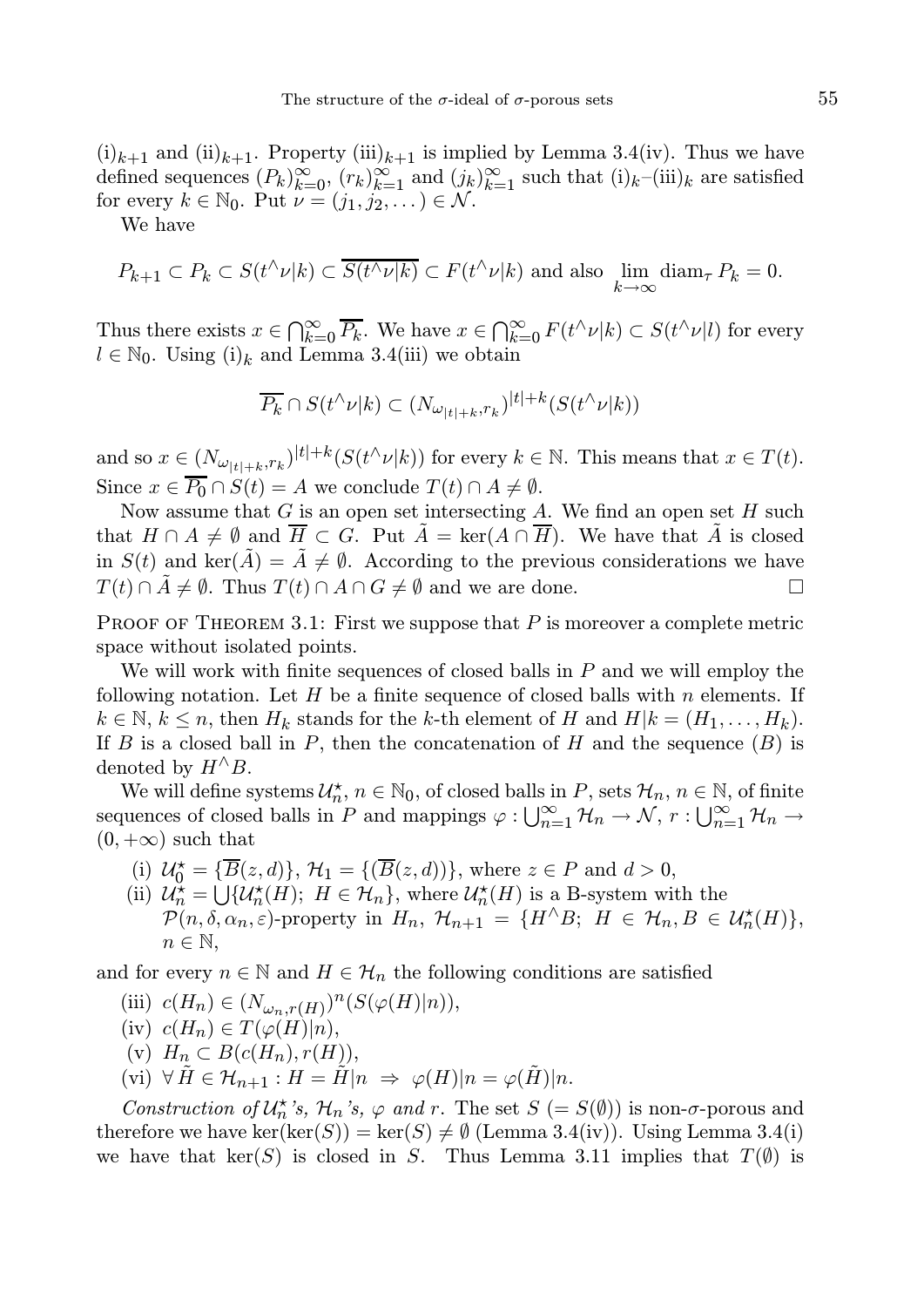nonempty. Choose  $z \in T(\emptyset)$ . Using Lemma 3.10 we find  $\mu \in \mathcal{N}$  and  $d \in (0, +\infty)$ such that  $z \in N_{\omega_1,d}(S(\mu|1))$  and  $z \in T(\mu|1)$ . Put  $\mathcal{U}_0^* = {\overline{B}(z,d)}$  and  $\mathcal{H}_1 =$  $\{(\overline{B}(z, d))\}.$  We define  $\varphi(\overline{B}(z, d)) = \mu$  and  $r(\overline{B}(z, d)) = d$ .

Let  $n \in \mathbb{N}$ . Suppose that  $\mathcal{U}_{n-1}^{\star}$ ,  $\mathcal{H}_n$  are defined and that  $\varphi$ , r are defined on  $\bigcup_{j=1}^n \mathcal{H}_j$ . Take  $H = (H_1, \ldots, H_n) \in \mathcal{H}_n$ . We apply Lemma 3.5 for  $A :=$  $S(\varphi(H)|n)$ ,  $m := n$ ,  $\omega := \omega_n$ ,  $r := r(H)$ ,  $\delta := \delta$ ,  $\kappa := \kappa$ ,  $\alpha := \alpha_n$ ,  $D :=$  $T(\varphi(H)|n)$  and  $\overline{B}(x,s) = H_n$ . For every  $j \in \{1,\ldots,n\}$  we have that  $T(\varphi(H)|n) \cap$  $(N_{\omega_n,r(H)})^j(S(\varphi(H)|n))$  is dense in  $(N_{\omega_n,r(H)})^j(S(\varphi(H)|n))$  by Lemmas 3.4(iii),  $3.4(iv)$  and  $3.11$ . This, conditions (iii), (iv) and (v) show that all assumptions of Lemma 3.5 are satisfied. Thus there exists a set  $W \subset T(\varphi(H)|n)$  with the  $\mathcal{C}(n, \delta, \kappa, \alpha_n)$ -property in  $H_n$ .

Using Lemma 3.10 we find, for each  $y \in W$ ,  $\psi^y \in \mathcal{N}$  and  $s^y \in (0, +\infty)$  such that

•  $y \in (N_{\omega_{n+1},s^y})^{n+1}(S(\psi^y | (n+1))),$ •  $y \in T(\psi^y | (n+1)),$ •  $\psi^y |n = \varphi(H)|n$ .

- By Lemma 2.14 there exists a B-system  $\mathcal{U}^\star_n(H)$  such that
	- $\mathcal{U}_n^{\star}(H)$  has the  $\mathcal{P}(n, \delta, \alpha_n, \varepsilon)$ -property in  $H_n$ ,
	- $c(\mathcal{U}_n^*(H)) = W$ ,
	- if  $V \in \mathcal{U}_n^{\star}(H)$  and  $c(V) = y \in W$ , then  $V \subset B(y, s^y)$ .

Take  $H_{n+1} \in \mathcal{U}_n^{\star}(H)$ . Denote  $y = c(H_{n+1})$  and define

$$
\varphi(H_1, H_2, \dots, H_{n+1}) = \psi^y, \ r(H_1, H_2, \dots, H_{n+1}) = s^y.
$$

Finally we put

$$
\mathcal{U}_n^{\star} = \bigcup \{ \mathcal{U}_n^{\star}(H); \ H \in \mathcal{H}_n \},
$$
  

$$
\mathcal{H}_{n+1} = \{ H^{\wedge} B; \ H \in \mathcal{H}_n, B \in \mathcal{U}_n^{\star}(H) \}.
$$

It is not difficult to see that the  $\mathcal{U}_n^{\star}$ 's,  $\mathcal{H}_n$ 's,  $\varphi$  and  $r$  satisfy (i)–(vi).

Put  $F = \bigcap_{n=0}^{\infty} \bigcup \mathcal{U}_n^{\star}$ . Take  $n \in \mathbb{N}_0$  and  $C \in \mathcal{U}_n^{\star}$ . Each B-system is point finite and so there exist only finitely many sequences  $(H_1, \ldots, H_{n+1}) \in \mathcal{H}_{n+1}$ with  $H_{n+1} = C$ . Using this, Lemma 2.4(i) and Lemma 2.4(iv) we easily obtain by induction that  $\mathcal{U}_n^*$  is a B-system for every  $n \in \mathbb{N}_0$ . Thus  $\bigcup \mathcal{U}_n^*$  is closed by Lemma 2.4(iii) and this implies that  $F$  is closed.

We define a sequence  $(\mathcal{U}_n)_{n=0}^{\infty}$  of B-systems as follows:

- $U_0 = U_0^*$ ,
- $\mathcal{U}_{n+1} = \bigcup \{ \mathcal{U}_{n+1}(C); \ C \in \mathcal{U}_n \}, \text{ where } \mathcal{U}_{n+1}(C) = \mathcal{U}_{n+1}^{\star}(H_1, \ldots, H_{n+1})$ for some  $(H_1, \ldots, H_{n+1}) \in \mathcal{H}_{n+1}$  with  $H_{n+1} = C, n \in \mathbb{N}_0$ .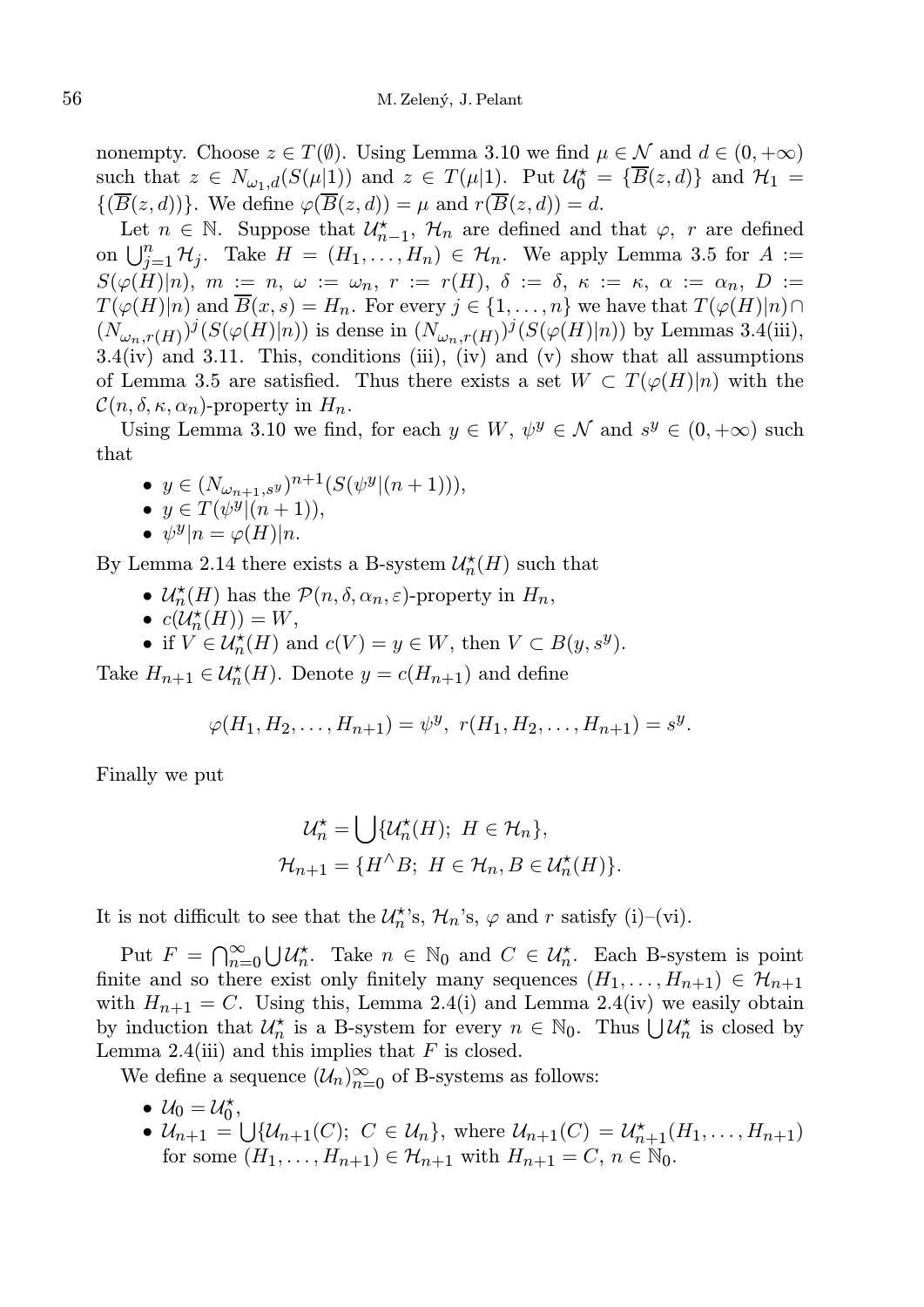Using (ii) we have that  $\mathcal{U}_{n+1}(C)$ , where  $n \in \mathbb{N}_0$  and  $C \in \mathcal{U}_n$ , has the  $\mathcal{P}(n +$  $(1, \delta, \alpha_{n+1}, \varepsilon)$ -property in C. Using Lemma 2.22 we obtain that  $\bigcap_{n=0}^{\infty} \bigcup \mathcal{U}_n$  is non- $\sigma$ -porous. Thus F is non- $\sigma$ -porous since  $\bigcap_{n=0}^{\infty} \bigcup \mathcal{U}_n \subset F$ .

It remains to show that  $F \subset S$ . Choose  $x \in F$ . Define a tree T by

$$
\mathcal{T} = \{\emptyset\} \cup \{(H_1, \ldots, H_k) \in \bigcup_{n=1}^{\infty} \mathcal{H}_n; k \in \mathbb{N}, x \in H_k\}.
$$

The infinite tree  $\mathcal T$  is finite splitting. So by König's Lemma there exists a sequence of closed balls  $(H_n)_{n=1}^{\infty}$  such that for every  $n \in \mathbb{N}$  we have  $(H_1, \ldots, H_n) \in \mathcal{H}_n$  and  $x \in H_n$ . Using condition (vi) we find  $\nu \in \mathcal{N}$  such that  $\nu | n = \varphi(H_1, \ldots, H_n) | n$  for every  $n \in \mathbb{N}$ . Since  $\mathcal{U}_n^{\star}(H_1, \ldots, H_n)$  has the  $\mathcal{P}(n, \delta, \alpha_n, \varepsilon)$ -property in  $H_n$  for every  $n \in \mathbb{N}$ , we have diam  $H_{n+1} \leq \frac{1}{2} \operatorname{diam} H_n$ . This implies  $\lim_{n \to \infty} \operatorname{diam} H_n = 0$ . Thus we have  $\lim_{n\to\infty} c(H_n) = \overline{x}$ . Condition (iii) and the regularity of the Suslin scheme S give  $c(H_n) \in S(\nu|n) \subset F(\nu|n) \subset F(\nu|k)$  for every  $n, k \in \mathbb{N}, n \geq k$ . Thus we have  $x \in F(\nu|k)$  for every  $k \in \mathbb{N}$  and therefore  $x \in S$ . Hence  $F \subset S$ .

Now assume that  $P$  is an arbitrary complete metric space. We may and do assume that  $S = \text{ker}(S) \neq \emptyset$ . If S contains an isolated point x of the space P, then we put  $F = \{x\}$  and we are done. Suppose that S contains no isolated point of the space P. Since  $\ker(S) = S$  we have that S has no isolated point. Define

$$
P^* = \overline{S} \text{ and } S^* = \bigcap_{k=1}^{\infty} \bigcup_{n=1}^{\infty} D_{k,1/n}(S).
$$

Due to Lemma 3.4(ii) and due to the well-known fact that a countable union (intersection, respectively) of Suslin sets is Suslin (see  $[R, p. 16]$ ), we have that the set  $S^*$  is Suslin. It is easy to see that  $S^*$  contains exactly those points of S, which are points of non-porosity of S. Thus each point of  $S^*$  is a point of non-porosity of  $P^*$ . The set  $S \setminus S^*$  is porous and therefore  $S^*$  is non- $\sigma$ -porous in the space P. This gives that  $S^*$  is non- $\sigma$ -porous in the space  $P^*$ . The space  $P^*$ is complete and has no isolated point. Thus we find a closed set  $F \subset S^*$ , which is not  $\sigma$ -porous in the space  $P^*$ . Lemma 2.1 gives that F is non- $\sigma$ -porous also in the space P.

Finally suppose that P is a topologically complete metric space and  $S \subset P$  is a Suslin non- $\sigma$ -porous set. Let  $\tilde{P}$  be a completion of P. The set S is Suslin in  $\tilde{P}$ since P is  $G_{\delta}$  in  $\tilde{P}$ . Each point of P is a point of non-porosity of P in  $\tilde{P}$  since P is dense in  $\tilde{P}$ . Thus the set S is a non- $\sigma$ -porous Suslin subset of the space  $\tilde{P}$  by Lemma 2.1. We find a set  $F \subset S$ , which is a closed non- $\sigma$ -porous subset of the space  $\tilde{P}$ . Such a set is clearly a closed non- $\sigma$ -porous subset of P. This finishes the proof of Theorem 3.1.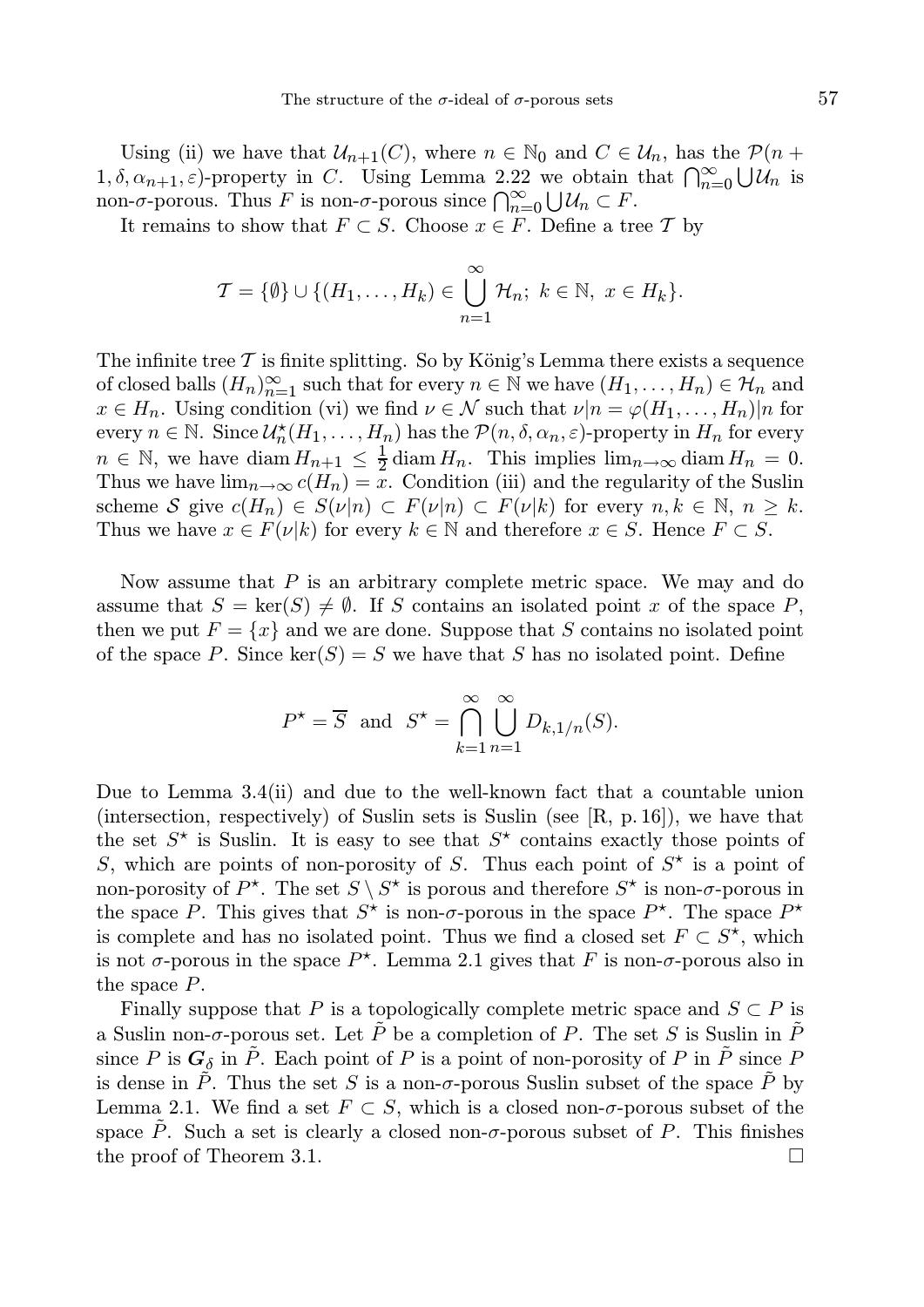Remark 3.12. If P is a locally compact metric space, then  $F$  in Theorem 3.1 can be clearly found compact. This is impossible in general. For example, each compact subset of the space  $\mathbb{N}^{\mathbb{N}}$  (with the usual product metric) is porous. The same is true for each infinite-dimensional Banach space.

Remark 3.13. Solecki ([So]) proved the following interesting theorem.

Let A be an analytic subset of a Polish space X and  $\mathcal F$  be a family of closed subsets of X. If A cannot be covered by countably many elements of  $\mathcal{F}$ , then there exists a  $G_{\delta}$  subset H of A with the same property.

We cannot use this result directly to show that each non- $\sigma$ -porous analytic subset of a separable complete metric space contains a  $G_{\delta}$  non- $\sigma$ -porous subset, since there exists a porous  $G_{\delta}$  subset of (say) R which cannot be covered by countably many closed  $\sigma$ -porous sets (see Lemma 6.12).

#### 4. Analytic subsets of a hyperspace and  $\sigma$ -porosity

Let  $(E, \rho)$  be a compact metric space. The set  $\mathcal{K}(E)$  of all compact subsets of E is equipped with the Vietoris topology. The Hausdorff metric on  $\mathcal{K}(E)$  (where the distance of a nonempty compact set and the empty set is equal to diam  $E + 1$ ) is compatible with the Vietoris topology.

If  $D \subset E$ , then we denote

$$
\mathcal{K}(D) = \{ K \in \mathcal{K}(E); \ K \subset D \},
$$
  

$$
\mathcal{K}_{\omega}(D) = \{ K \in \mathcal{K}(E); \ K \text{ is a countable subset of } D \}.
$$

We say that  $S \subset \mathcal{K}(E)$  is hereditary if for every  $L \in \mathcal{K}(E)$ ,  $K \in S$ ,  $L \subset K$  we have  $L \in S$ . If  $S \subset \mathcal{K}(E)$ , then her S denotes the *hereditary closure* of S, i.e.

$$
\text{her } S = \{ K \in \mathcal{K}(E) ; \text{ there exists } L \in S \text{ with } K \subset L \}.
$$

Let us summarize several well-known facts, which will be useful for us in the following. Proofs are easy and, therefore, they will be omitted.

**Lemma 4.1.** Let  $E$  be a compact metric space.

- (i) Let  $F \subset \mathcal{K}(E)$  be a closed set. Then her F is also a closed subset of  $\mathcal{K}(E)$ .
- (ii) Let  $K, K_1, K_2, \dots \in \mathcal{K}(E) \setminus \{\emptyset\}$  be such that  $\lim_{n \to \infty} \sup \{\text{dist}(y, K); y \in$  $K_n$ } = 0. Then  $K \cup \bigcup_{n=1}^{\infty} K_n \in \mathcal{K}(E)$ .
- (iii) Let  $\varphi$  be a continuous mapping of E into E. Then the mapping  $\Phi$  of  $\mathcal{K}(E)$  into  $\mathcal{K}(E)$  defined by

$$
\Phi: K \mapsto \varphi[K]
$$

is continuous.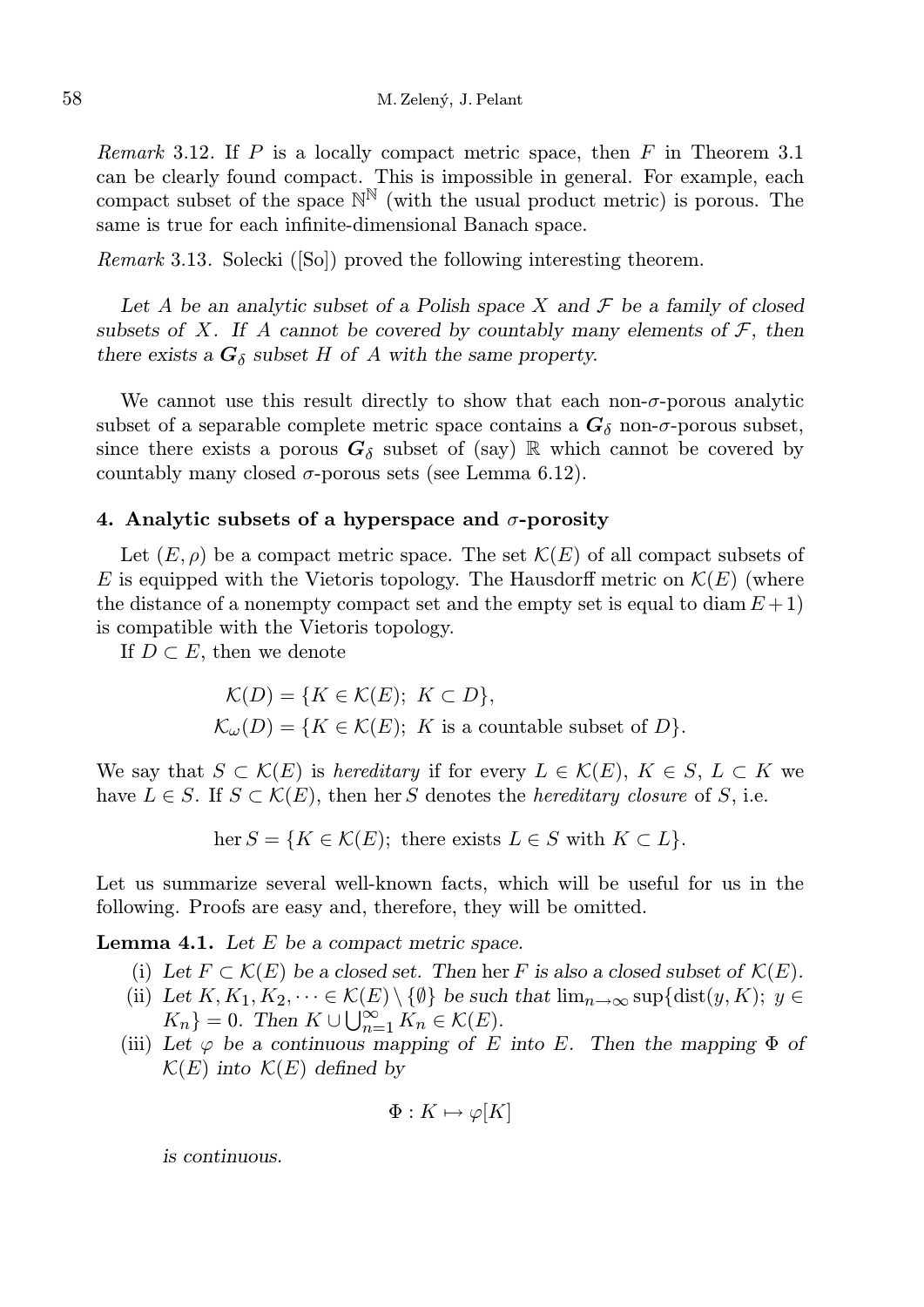- (iv) The space  $\mathcal{K}(E)$  is compact.
- (v) The mapping  $(K, L) \mapsto K \cap L$  from  $\mathcal{K}(E) \times \mathcal{K}(E)$  to  $\mathcal{K}(E)$  is Borel.
- (vi) Let  $G \subset E$  be an open set. Then the mapping  $K \mapsto \overline{K \cap G}$  from  $\mathcal{K}(E)$  to  $\mathcal{K}(E)$  is Borel.
- (vii) The set  $\{(K, L) \in \mathcal{K}(E) \times \mathcal{K}(E); K \subset L\}$  is closed in  $\mathcal{K}(E) \times \mathcal{K}(E)$ .

**Lemma 4.2.** Let E be a compact metric space. Let  $A \subset \mathcal{K}(E)$  be a set such that  $A = A_s F(s)$ , where  $\{F(s); s \in \text{Seq N}\}\$  is a regular Suslin scheme of closed subsets of  $\mathcal{K}(E)$ . Then we have her  $A = \mathcal{A}_s$  her  $F(s)$ .

PROOF: Let  $K \in \text{her } A$ . Then there exist  $\tilde{K} \in A$  and  $\nu \in \mathcal{N}$  such that  $K \subset \tilde{K}$ and  $\tilde{K} \in F(\nu|n)$  for every  $n \in \mathbb{N}_0$ . Thus we have  $K \in \text{her } F(\nu|n)$  for every  $n \in \mathbb{N}_0$ and so  $K \in \mathcal{A}_s$  her  $F(s)$ .

Now suppose that  $K \in \mathcal{A}_s$  her  $F(s)$ . It means that there exist  $\nu \in \mathcal{N}$  and a sequence  $(K_n)_{n=0}^{\infty}$  of compact sets such that  $K \subset K_n$ ,  $K_n \in F(\nu|n)$ . The space  $\mathcal{K}(E)$  is compact and therefore there exists a converging subsequence  $(K_{n_j})_{j=1}^{\infty}$ of the sequence  $(K_n)_{n=0}^{\infty}$ . We have  $L := \lim_{j \to \infty} K_{n_j} \in F(\nu|n)$  for every  $n \in \mathbb{N}_0$ since the  $F(\nu|n)$ 's are closed and  $F(\nu|(n+1)) \subset F(\nu|n)$ . This gives that  $L \in A$ . It is easy to see that  $K \subset L$ . These two facts imply  $K \in \text{her } A$ .

**Lemma 4.3.** Let E be a compact metric space. Let  $D \subset E$  and  $K \in \mathcal{K}_{\omega}(D) \setminus \{\emptyset\}.$ Let  $P_n \subset \mathcal{K}(E)$  be a hereditary subset for every  $n \in \mathbb{N}$  and  $\mathcal{K}_{\omega}(D) \subset \bigcup_{n=1}^{\infty} P_n$ . Then there exists an open set G such that  $K \subset G$  and  $\mathcal{K}_{\omega}(D \cap G) \subset P_m$  for some  $m \in \mathbb{N}$ .

PROOF: Put  $G_k = \{x \in E; \text{ dist}(x, K) < 1/k\}$  for every  $k \in \mathbb{N}$ . Suppose to the contrary that the assertion of the lemma does not hold. Then for every  $k \in \mathbb{N}$ there exists a nonempty set  $K_k \in \mathcal{K}_{\omega}(D \cap G_k) \setminus P_k$ . Put  $L = K \cup \bigcup_{k=1}^{\infty} K_k$ . We have  $L \in \mathcal{K}_{\omega}(D)$  according to Lemma 4.1(ii). We also have that  $L \notin P_k$  for every  $k \in \mathbb{N}$  since  $P_k$  is a hereditary subset of  $\mathcal{K}(E)$ ,  $K_k \notin P_k$  and  $K_k \subset L$  for every  $k \in \mathbb{N}$ . This contradiction proves our lemma.

**Setting 4.4.** For the rest of this section, let the real numbers  $\varepsilon, \kappa, \alpha_n, \delta \in (0, 1)$ ,  $\omega_n > 1$   $(n \in \mathbb{N})$  be the same as in Setting 3.7.

**Definition 4.5.** Let E be a metric space. Let  $W \subset E$ . We define  $Q(W)$  by

 $x \in Q(W) \stackrel{\text{def}}{\iff}$  there exists a sequence of positive real numbers  $(r_k)_{k=1}^{\infty}$ such that  $x \in (N_{\omega_k, r_k})^k(W)$  for every  $k \in \mathbb{N}$ .

**Lemma 4.6.** Let E be a nonempty compact metric space without isolated points. Let  $W$  and  $D$  be nonempty subsets of  $E$  such that

(a)  $D \subset Q(W)$ , (b)  $D \cap (N_{\omega_k,r})^m(W)$  is dense in  $(N_{\omega_k,r})^m(W)$  whenever  $k, m \in \mathbb{N}, r > 0$ .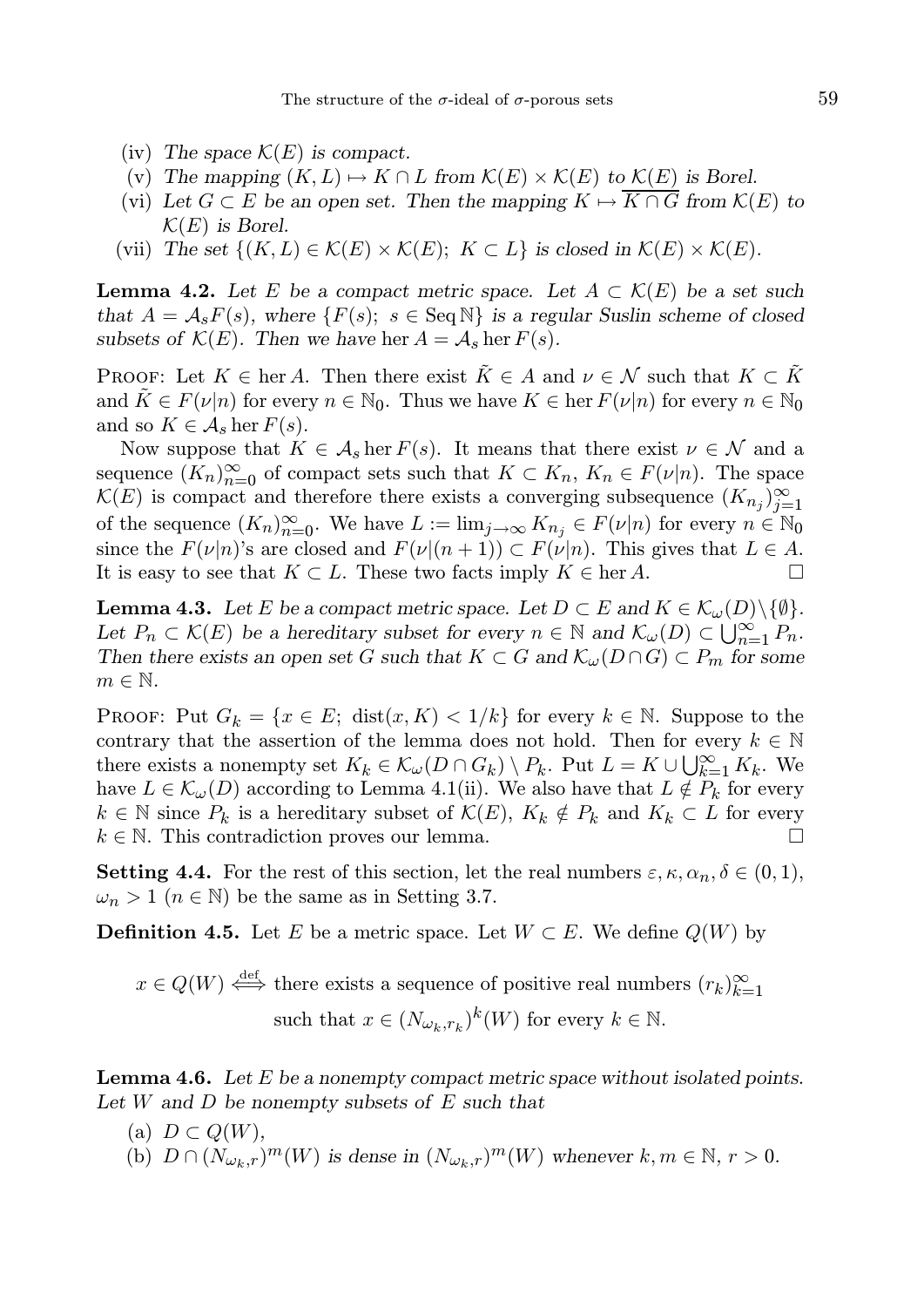Let A be an analytic subset of  $\mathcal{K}(E)$  containing  $\mathcal{K}_{\omega}(D)$ . Then there exists  $K \in A$ , which is not  $\sigma$ -porous.

PROOF: For every  $x \in Q(W)$  we fix a sequence  $(r_k(x))_{k=1}^{\infty}$  of positive real numbers such that

$$
x \in (N_{\omega_k, r_k(x)})^k(W) \text{ for every } k \in \mathbb{N}.
$$

We may also assume that A is hereditary (Lemma 4.1(i) and Lemma 4.2). Thus there exists a regular Suslin scheme  $\{F(s); s \in \text{Seq N}\}\)$  consisting of closed hereditary subsets of  $\mathcal{K}(E)$  such that  $A = \mathcal{A}_s F(s)$ . For  $t \in \text{Seq N}$  we define  $A(t) = \mathcal{A}_s F(t^{\wedge} s)$ . We have that  $A(t)$  is hereditary and  $A(t) = \bigcup_{j=1}^{\infty} A(t^{\wedge} j)$  for every  $t \in \text{Seq N}$ .

Choose a closed ball  $B_0$  with  $c(B_0) \in D$  such that diam  $B_0 < r_1(c(B_0))$ . We define  $\nu = (\nu_1, \nu_2, \dots) \in \mathcal{N}$ , a sequence of B-systems  $(\mathcal{V}_n)_{n=0}^{\infty}$  and a sequence of open sets  $(G_n)_{n=0}^{\infty}$  such that  $V_0 = \{B_0\}$  and for every  $n \in \mathbb{N}_0$  we have

- $\mathcal{V}_{n+1} = \bigcup \{ \mathcal{V}_{n+1}(C); C \in \mathcal{V}_n \}$ , where  $\mathcal{V}_{n+1}(C)$  has the  $\mathcal{P}(n+1,\delta,\alpha_{n+1},\varepsilon)$ -property in C,
- $\bigcup \mathcal{V}_n \subset G_n,$
- $\mathcal{K}_{\omega}(D \cap G_n) \subset A(\nu|n),$
- $\forall C \in \mathcal{V}_n: \text{diam } C < r_{n+1}(c(C)),$
- $V_n$  is countable,
- $c(\mathcal{V}_n) \subset D$ .

We put  $V_0 = \{B_0\}$  and  $G_0 = E$ . Now suppose that we have defined  $V_n$ ,  $G_n$  and  $\nu_1, \ldots, \nu_n$ . Take  $C \in \mathcal{V}_n$ . We have that  $\text{diam}\, C \, \leq \, r_{n+1}(c(C))$  and  $c(C) \in D \cap (N_{\omega_{n+1}, r_{n+1}(c(C)))^{n+1}(W)$ . Using Observation 2.8, Lemma 3.5 and assumption (b) of Lemma 4.6, there exists a countable set  $S(C) \subset D$  with the  $\mathcal{C}(n+1,\delta,\kappa,\alpha_{n+1})$ -property in C. Put

$$
S = \bigcup \{ S(C); \ C \in \mathcal{V}_n \}.
$$

The set S is a countable union of countable sets and S is closed by Lemma 2.4(ii). Thus  $S \in \mathcal{K}_{\omega}(D)$ . We have also  $S \subset G_n$  and, therefore,

$$
S \in \mathcal{K}_{\omega}(D \cap G_n) \subset A(\nu_1,\ldots,\nu_n) = \bigcup_{j=1}^{\infty} A(\nu_1,\ldots,\nu_n,j).
$$

According to Lemma 4.3 there exist  $\nu_{n+1} \in \mathbb{N}$  and an open set H such that  $S \subset H$ and  $\mathcal{K}_{\omega}(D \cap H) \subset A(\nu_1, \ldots, \nu_n, \nu_{n+1})$ . For every  $x \in S$  there exists an open ball  $B_x \subset H$  centered at x such that diam  $B_x < r_{n+2}(x)$ . Put

$$
G_{n+1} = \bigcup \{ B_x; \ x \in S \}.
$$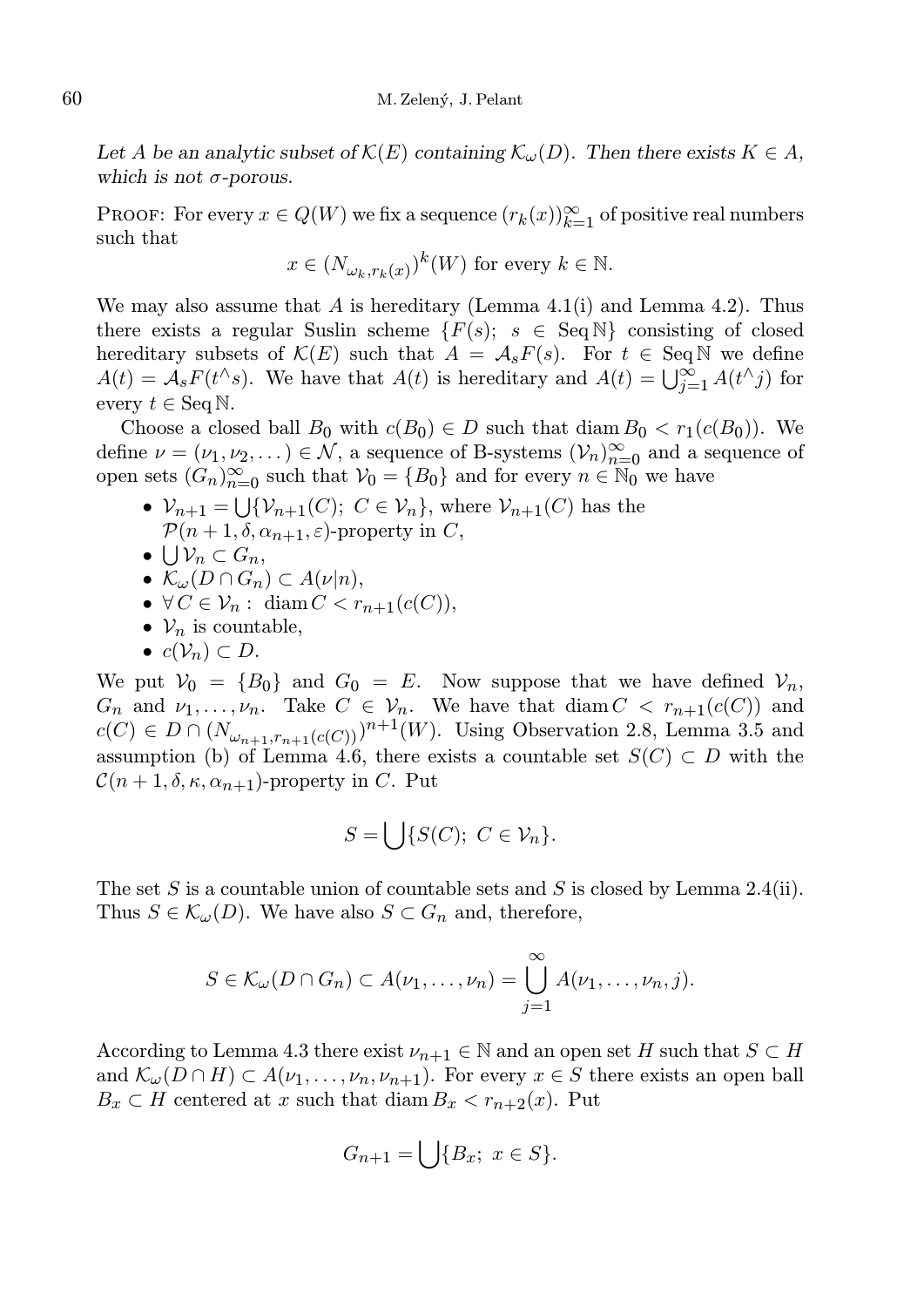For every  $C \in \mathcal{V}_n$  there exists a B-system  $\mathcal{V}_{n+1}(C)$  with the  $\mathcal{P}(n+1, \delta, \alpha_{n+1}, \varepsilon)$ property in C such that  $c(V_{n+1}(C)) = S(C)$  and for every  $V \in V_{n+1}(C)$  we have  $V \subset B_{c(V)}$  (Lemma 2.14). The system  $V_{n+1}(C)$  is countable since  $S(C)$  is countable and  $V_{n+1}(C)$  is point finite. Put

$$
\mathcal{V}_{n+1} = \bigcup \{ \mathcal{V}_{n+1}(C); C \in \mathcal{V}_n \}.
$$

The system  $\mathcal{V}_{n+1}$  is countable since  $\mathcal{V}_n$  and each  $\mathcal{V}_{n+1}(C), C \in \mathcal{V}_n$ , are countable. Thus we have defined the desired  $V_n$ 's,  $G_n$ 's and  $\nu = (\nu_1, \nu_2, \dots) \in \mathcal{N}$ . Put

$$
K=\bigcap_{n=0}^{\infty}\bigcup\mathcal{V}_n.
$$

The set K is a closed (hence compact) non- $\sigma$ -porous subset of E by Lemma 2.22. We have that  $c(\mathcal{V}_k)$  is closed by Lemma 2.4(ii). Property  $(P3)_n$  of  $\mathcal{V}_n(C)$ , where  $n \in \mathbb{N}, C \in \mathcal{V}_{n-1}$ , gives that the compact sets  $c(\mathcal{V}_k)$ ,  $k \in \mathbb{N}$ , converge to K in the space  $\mathcal{K}(E)$ . We have also

$$
c(\mathcal{V}_k) \in A(\nu|k) \subset A(\nu|n) \subset F(\nu|n) \text{ for every } k, n \in \mathbb{N}_0, k \ge n.
$$

This implies  $K \in \bigcap_{n=0}^{\infty} F(\nu|n) \subset A$  and we are done.

**Lemma 4.7.** Let E be a compact metric space. Let  $W \subset E$  be an analytic set with ker(W) =  $W \neq \emptyset$ . Then there exists a nonempty set  $D \subset E$  satisfying  $(a)$ – $(b)$  in Lemma 4.6.

**PROOF:** Let  $\mathcal{S} = \{F(s); s \in \text{Seq}\,\mathbb{N}\}\$ be a regular Suslin scheme consisting of closed sets such that  $W = A_s F(s)$ . Put  $D = T(S, \emptyset)$  (see Definition 3.8). By the definition we have  $D \subset Q(W)$ . Lemma 3.11 shows that  $D \neq \emptyset$  and  $D \cap$  $(N_{\omega_k,r})^m(W)$  is dense in  $(N_{\omega_k,r})^m(W)$  whenever  $k, m \in \mathbb{N}, r > 0$ .

**Theorem 4.8.** Let E be a nonempty compact metric space,  $D \subset E$  be a dense subset of E and A be an analytic subset of  $\mathcal{K}(E)$  containing  $\mathcal{K}_{\omega}(D)$ . Then there exists  $K \in A$ , which is not  $\sigma$ -porous.

PROOF: Suppose that E has an isolated point x. Then  $x \in D$  and  $\{x\} \in A$ . The set  $\{x\}$  is clearly non- $\sigma$ -porous. So we may assume that E has no isolated point. Each  $\sigma$ -porous subset of a metric space is a set of the first category. Using the Baire Category Theorem we obtain that each nonempty open subset of a complete metric space is non- $\sigma$ -porous. Thus we have  $Q(E) = E$  and  $(N_{\omega,r})^m(E) = E$  for every  $\omega > 1$ ,  $m \in \mathbb{N}$  and  $r > 0$ . Putting  $W := E$  we see that the set D satisfies the assumptions of Lemma 4.6 and we are done.  $\Box$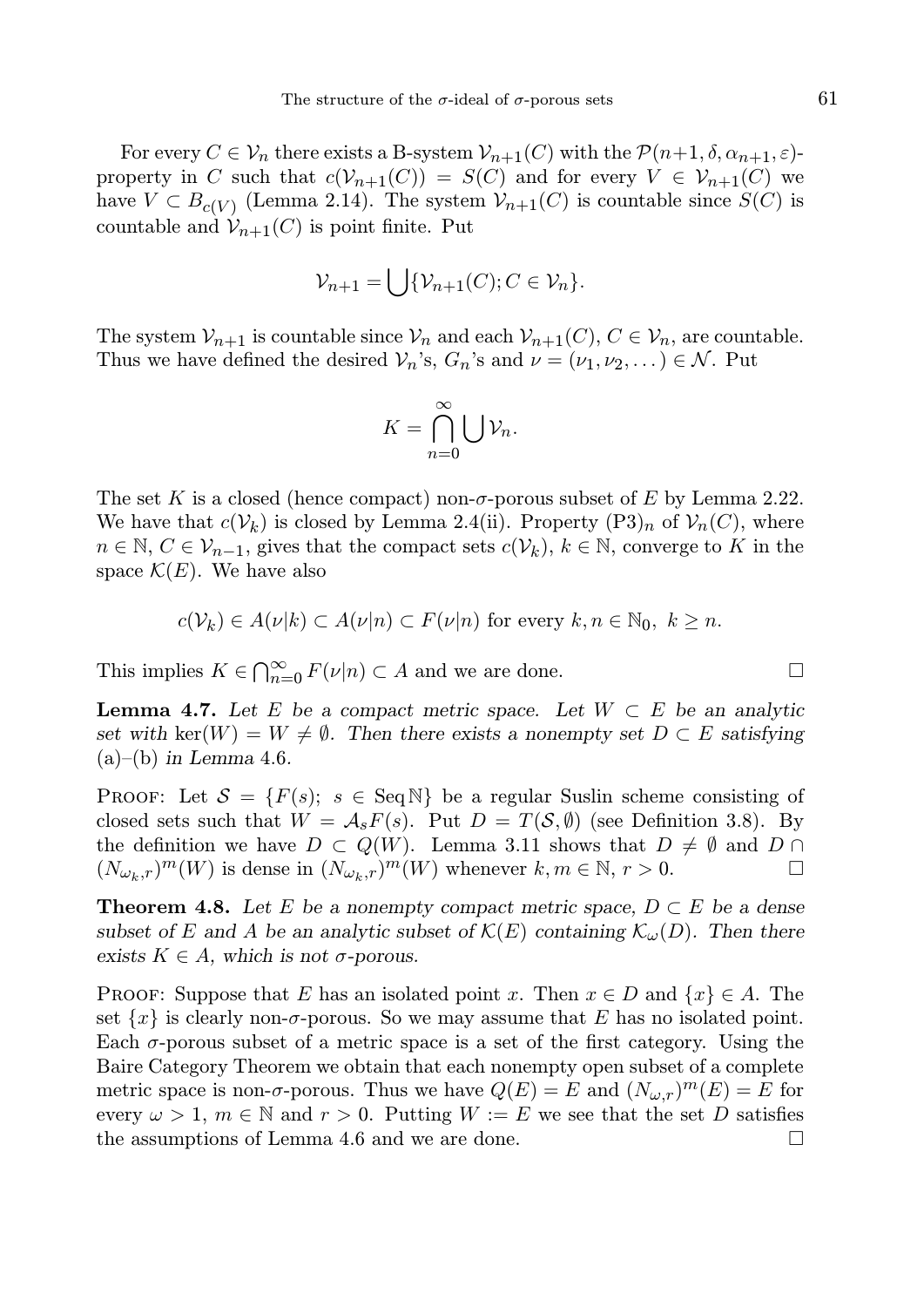**Theorem 4.9.** Let E be a nonempty compact metric space,  $K_0$  be a non- $\sigma$ porous compact subset of E and A be an analytic subset of  $\mathcal{K}(E)$  containing  $\mathcal{K}_{\omega}(K_0)$ . Then there exists  $K \in A$ , which is not  $\sigma$ -porous.

PROOF: First assume that E has no isolated point. Put  $K_1 = \text{ker}(K_0)$ . According to Lemma 4.7 there exists a nonempty  $D \subset K_1$  satisfying (a)–(b) of Lemma 4.6, where W is replaced by  $K_1$ . Thus there exists  $K \in A$ , which is not  $\sigma$ -porous.

Suppose that E is an arbitrary compact metric space. If  $K_1(=\ker(K_0))$  has an isolated point x, then we put  $K = \{x\}$ . Such a set is non- $\sigma$ -porous. Now suppose that  $K_1$  has no isolated point. We put

$$
S^* = \bigcap_{k=1}^{\infty} \bigcup_{n=1}^{\infty} D_{k,1/n}(K_1).
$$

The set  $S^*$  has the following properties:

- $S^*$  is Borel (Lemma 3.4(ii)),
- $S^*$  contains exactly points of non-porosity of  $K_1$ ,
- $S^*$  is not  $\sigma$ -porous.

According to Theorem 3.1 there exists a closed non- $\sigma$ -porous set  $K_2 \subset S^*$ . The space  $K_1$  has no isolated point, the set  $K_2$  is not  $\sigma$ -porous in the space  $K_1$ , the set  $A \cap \mathcal{K}(K_2)$  is analytic and contains  $\mathcal{K}_{\omega}(K_2)$ . According to the first part of this proof we have that there exists  $K \in A$ ,  $K \subset K_2$ , which is not  $\sigma$ -porous in the space  $K_1$ . Using Lemma 2.1 for  $P := E, T := K_1, A := S^*$ ,  $C := K$  we obtain that K is non- $\sigma$ -porous in the space E.

### 5. Applications

5.1 Measure, meagerness, capacity and  $\sigma$ -porosity. Each  $\sigma$ -porous subset of a metric space P is meager. This follows directly from the definition of  $\sigma$ porosity. It is not hard to see (using the Lebesgue Density Theorem) that each  $\sigma$ -porous subset of  $\mathbb{R}^n$  is a Lebesgue null set. The following theorem is stated in Dolzhenko's paper ( $[D_0]$ ), where the notion of  $\sigma$ -porosity was introduced.

**Theorem 5.1.** There exists a closed non- $\sigma$ -porous subset of  $\mathbb{R}^n$  with null ndimensional Lebesgue measure.

The first published proof can be found in  $[Za_1]$ . We prove a more general theorem using our result from the preceding section and Zajíček's theorem from  $[Z<sub>3</sub>]$ .

**Theorem 5.2.** Let  $P$  be a nonempty separable topologically complete metric space without isolated points. Then there exists a nowhere dense closed non- $\sigma$ porous subset of P with Hausdorff dimension zero.

PROOF: According to [Za3, Theorem 3] there exists a nowhere dense  $G_{\delta}$  non- $\sigma$ porous set  $H \subset P$  of Hausdorff dimension zero. Using Theorem 3.1 we find a closed nowhere dense non- $\sigma$ -porous set  $F \subset H$ .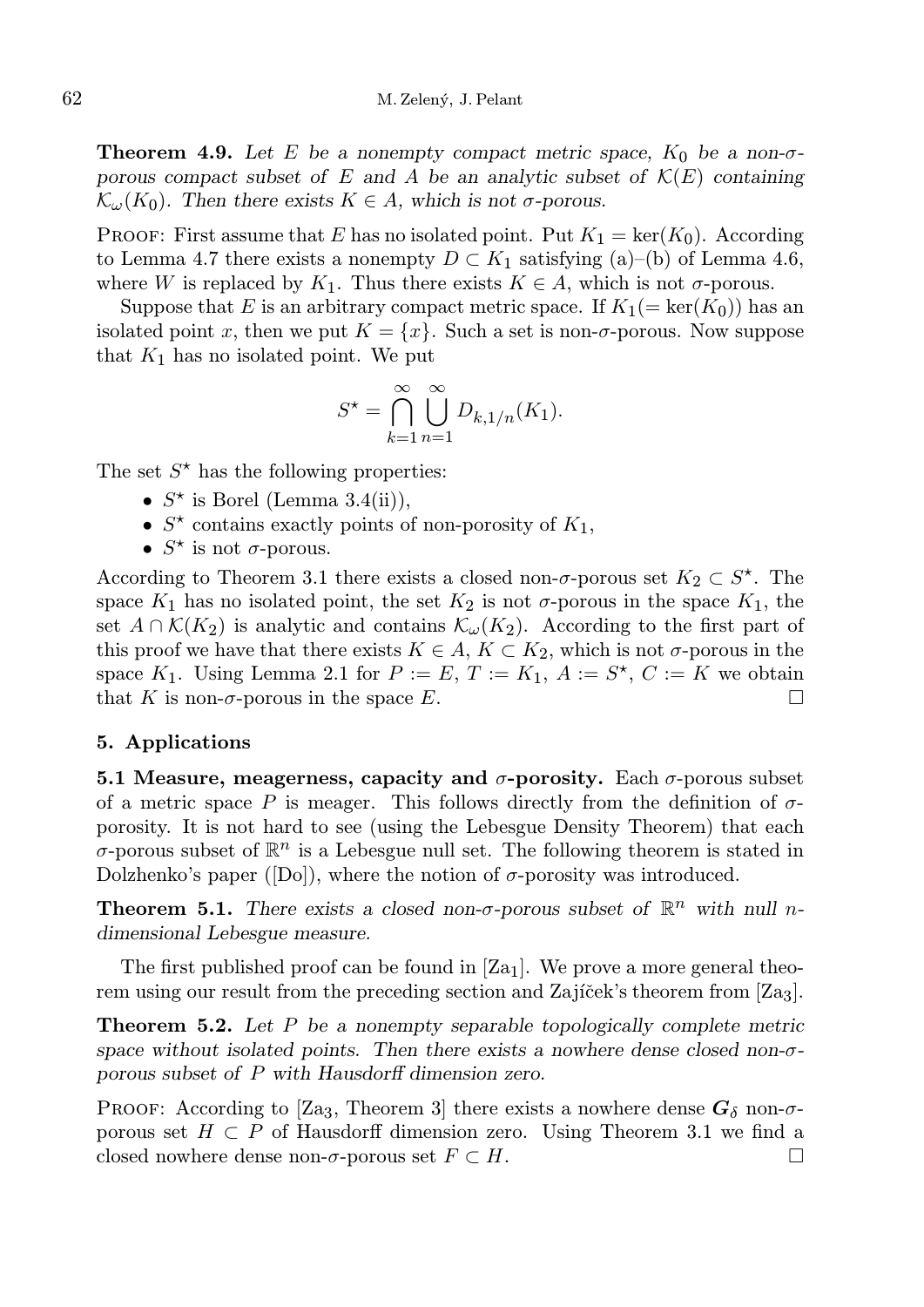Remark 5.3. Theorem 5.2 can be proved directly using Lemma 2.22 constructing an appropriate sequence of B-systems.

Now we will deal with capacities. Following [Ke, Definition 30.1] we define the notion of capacity as follows.

**Definition 5.4.** Let X be a Hausdorff topological space. A *capacity* on X is a mapping  $\gamma: \text{Pow}(X) \to [0, \infty]$  such that:

- (i)  $A \subset B \Rightarrow \gamma(A) \leq \gamma(B);$
- (ii)  $A_1 \subset A_2 \subset \cdots \Rightarrow \lim_{n \to \infty} \gamma(A_n) = \gamma(\bigcup A_n);$
- (iii) for any compact  $K \subset X$  we have  $\gamma(K) < \infty$ ;
- (iv) for any compact  $K \subset X$  with  $\gamma(K) < r$  there exists an open set  $U \supset K$ with  $\gamma(U) < r$ .

If E is a compact metric space and  $\gamma$  is a capacity on E, then the set

$$
\{K \in \mathcal{K}(E); \ \gamma(K) = 0\}
$$

is a  $G_{\delta}$  subset of  $\mathcal{K}(E)$  (see [Ke, Exercise 30.15]). This fact and Theorem 4.8 give the following result.

**Theorem 5.5.** Let E be a compact metric space and  $\gamma$  be a capacity on E such that there exists a set D dense in E with  $\gamma(D) = 0$ . Then there exists a compact non- $\sigma$ -porous set  $K \subset E$  with  $\gamma(K) = 0$ .

5.2 Trigonometric series and  $\sigma$ -porosity. This section deals with U-sets and N-sets. We start with the definition of U-set. The symbol T stands for the interval  $[0, 2\pi]$ , where the endpoints are identified.

**Definition 5.6.** We say that a set  $P \subset \mathbb{T}$  is a set of uniqueness (or U-set) if every trigonometric series  $\sum_{n\in\mathbb{Z}}c_ne^{inx}$  converging to zero in  $\mathbb{T}\setminus P$  has necessarily all coefficients equal to zero.

Definition 5.7. We denote

 $U = \{K \in \mathcal{K}(\mathbb{T}); K \text{ is a set of uniqueness}\}.$ 

It is not difficult to prove that each measurable set of uniqueness has zero Lebesgue measure. The question, whether each Borel set of uniqueness is necessarily meager, had been open for a long time and was positively solved by Debs and Saint-Raymond.

**Theorem 5.8** (Debs, Saint-Raymond [DSR]). If  $P \subset \mathbb{T}$  is a set of uniqueness with the Baire property, then  $P$  is meager.

The following question was posed in [Za<sub>2</sub>] and in [BKR]: Is each Borel set of uniqueness  $\sigma$ -porous? The following theorem answers this question negatively.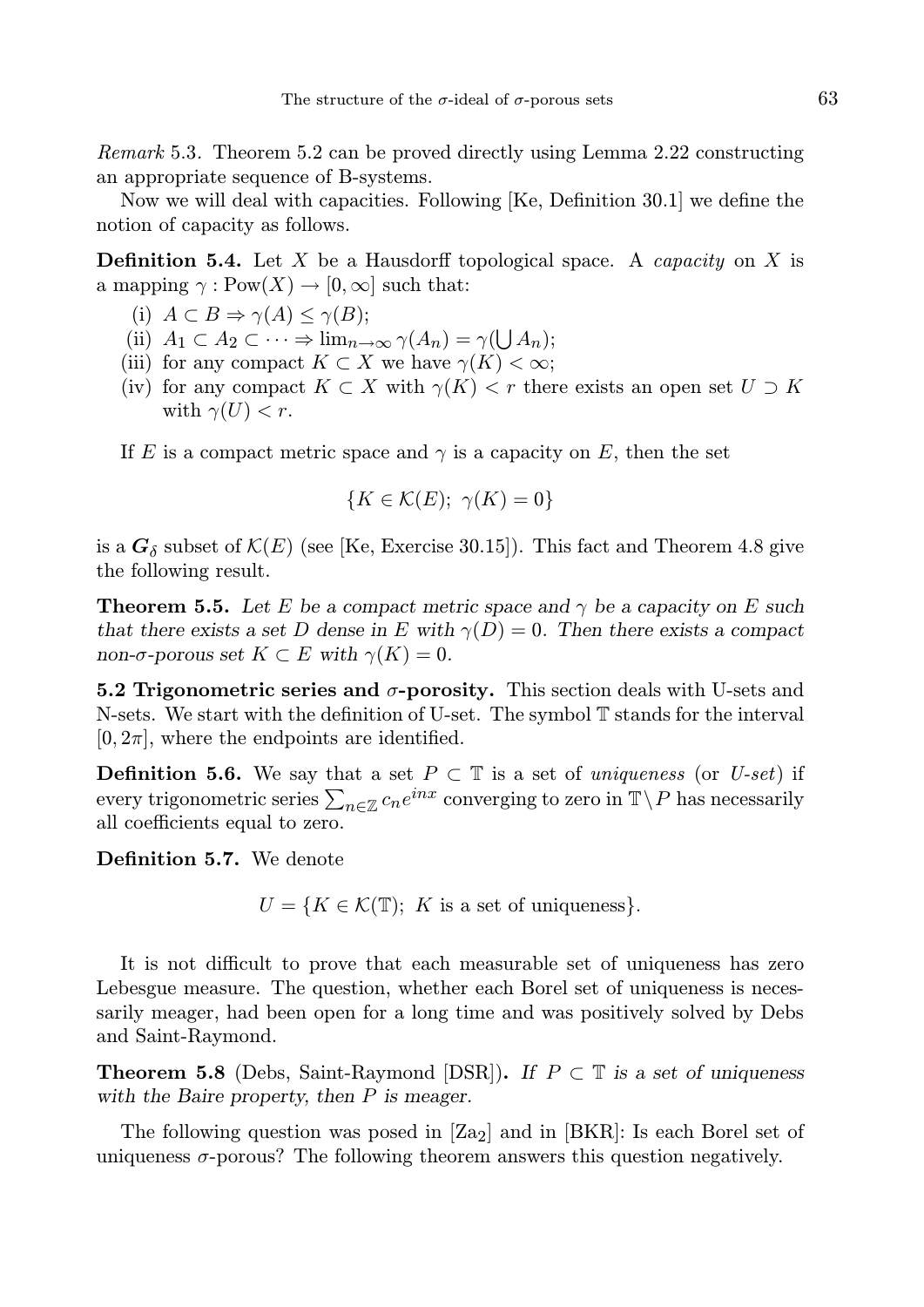**Theorem 5.9.** There exists a closed set of uniqueness, which is not  $\sigma$ -porous.

We cannot use Theorem 4.8 directly since U is a non-analytic subset of  $\mathcal{K}(\mathbb{T})$ (Solovay, Kaufman  $([Ka])$ ). The proof of this can be found also in the monograph [KL, p. 123], which is devoted to sets of uniqueness. Following [KL] we introduce several notions, which enable us to prove Theorem 5.9.

The space of all functions defined on T with absolutely convergent Fourier series is denoted by  $A(\mathbb{T})$ . The space  $A(\mathbb{T})$  with the usual norm can be identified with  $\ell^1(\mathbb{Z})$ . The space  $\ell^{\infty}(\mathbb{Z})$  with the sup-norm is denoted by  $PM$  — the space of pseudomeasures. The space  $c_0(\mathbb{Z})$  with the sup-norm is denoted by  $PF$  — the space of pseudofunctions. So the dual of PF is  $A(\mathbb{T})$  and the dual of  $A(\mathbb{T})$  is PM. Let  $f \in A(\mathbb{T})$ ,  $S \in PM$ . Then we define

$$
\langle f, S \rangle = \sum_{n \in \mathbb{Z}} \hat{f}(n) S(-n),
$$

where

$$
\hat{f}(n) = \frac{1}{2\pi} \int_0^{2\pi} f(x)e^{-inx} dx, \ n \in \mathbb{Z}.
$$

Let  $S \in PF$  and  $K \in \mathcal{K}(\mathbb{T})$ . We say that K supports S if for any open interval I,  $I \cap K = \emptyset$ , and  $\varphi \in C^{\infty}(\mathbb{T})$  with supp  $\varphi \subset I$  we have  $\langle \varphi, S \rangle = 0$ . (Recall that  $\mathcal{C}^{\infty}(\mathbb{T}) \subset A(\mathbb{T}).$ 

We will use the following theorems.

**Theorem 5.10** (Piatetski-Shapiro [PS], see [KL, p. 174]). Let  $K \in \mathcal{K}(\mathbb{T})$ . Then K is a set of uniqueness if and only if

$$
A(\mathbb{T}) = \overline{\{f \in A(\mathbb{T}); \text{ supp } f \cap K = \emptyset\}}^{w^*}.
$$

We define a proper subclass of  $U$  as follows

$$
K \in U' \stackrel{\text{def}}{\iff} A(\mathbb{T}) = \overline{\{f \in A(\mathbb{T}); \text{ supp } f \cap K = \emptyset\}}^{w^*-\text{sequential}}.
$$

**Theorem 5.11** (Kechris, Louveau [KL, p. 129]). The set U' is a  $G_{\delta\sigma}$  subset of  $\mathcal{K}(\mathbb{T})$ .

Theorem 5.12 (Loomis [Lo], see [KL, p. 185]). Each closed countable subset of  $\mathbb T$  belongs to  $U'.$ 

PROOF OF THEOREM 5.9: Theorems 5.10–5.12 give that  $U'$  is an analytic subset of  $\mathcal{K}(\mathbb{T})$  with  $\mathcal{K}_{\omega}(\mathbb{T}) \subset U' \subset U$ . The application of Theorem 4.8 to U' finishes the proof.  $\Box$ 

Remark 5.13. Note that all explicit examples (known to the authors) of sets of uniqueness  $(H^{(n)}\text{-sets}, \text{ Meyer sets}, \text{countable sets}, \text{ symmetric homogeneous sets})$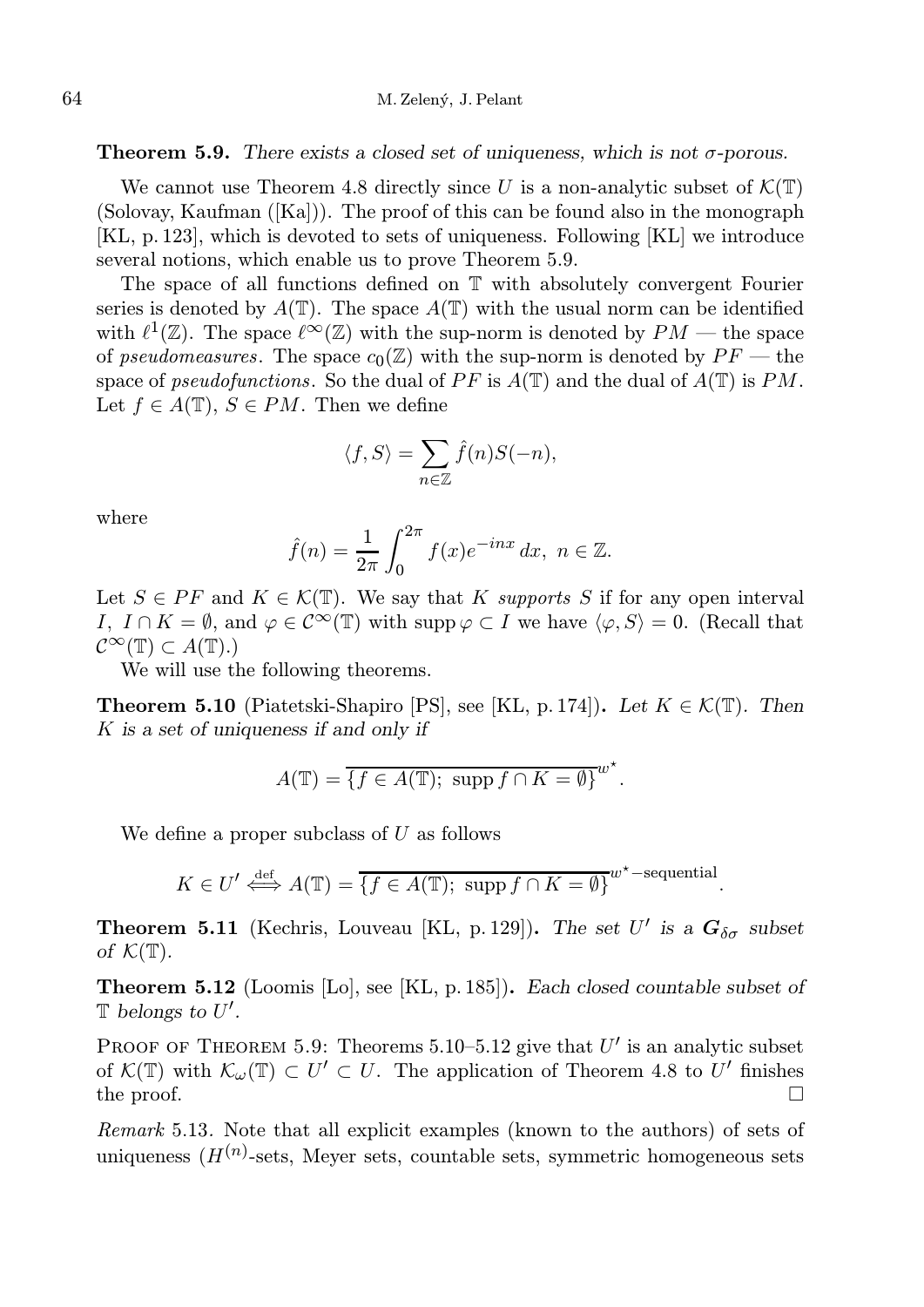satisfying Salem-Zygmund conditions, see [KL, p. 90]) are  $\sigma$ -porous. Moreover, this fact is obvious for all these classes except  $H^{(n)}$ -sets,  $n > 1$ . The proof of  $\sigma$ -porosity of  $H^{(n)}$ -sets is non-trivial and is due to Šleich ([Šl], see also [Za<sub>5</sub>]).

At the end of this section we focus on so-called N-sets. Here we have the definition.

**Definition 5.14.** A set  $P \subset \mathbb{T}$  is an *N-set* if, for some sequence  $(a_n)_{n=1}^{\infty}$  of positive numbers with  $\sum_{n=1}^{\infty} a_n = \infty$ , the series  $\sum_{n=1}^{\infty} a_n \sin nt$  converges absolutely on P.

Konjagin (see  $[Za_2]$ ) proved the following result concerning N-sets.

**Theorem 5.15** (Konjagin). The set  $K = \{x \in \mathbb{T}; \sum_{n=1}^{\infty} |\sin(n!x)|/n \leq 1\}$  is a closed non-σ-porous N-set.

This answers in negative the question, whether each N-set is  $\sigma$ -porous.

Using results due to Bjőrk and Kaufman we obtain the following theorem (see [LP] and [BKL]).

**Theorem 5.16** ([BKL]). The set  $\{K \in \mathcal{K}(\mathbb{T}); K \text{ is an } N\text{-set}\}$  is a  $G_{\delta}$  subset of  $\mathcal{K}(\mathbb{T}).$ 

Using this, the next theorem and Theorem 4.8 we obtain an alternative proof of the existence of a closed non- $\sigma$ -porous N-set.

**Theorem 5.17** ([Ba]). Each countable set is an N-set.

#### 5.3 Linearly independent non- $\sigma$ -porous set.

In this section we show that there exists a compact non- $\sigma$ -porous subset of R, which is linearly independent in the vector space  $\mathbb R$  over the field of rational numbers. We use this to answer Laczkovich's question concerning analytic subgroups of R.

**Theorem 5.18.** There exists a compact non- $\sigma$ -porous subset of  $\mathbb{R}$ , which is linearly independent in the vector space  $\mathbb R$  over  $\mathbb Q$ .

PROOF: We define

 $A = \{K \in \mathcal{K}([0,1]); K \text{ is linearly independent}\}.$ 

It is easy to construct a countable independent set  $D \subset [0,1]$ , which is dense in [0,1]. Then we have  $\mathcal{K}_{\omega}(D) \subset A$ . Now we show that A is a Borel subset of  $\mathcal{K}([0,1]).$ 

Let Seq'  $\mathbb Q$  be the set of all nonempty finite sequences s of rational numbers such that at least one member of s is non-zero. For  $s \in \text{Seq'} \mathbb{Q}$  we define a mapping  $L_s : \mathbb{R}^{|s|} \to \mathbb{R}$  by

$$
L_s(x_1, \ldots, x_{|s|}) = s_1 x_1 + \cdots + s_{|s|} x_{|s|}.
$$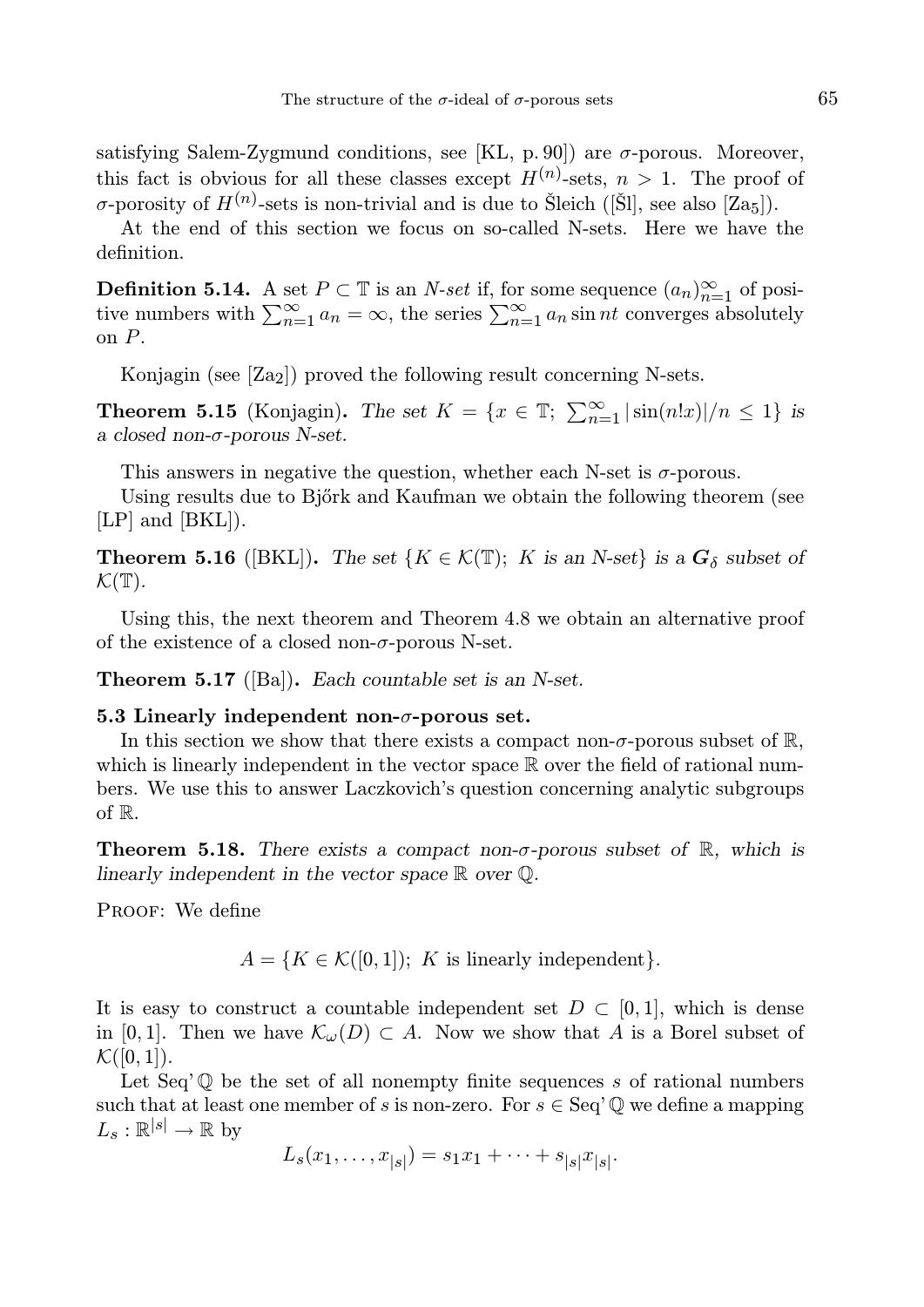(The symbol |s| stands for the length of s.) For  $m, n \in \mathbb{N}$  we denote

$$
D(n,m) = \{(x_1, \ldots, x_n) \in \mathbb{R}^n; \; dist(x_i, x_j) \ge 1/m, \; i, j = 1, \ldots, n, \; i \ne j\}.
$$

Define mappings  $C^n$  and  $P_m^n$  of  $\mathcal{K}([0,1])$  to  $\mathcal{K}([0,1]^n)$  by

$$
C^n: K \mapsto \underbrace{K \times \cdots \times K}_{n \text{ times}}, \qquad P^n_m: K \mapsto C^n(K) \cap D(n, m).
$$

It is clear that the mapping  $C^n$  is continuous and therefore the mapping  $P_m^n$  is Borel by Lemma 4.1(v). We obtain that the mapping  $T_s^m : \mathcal{K}([0,1]) \to \mathcal{K}([-s_1] \cdots - |s_{|s|}|, |s_1| + \cdots + |s_{|s|}||, s \in \text{Seq'}\mathbb{Q}, m \in \mathbb{N}, \text{ defined by}$ 

$$
T_s^m: K \mapsto L_s[P_m^{|s|}(K)]
$$

is Borel. (We have used Lemma 4.1(iii).) It is easy to check that

$$
A = \bigcap_{s \in \text{Seq}^{\times}} \bigcap_{\mathbb{Q}} \{ K \in \mathcal{K}([0,1]); \ 0 \notin T_s^m(K) \}.
$$

The set A is Borel since the set  $\{K \in \mathcal{K}([0,1]); 0 \notin T_s^m(K)\}\)$  is Borel for every  $m \in \mathbb{N}$  and  $s \in \text{Seq'}\mathbb{Q}$ . Thus A satisfies the assumptions of Theorem 4.8 and we are done.  $\Box$ 

Now we turn our attention to analytic subgroups of the reals. Let G be an additive proper subgroup of  $\mathbb R$ . It is well-known that if G is analytic, then G is a meager null set. Laczkovich ([La]) proved the following improvement.

**Theorem 5.19** (Laczkovich [La]). Every analytic proper subgroup of  $\mathbb{R}$  can be covered by an  $\mathbf{F}_{\sigma}$  null set.

Laczkovich posed (in a private communication) the following question: Is every proper analytic subgroup of the reals necessarily  $\sigma$ -porous? We answer this question negatively.

**Theorem 5.20.** There exists an analytic proper subgroup of  $\mathbb{R}$ , which is not σ-porous.

PROOF: According to Theorem 5.18, there exists a compact non- $\sigma$ -porous set  $K \subset [0, 1]$ , which is linearly independent. We choose a proper subset  $F \subset K$  with the same properties. Let G be a linear envelope of F (in  $\mathbb R$  over  $\mathbb Q$ ). The set G is a vector subspace of the vector space  $\mathbb R$  over  $\mathbb Q$ , hence G is an additive subgroup. The group G is proper since  $K \setminus G \neq \emptyset$ . The set G is non- $\sigma$ -porous since  $F \subset G$ . Finally, G is analytic (in fact  $\mathbf{F}_{\sigma}$ ) since

$$
G = \bigcup \{ s_1 F + \cdots + s_k F; \ k \in \mathbb{N}, (s_1, \ldots, s_k) \in \mathbb{Q}^k \}.
$$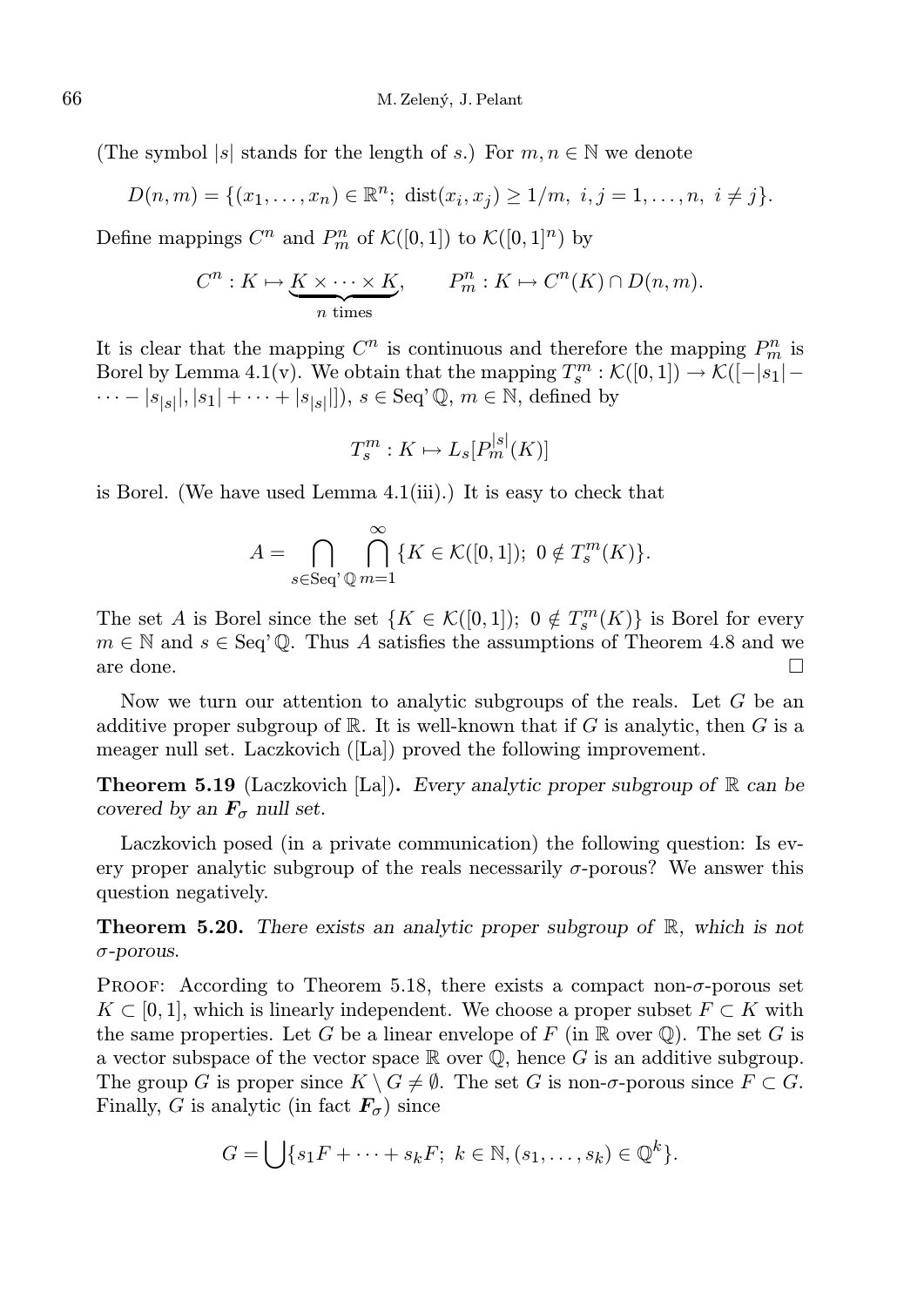Remark 5.21. M. Chlebík observed that Laczkovich's question can be answered using Konjagin's result on N-sets (Theorem 5.15). Indeed, the set

$$
K = \{x \in \mathbb{R}; \sum_{n=1}^{\infty} |\sin(n!x)|/n < \infty\}
$$

is a non- $\sigma$ -porous  $\mathbf{F}_{\sigma}$  set forming a proper subgroup of R.

#### 6. The complexity of the  $\sigma$ -ideal of closed  $\sigma$ -porous sets

Let us recall the definition of  $\sigma$ -ideal of compact sets.

**Definition 6.1.** Let E be a compact metric space. A set  $I \subset \mathcal{K}(E)$  is called  $\sigma$ -ideal if the following conditions are satisfied:

- if  $K, L \in \mathcal{K}(E), K \in I, L \subset K$ , then  $L \in I$ ,
- if K,  $K_1, K_2, \dots \in \mathcal{K}(E)$ ,  $K_n \in I$  for all  $n \in \mathbb{N}$  and  $K = \bigcup_{n=1}^{\infty} K_n$ , then  $K \in I$ .

The theory of  $\sigma$ -ideals of compact sets was developed by Kechris, Louveau and Woodin in [KLW]. Obtained results were applied in the theory of trigonometric series (see [DSR], [KL]). In this section we investigate the descriptive properties of the following  $\sigma$ -ideal of compact sets

Iσ-p(E) = {K ∈ K(E); K is a σ-porous subset of E},

where E is a given compact metric space (with a fixed metric  $\rho$ ).

We start with basic definitions.

**Definition 6.2.** Let E be a compact metric space and let  $I \subset \mathcal{K}(E)$  be a  $\sigma$ -ideal. We say that

- I is calibrated if for every  $F \in \mathcal{K}(E)$  and every sequence  $(F_n)_{n=1}^{\infty}$  of sets in I with  $\mathcal{K}(F \setminus \bigcup_{n=1}^{\infty} F_n) \subset I$  we have  $F \in I$ ;
- I has the *covering property* if every analytic set  $A \subset E$  with  $\mathcal{K}(A) \subset I$ can be covered by countably many elements from  $I$ ;
- I has a *Borel basis* if there exists a Borel set  $B \subset I$  such that for every  $K \in I$  there exist compact sets  $K_n \in B$ ,  $n \in \mathbb{N}$ , with  $K \subset \bigcup_{n=1}^{\infty} K_n$ ;
- I is thin if  $E$  contains no uncountable family of pairwise disjoint closed sets which are not in I;
- I is locally non-Borel if, for every  $F \in \mathcal{K}(E) \setminus I$ , the set  $I \cap \mathcal{K}(F)$  is not Borel.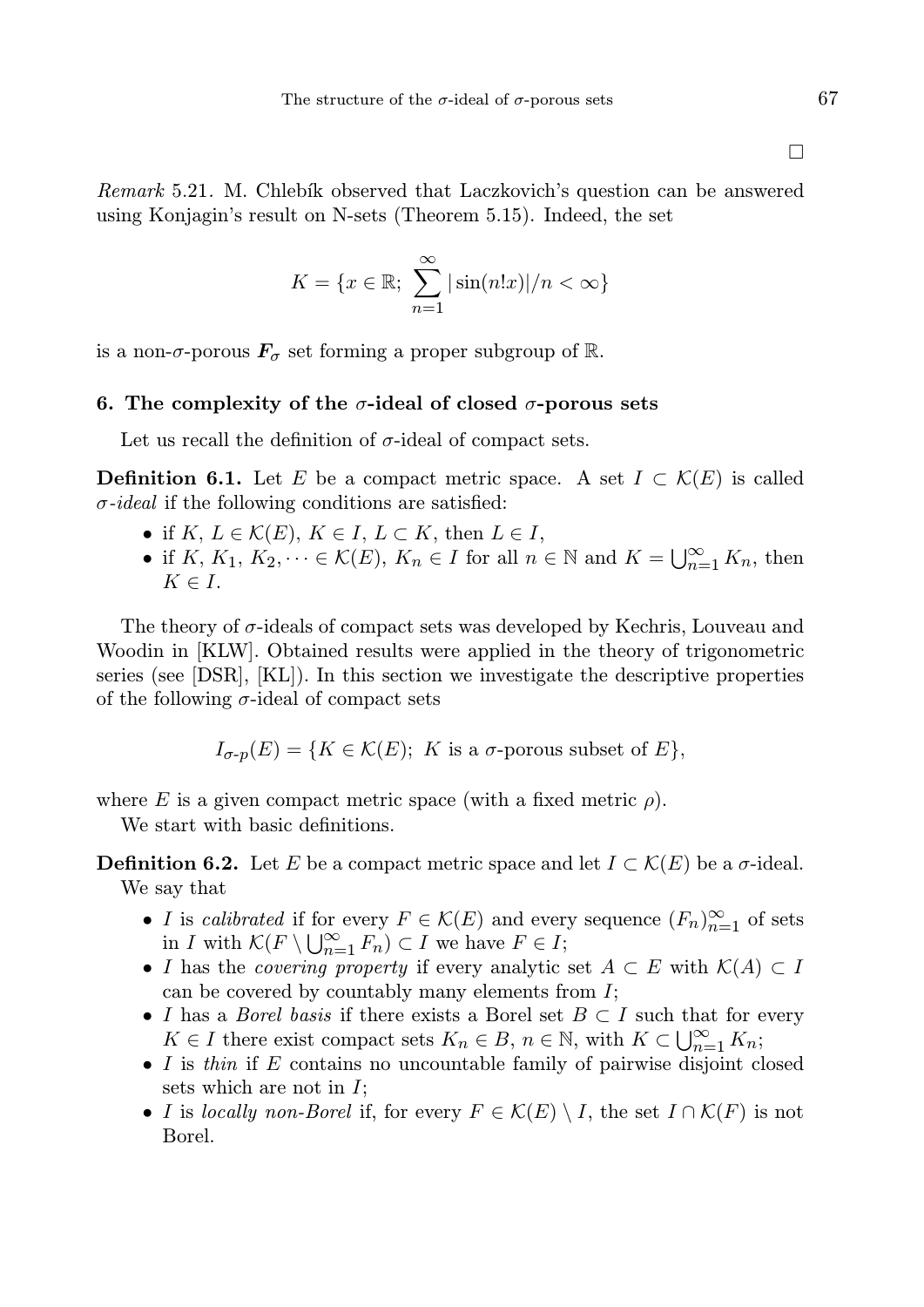**Definition 6.3.** A subset P of a Polish space X is called  $\Pi_1^1$ -complete if it is  $\Pi_1^1$ and for any Polish space Y and any  $\Pi_1^1$  subset Q of Y, there is a Borel mapping  $f: Y \to X$  such that  $Q = f^{-1}(P)$ .

It is easy to see that no  $\Pi_1^1$ -complete set is analytic. We will use the following theorems.

**Theorem 6.4** (Kechris, Louveau, Woodin [KLW]). Let  $E$  be a compact metric space. Then every  $\Pi_1^1$   $\sigma$ -ideal  $I \subset \mathcal{K}(E)$  is either  $\Pi_1^1$ -complete or it is  $G_\delta$ .

This theorem says that  $\Pi_1^1$   $\sigma$ -ideals can be separated into two groups: simple  $\sigma$ -ideals  $(G_{\delta})$  and complicated ones  $(\Pi_1^1$ -complete).

Theorem 6.5 (Debs, Saint-Raymond [DSR]). Let E be a compact metric space and  $I \subset \mathcal{K}(E)$  be a  $\Pi_1^1$   $\sigma$ -ideal such that I is locally non-Borel, calibrated and has a Borel basis. Then I has the covering property.

This theorem can be used to show that a certain  $\sigma$ -ideal has no Borel basis. It is sufficient to show that the  $\sigma$ -ideal considered is  $\Pi_1^1$ , locally non-Borel, calibrated and does not satisfy the covering property. We will use this method, too.

**Theorem 6.6** ([Ze<sub>1</sub>]). Let E be a compact metric space and let  $I \subset \mathcal{K}(E)$  be a calibrated thin  $\Pi_1^{\overline{1}^{\prime\prime}}$  *o*-ideal. Then I is  $G_\delta$ .

Let E be a compact metric space. For every  $n \in \mathbb{N}$  we define an auxiliary mapping  $g_n : \mathcal{K}(E) \to \mathcal{K}(E)$  by

$$
g_n(K) = K \setminus \bigcup \{ B(x, 4r); \overline{B(x, r)} \cap K = \emptyset, r < 1/n \}.
$$

The following observation is easy to see.

**Observation 6.7.** Suppose that E is a compact metric space and  $K \in \mathcal{K}(E)$ . Then the set  $K \setminus \bigcup_{n=1}^{\infty} g_n(K)$  is porous and  $g_n(K) \subset g_m(K)$  whenever  $n, m \in \mathbb{N}$ ,  $n \leq m$ .

**Lemma 6.8.** Let E be a compact metric space. The mapping  $g_n : \mathcal{K}(E) \to \mathcal{K}(E)$ is Borel for every  $n \in \mathbb{N}$ .

PROOF: Fix  $n \in \mathbb{N}$ . According to Lemma 4.1(iv),  $\mathcal{K}(E)$  is separable and so it is sufficient to show that the sets

$$
X = \{ K \in \mathcal{K}(E); g_n(K) \subset G \}, \quad Y = \{ K \in \mathcal{K}(E); g_n(K) \cap G \neq \emptyset \}
$$

are Borel, whenever  $G \subset E$  is open. Fix an open set  $G \subset E$  and suppose that we have  $L \in \mathcal{K}(E)$  with  $g_n(L) \subset G$ . Since L is compact there exists a finite system  $\mathcal D$  of open balls from the space E such that

- $\overline{B} \cap L = \emptyset$  whenever  $B \in \mathcal{D}$ ,
- each ball of  $D$  has its radius less than  $1/n$ ,
- $L \subset G \cup \bigcup \{B(x, 4r); B(x, r) \in \mathcal{D}\}.$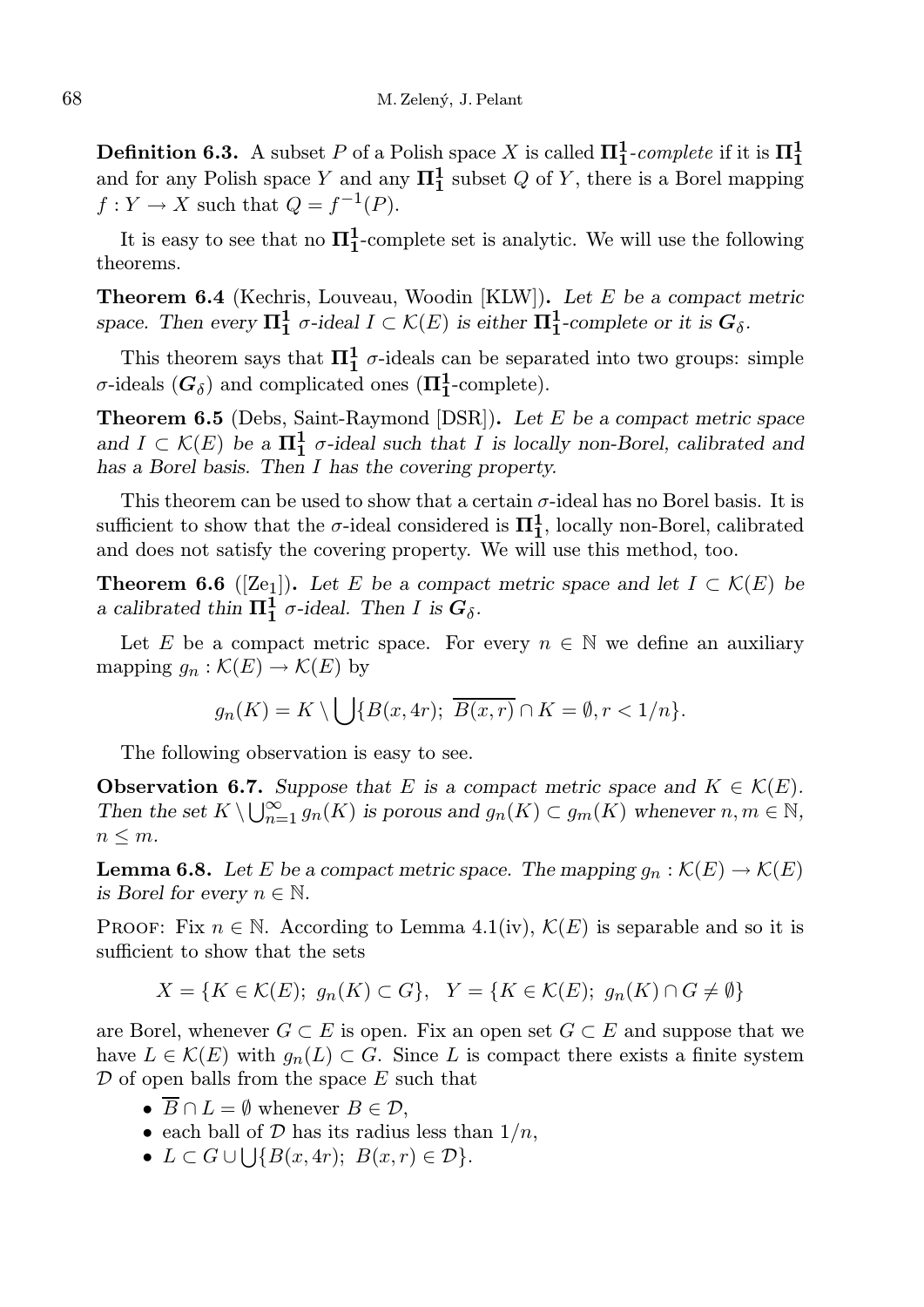This gives that the open set

$$
\{K \in \mathcal{K}(E); K \subset G \cup \bigcup \{B(x, 4r); B(x, r) \in \mathcal{D}\} \text{ and } \overline{B} \cap K = \emptyset \text{ whenever } B \in \mathcal{D}\}\
$$

is a subset of  $X$  and contains  $L$ . The set  $X$  is open and therefore Borel.

To prove borelness of Y we write  $G = \bigcup_{j=1}^{\infty} \overline{F}_j$ , where  $F_j$ 's are closed. Then

$$
\mathcal{K}(E) \setminus Y = \{ K \in \mathcal{K}(E); g_n(K) \cap G = \emptyset \}
$$
  
= 
$$
\bigcap_{j=1}^{\infty} \{ K \in \mathcal{K}(E); g_n(K) \cap F_j = \emptyset \}
$$
  
= 
$$
\bigcap_{j=1}^{\infty} \{ K \in \mathcal{K}(E); g_n(K) \subset E \setminus F_j \}.
$$

This implies that  $\mathcal{K}(E) \setminus Y$  is  $G_{\delta}$  and therefore Y is Borel.

**Lemma 6.9.** Let E be a compact metric space,  $K \in \mathcal{K}(E)$  and ker $(K) = K \neq \emptyset$ . Let B be an open basis of E. If B<sub>1</sub> is an open set with  $K \cap B_1 \neq \emptyset$ , then there exist  $l_0 \in \mathbb{N}$  and  $B_2 \in \mathcal{B}$  such that for every  $l \in \mathbb{N}$ ,  $l \geq l_0$ , we have  $g_l(K \cap B_1) \supset g_l(K) \cap B_2 \neq \emptyset.$ 

**PROOF:** Let  $B_1$  be an open set with  $K \cap B_1 \neq \emptyset$ . Using Observation 6.7 we find  $x \in E$  and  $l_0 \in \mathbb{N}$  such that  $x \in g_{l_0}(\overline{K \cap B_1})$  and  $B(x, 6/l_0) \subset B_1$ . Find  $B_2 \in \mathcal{B}$  with  $x \in B_2$  and diam  $B_2 < 1/l_0$ . Fix  $l \in \mathbb{N}$ ,  $l \geq l_0$ , and take  $y \in$  $g_l(K) \cap B_2$ . Suppose that  $y \notin g_l(K \cap B_1)$ . We have  $y \in K \cap B_2 \subset K \cap B_1$ and therefore there exists an open ball  $B(z, s)$  such that  $s < 1/l$ ,  $y \in B(z, 4s)$ and  $\overline{B(z,s)} \cap \overline{K \cap B_1} = \emptyset$ . Since  $l \geq l_0$  we have  $\overline{B(z,s)} \subset B(x,6/l_0) \subset B_1$ . This implies  $B(z, s) \cap K = \emptyset$  and therefore  $y \notin g_l(K)$ , a contradiction. Thus we have  $g_l(K) \cap B_2 \subset g_l(K \cap B_1)$ . Then we have  $g_l(K) \cap B_2 \subset g_l(K \cap B_1)$  since  $g_l(\overline{K \cap B_1})$  is closed. The set  $g_l(K) \cap B_2$  is nonempty since it contains  $x$ .

**Lemma 6.10.** Let E be a compact metric space. Then  $I_{\sigma-p}(E)$  is  $\Pi_1^1$  in  $\mathcal{K}(E)$ .

PROOF: The set  $\mathcal{K}(E) \setminus \{\emptyset\}$  is closed in  $\mathcal{K}(E)$ . Put  $\mathfrak{W} = (\mathcal{K}(E) \setminus \{\emptyset\})^{\mathbb{N}}$ . The space  $\mathfrak W$  with the usual product topology is a compact metrizable space. Fix a countable open basis B of the space E. We define a set  $\mathfrak{S} \subset \mathfrak{W}$  by

$$
\mathcal{F} \in \mathfrak{S} \stackrel{\text{def}}{\iff} \mathcal{F} \in \mathfrak{W} \text{ and } \forall B_1 \in \mathcal{B} \ \forall m \in \mathbb{N}: \ (\mathcal{F}(m) \cap B_1 \neq \emptyset \Rightarrow \exists B_2 \in \mathcal{B} \ \exists l \in \mathbb{N} \ \exists k \in \mathbb{N}: \ g_l(\overline{\mathcal{F}(m) \cap B_1}) \supset \overline{\mathcal{F}(k) \cap B_2} \neq \emptyset).
$$

Using (vi) and (vii) of Lemma 4.1 and Lemma 6.8 it is not difficult to verify that  $\mathfrak S$  is a Borel subset of  $\mathfrak W$ . We need the following claim.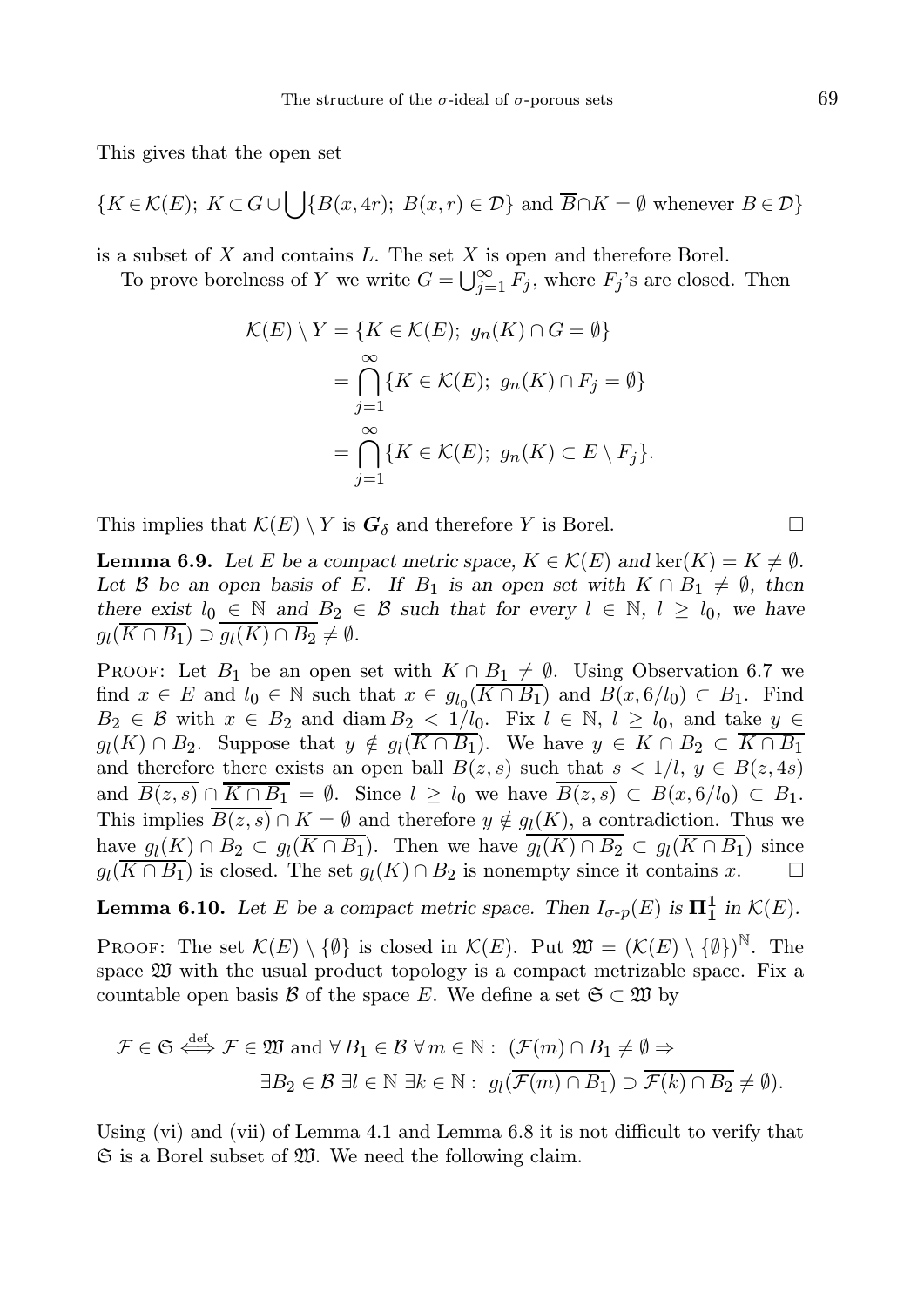*Claim.* The set  $K \in \mathcal{K}(E)$  is in  $\mathcal{K}(E) \setminus I_{\sigma-p}(E)$  if and only if there exists  $\mathcal{F} \in \mathfrak{S}$ such that for some  $n_0 \in \mathbb{N}$  we have  $\mathcal{F}(n_0) \subset K$ .

PROOF OF CLAIM: If  $K \in \mathcal{K}(E) \setminus I_{\sigma-p}(E)$ , then we define  $K_{\emptyset} = \text{ker}(K)$  and  $K_{s^{\wedge}n} = \text{ker}(g_n(K_s)), s \in \text{Seq N}, n \in \mathbb{N}$ . If B is an open set with  $K_s \cap B \neq \emptyset$ , then there exists  $n \in \mathbb{N}$  such that  $K_{s\wedge n} \cap B \neq \emptyset$  (Lemma 3.4(iv), Observation 6.7). Thus the set  $\mathcal{A} := \{s \in \text{Seq N}; K_s \neq \emptyset\}$  is an infinite countable subset of Seq N and there exists a bijection  $\varphi$  of N onto A. We define  $\mathcal{F} \in \mathfrak{M}$  by  $\mathcal{F}(n) = K_{\varphi(n)}$ ,  $n \in \mathbb{N}$ .

We show that  $\mathcal{F} \in \mathfrak{S}$ . Let  $B_1 \in \mathcal{B}$ ,  $m \in \mathbb{N}$  and  $\mathcal{F}(m) \cap B_1 \neq \emptyset$ . Then according to Lemma 6.9 there exist  $B_2 \in \mathcal{B}$  and  $l_0 \in \mathbb{N}$  such that  $g_l(\mathcal{F}(m) \cap B_1) \supset$  $g_l(\mathcal{F}(m)) \cap B_2 \neq \emptyset$  for every  $l \geq l_0$ . Using Observation 6.7 we find  $l_1 \geq l_0$ such that  $g_{l_1}(\mathcal{F}(m)) \cap B_2$  is not  $\sigma$ -porous. Then we find  $k \in \mathbb{N}$  with  $\mathcal{F}(k) =$  $\ker(g_{l_1}(\mathcal{F}(m)))$  and we have  $g_{l_1}(\overline{\mathcal{F}(m) \cap B_1}) \supset \overline{\mathcal{F}(k) \cap B_2} \neq \emptyset$ . Thus  $\mathcal{F} \in \mathfrak{S}$ . For some  $n_0 \in \mathbb{N}$  we have  $\mathcal{F}(n_0) = K_\emptyset \subset K$ .

Let  $\mathcal{F} \in \mathfrak{S}, K \in \mathcal{K}(E)$  and  $\mathcal{F}(n_0) \subset K$  for some  $n_0 \in \mathbb{N}$ . Then the set

$$
\mathfrak{H} = \{ \overline{\mathcal{F}(m) \cap G}; \ m \in \mathbb{N}, \ G \in \mathcal{B}, \ \mathcal{F}(m) \cap G \neq \emptyset \}
$$

forms a 1/3-Foran system. Indeed, take  $m \in \mathbb{N}$ ,  $G \in \mathcal{B}$  with  $\mathcal{F}(m) \cap G \neq \emptyset$  and an open set B such that  $\mathcal{F}(m) \cap G \cap B \neq \emptyset$ . Then there exists  $B_1 \in \mathcal{B}$  with  $\overline{B_1} \subset G \cap B$  and  $B_1 \cap \mathcal{F}(m) \neq \emptyset$ . According to the definition of G there exist  $B_2 \in \mathcal{B}$  and  $l, k \in \mathbb{N}$  such that  $g_l(\mathcal{F}(m) \cap B_1) \supset \mathcal{F}(k) \cap B_2 \neq \emptyset$ . This implies that each point  $x \in \overline{\mathcal{F}(k) \cap B_2}$  is a point of non-1/3-porosity of  $\overline{\mathcal{F}(m) \cap B_1}$  (in fact  $p(x, \overline{\mathcal{F}(m) \cap B_1}) \leq 1/4$ ). Hence x is also a point of non-1/3-porosity of the set  $\overline{\mathcal{F}(m) \cap G}$ . We have also  $\overline{\mathcal{F}(k) \cap B_2} \subset \overline{\mathcal{F}(m) \cap B_1} \subset \overline{F(m) \cap G} \cap B$ . Thus  $\mathfrak H$  is a 1/3-Foran system and each element of  $\mathfrak H$  is non- $\sigma$ -porous by Lemma 2.18. Therefore the set  $\mathcal{F}(n_0)$  is non- $\sigma$ -porous. This implies that K is not  $\sigma$ -porous and Claim is proved.

Denote

$$
A = \{ (K, \mathcal{F}) \in \mathcal{K}(E) \times \mathfrak{M}; \mathcal{F} \in \mathfrak{S}, \mathcal{F}(n_0) \subset K \text{ for some } n_0 \in \mathbb{N} \}.
$$

Since G is Borel it is not difficult to verify that A is Borel in  $\mathcal{K}(E) \times \mathfrak{M}$ . Claim implies that  $\mathcal{K}(E) \setminus I_{\sigma \cdot p}(E) = \pi(A)$ , where  $\pi$  is the projection of  $\mathcal{K}(E) \times \mathfrak{M}$  onto  $\mathcal{K}(E)$ . This gives that  $\mathcal{K}(E) \setminus I_{\sigma-p}(E)$  is analytic in  $\mathcal{K}(E)$  and therefore  $I_{\sigma-p}(E)$  $\overline{\text{is}}\ \overline{\text{11}}_{1}^{1}$ in  $\mathcal{K}(E)$ .

The following lemma follows from Theorem 4.9.

**Lemma 6.11.** Let  $E$  be a nonempty compact metric space with no isolated point. Then  $I_{\sigma-p}(E)$  is locally non-Borel.

The following lemma seems to be well-known. The proof is included since we do not know any explicit reference.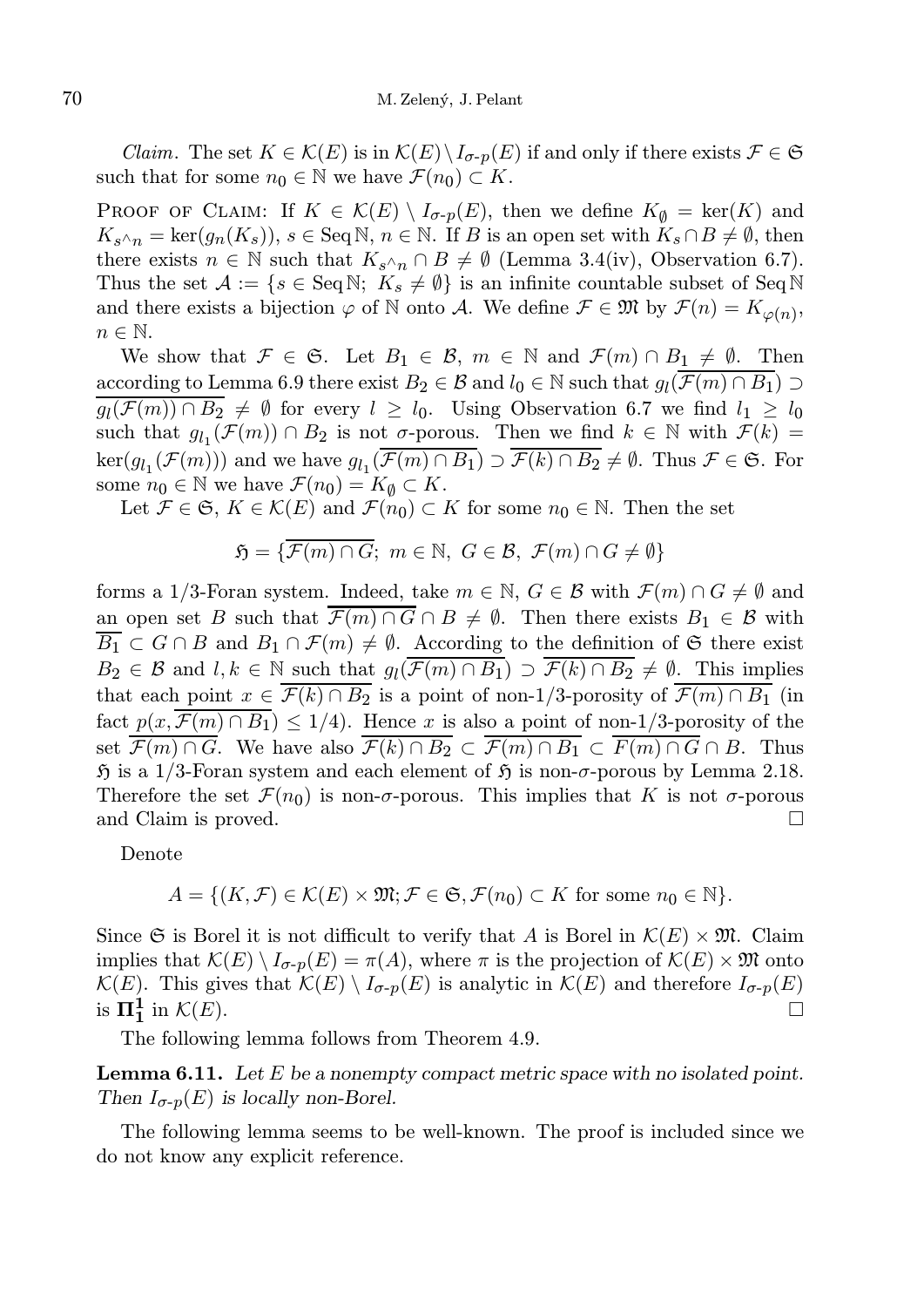**Lemma 6.12.** Let  $P$  be a nonempty separable complete metric space with no isolated point. Then there exists a  $G_{\delta}$  porous set H which cannot be covered by countably many closed  $\sigma$ -porous sets.

**PROOF:** According to  $[\text{Za}_3, \text{Theorem 2}]$  (or Theorem 5.2) there exists a nowhere dense closed set K, such that ker(K) =  $K \neq \emptyset$ . For every  $n \in \mathbb{N}$  we define

$$
H_n = \bigcup \{ B(x, 2r); \ B(x, r) \cap K = \emptyset \text{ and } r < 1/n \}.
$$

Each point of  $H := K \cap \bigcap_{n=1}^{\infty} H_n$  is a point of porosity of K. Therefore H is porous. Since K is nowhere dense, the set  $H_n \cap K$  is dense in K for every  $n \in \mathbb{N}$ and so H is a dense  $G_{\delta}$  subset of K. Assume that H can be covered by countably many closed  $\sigma$ -porous sets. According to the Baire Category Theorem at least one  $\sigma$ -porous set contains a portion of K. This is a contradiction, since each portion of K is not  $\sigma$ -porous.

The following theorem summarize the main descriptive properties of the  $\sigma$ -ideal  $I_{\sigma-p}(E)$ .

**Theorem 6.13.** Let  $E$  be a nonempty compact metric space with no isolated point. Then  $I_{\sigma-p}(E)$  is a  $\Pi_1^1$ -complete non-thin  $\sigma$ -ideal with no Borel basis.

PROOF: Theorem 6.4, Lemma 6.10 and Lemma 6.11 give that  $I_{\sigma-p}(E)$  is  $\Pi_1^1$ complete.

Theorem 3.1 easily implies that  $I_{\sigma}(\mathcal{F})$  is calibrated. Lemma 6.12 shows that  $I_{\sigma-p}(E)$  does not satisfy the covering property. Now Theorem 6.5 and Lemma 6.11 imply that  $I_{\sigma-p}(E)$  has no Borel basis.

Non-thinness of  $I_{\sigma-p}(E)$  follows from Theorem 6.6.

Remark 6.14. (i)  $\Pi_1^1$ -completeness of  $I_{\sigma-p}(E)$  was firstly proved by Debs and Preiss ([De]), but the proof was not published.

(ii) If a  $\sigma$ -ideal  $I \subset \mathcal{K}(E)$  is  $\Pi_1^{\mathbf{1}}$  and is not thin, then there exists a family of cardinality of the continuum of pairwise disjoint elements from  $\mathcal{K}(E) \setminus I$  (see [KLW]). This is also the case of  $\sigma$ -ideal  $I_{\sigma-p}(E)$ . This result was firstly proved by Reclaw ([Re]).

Acknowledgment. We thank L. Zajíček for many helpful discussions and comments.

#### **REFERENCES**

- [Ba] Bari N., Trigonometric Series, Moscow, 1961.
- [BKL] Becker H., Kahane S., Louveau A., Some complete  $\Sigma_2^1$  sets in harmonic analysis, Trans. Amer. Math. Soc. 339 (1993), no. 1, 323–336.
- [BKR] Bukovský L., Kholshchevnikova N.N., Repický M., Thin sets of harmonic analysis and infinite combinatorics, Real Anal. Exchange 20 (1994–95), no. 2, 454–509.
- [De] Debs G., Private communication.